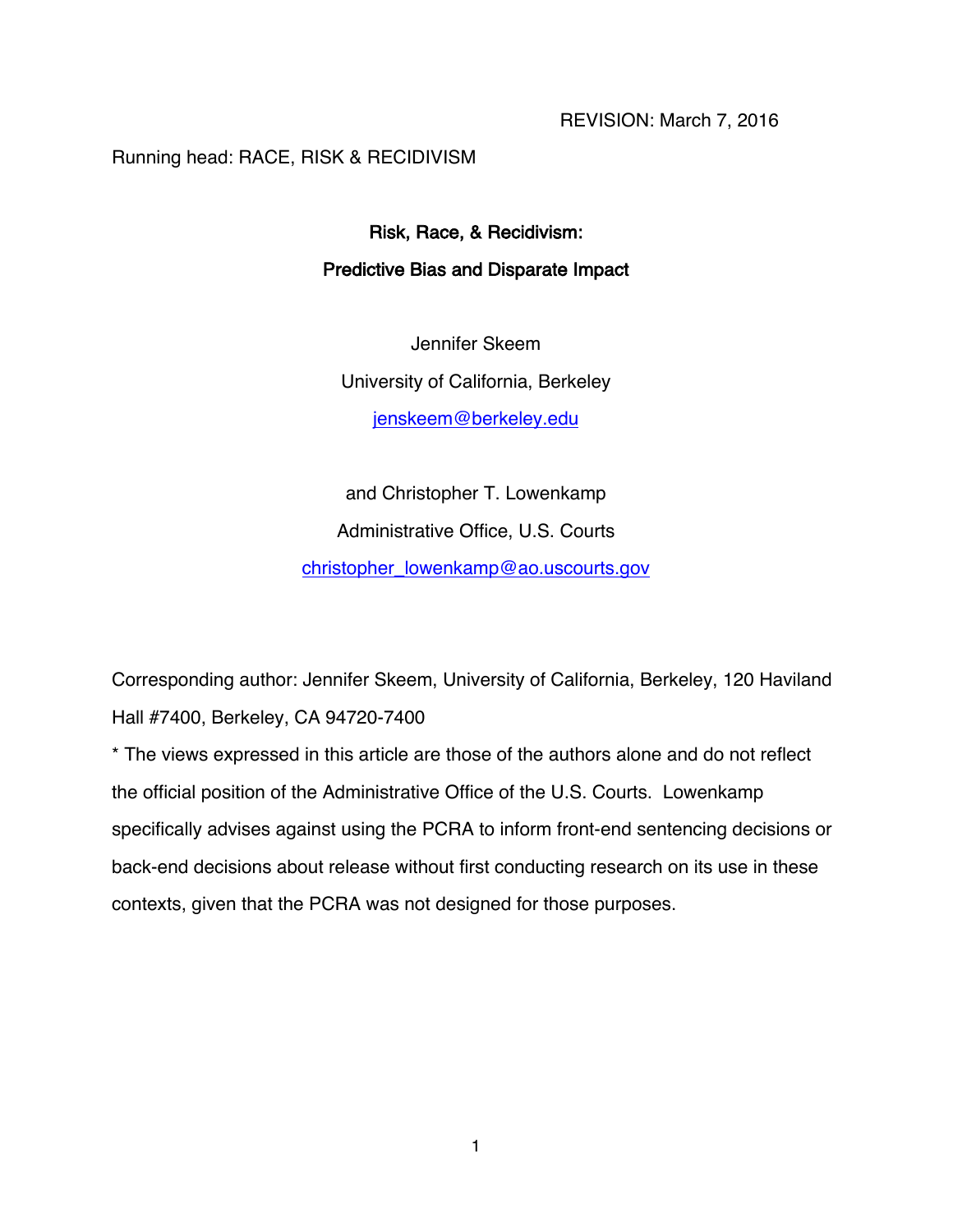#### **Abstract**

One way to unwind mass incarceration without compromising public safety is to use risk assessment instruments in sentencing and corrections. These instruments figure prominently in current reforms, but controversy has begun to swirl around their use. The principal concern is that benefits in crime control will be offset by costs in social justice—a disparate and adverse effect on racial minorities and the poor. Based on a sample of 34,794 federal offenders, we empirically examine the relationships among race (Black vs. White), actuarial risk assessment (the Post Conviction Risk Assessment [PCRA]), and future arrest (for any/violent crime). First, application of wellestablished principles of psychological science revealed little evidence of test bias for the PCRA—the instrument strongly predicts arrest for both Black and White offenders and a given score has essentially the same meaning--i.e., same probability of recidivism—across groups. Second, Black offenders obtain higher average scores on the PCRA than White offenders ( $d= 0.34$ ; 13.5% non-overlap in groups' scores). Although groups' scores largely overlap, some applications of the PCRA could create disparate impact—which is defined by moral rather than empirical criteria. Third, most (66%) of the racial difference in PCRA scores is attributable to criminal history—which strongly predicts recidivism for both groups and is embedded in sentencing guidelines. Finally, criminal history is *not* a proxy for race—instead, criminal history mediates the otherwise weak relationship between race and future violent arrest. Data may be more helpful than rhetoric, if the goal is to improve practice at this opportune moment in history.

Key words: risk assessment, race, test bias, disparities, sentencing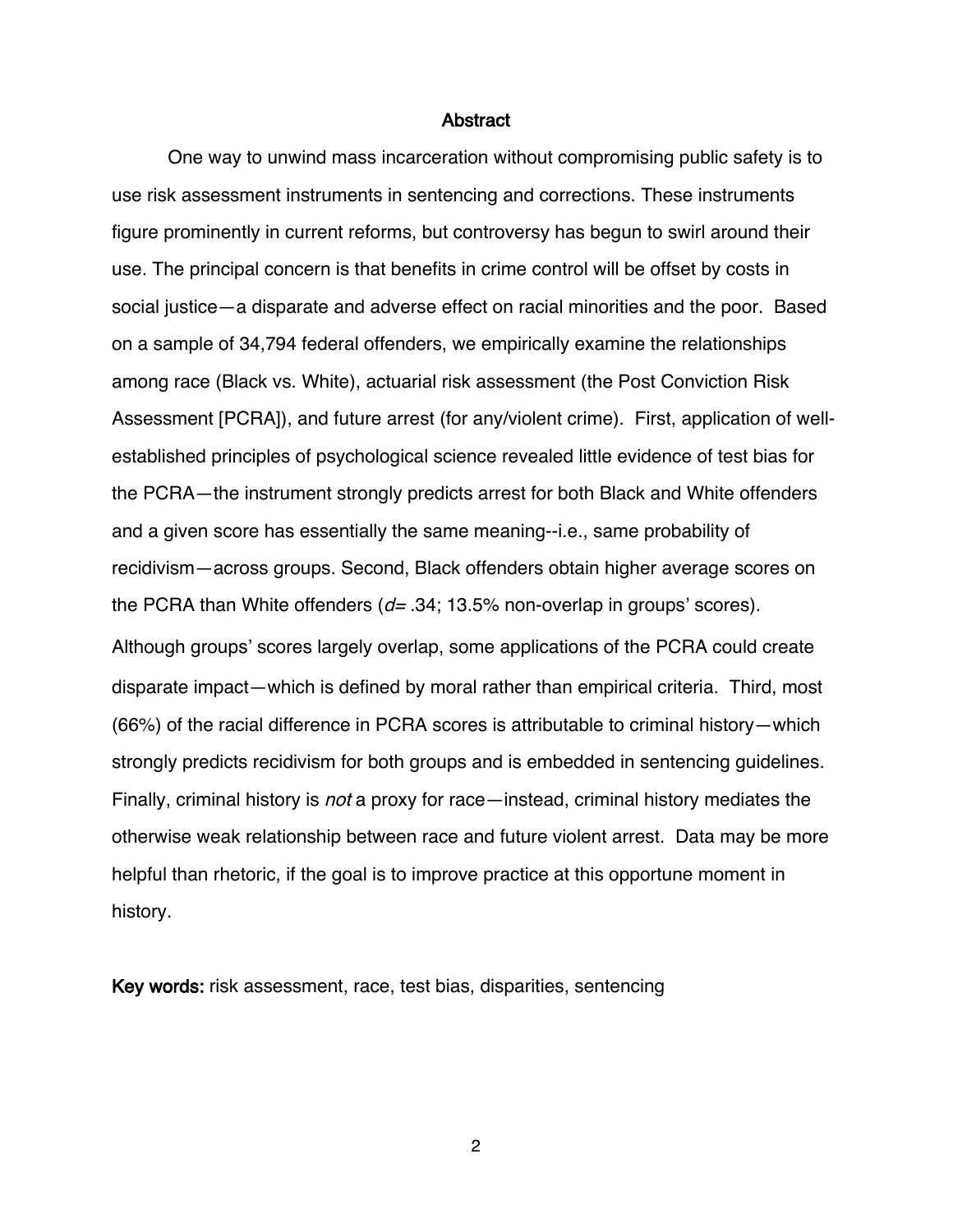Risk, Race, & Recidivism: Predictive Bias and Disparate Impact

Over recent years, increased awareness of the economic and human toll of mass incarceration in the U.S. has launched a reform movement in sentencing and corrections (see Lawrence, 2013). This remarkably bipartisan movement (Arnold & Arnold, 2015) is shifting public discourse about criminal justice "away from the question of how best to punish, to how best to achieve long-term public safety" (Subramanian, Moreno, & Broomhead, 2014, p. 2).

One way to begin unwinding mass incarceration without compromising public safety is to use risk assessment instruments in sentencing and corrections. These research-based instruments estimate an offender's likelihood of re-offending, based on various risk factors (e.g., young age, prior arrests)—and they figure prominently in current reforms (Monahan & Skeem, in press). Across the U.S., statutes and regulations increasingly require that risk assessments inform decisions about the imprisonment of higher-risk offenders, the (supervised) release of lower-risk offenders, and the prioritization of treatment services to reduce offenders' risk (National Conference of State Legislators, 2015; see also American Law Institute, 2014). By implementing risk assessment at sentencing, Virginia diverted 25% of nonviolent offenders from prison without raising the crime rate (Kleiman, Ostrom & Cheesman, 2007).

Despite such promising results, controversy has begun to swirl around the use of risk assessment in sentencing. The principal concern is that benefits in crime control will be offset by costs in social justice—i.e., a disparate and adverse effect on racial minorities and the poor. Although race is omitted from these instruments, critics assert that risk factors that are sometimes included (e.g., marital history, employment status) are "proxies" for minority race and poverty (Harcourt, 2014; Starr, 2014; Silver & Miller, 2002). In the view of Former Attorney General Eric Holder (2014), risk assessment

"may exacerbate unwarranted and unjust disparities that are already far too common in our criminal justice system and in our society. Criminal sentences must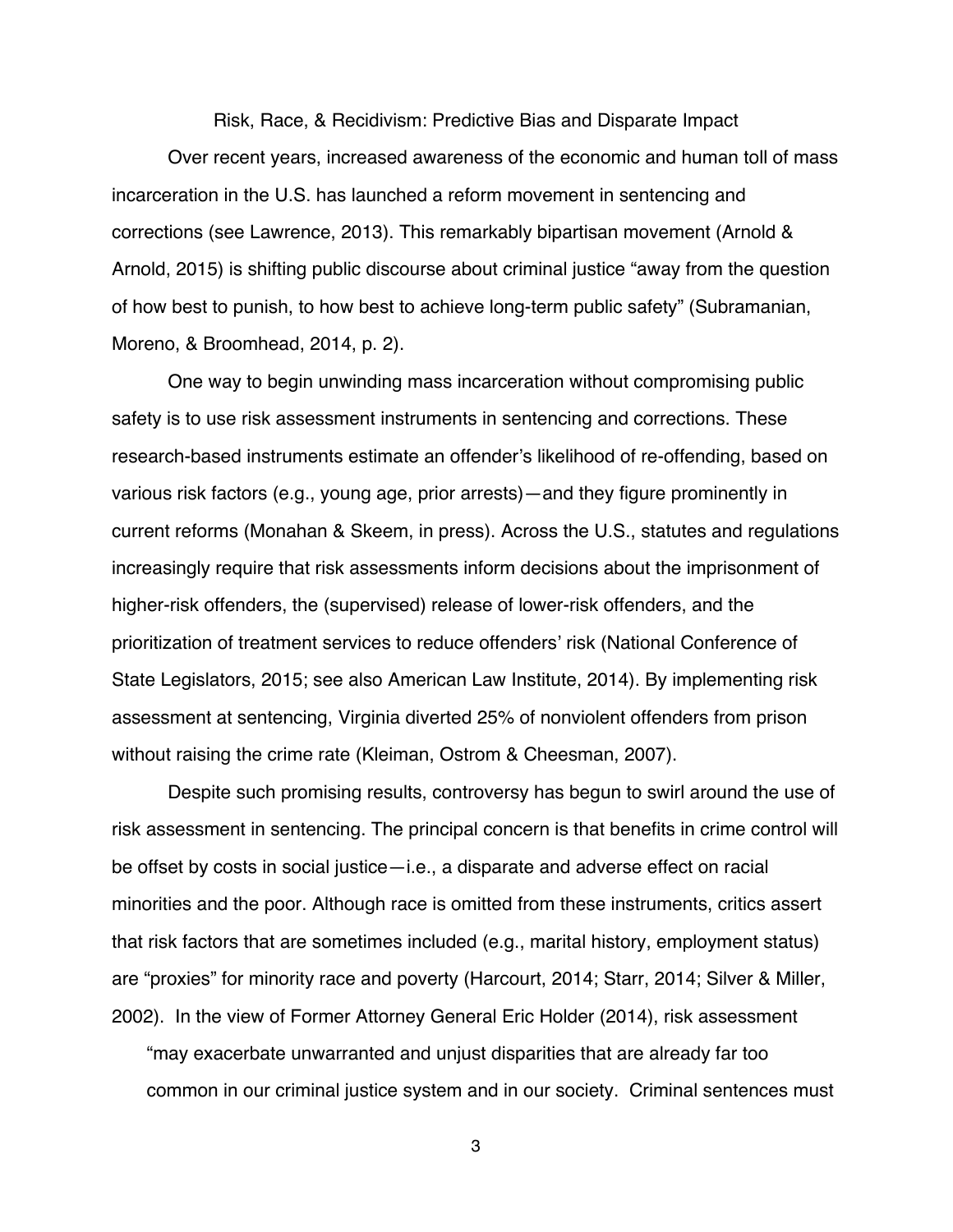be based on the facts, the law, the actual crimes committed, the circumstances surrounding each individual case, and the defendant's history of criminal conduct. They should not be based on unchangeable factors that a person cannot control, or on the possibility of a future crime that has not taken place."

These concerns are legitimate and important—but untested. In fact, Holder specifically urged that this issue be studied. The main issue is whether the use of risk assessment in sentencing affects racial disparities in imprisonment, given that young black men are six times more likely to be imprisoned than young white men (Carson, 2015). Risk assessment could *exacerbate* racial disparities, as Holder speculates. But risk assessment could instead have no effect on—or even reduce disparities—as others have predicted (Hoge, 2002: see also Gottfredson & Gottfredson, 1988).

It must be understood that concerns about racial disparities are more-or-less applicable to all uses of risk assessment in sentencing and corrections. Although criticism focuses on the use of risk assessment to inform *front-end* sentences that judges impose, the same concerns are applicable to *back-end* sentencing decisions about release from incarceration (earned release, parole, etc.). Regardless of the decision's timing (front- or back-end) or type (to release lower-risk offenders or to detain higher-risk offenders)—there could be a net effect of risk assessment on racial disparities in incarceration. Even the well-established use of risk assessment to inform resource allocation in corrections (see Elek, Warren, & Casey, 2015) can invoke concern. If higher-risk offenders are subject to more intensive community supervision and risk reduction services—and service refusal violates the terms of release—they are more subject to social control than their lower-risk counterparts.

Does risk assessment exacerbate, mitigate, or have no effect on racial disparities? The answer to this question probably depends on factors that include the instrument chosen. Sensationalistic headlines aside, "risk assessment" is not reducible to "race assessment" (Sentencing Project, 2015). Validated risk assessment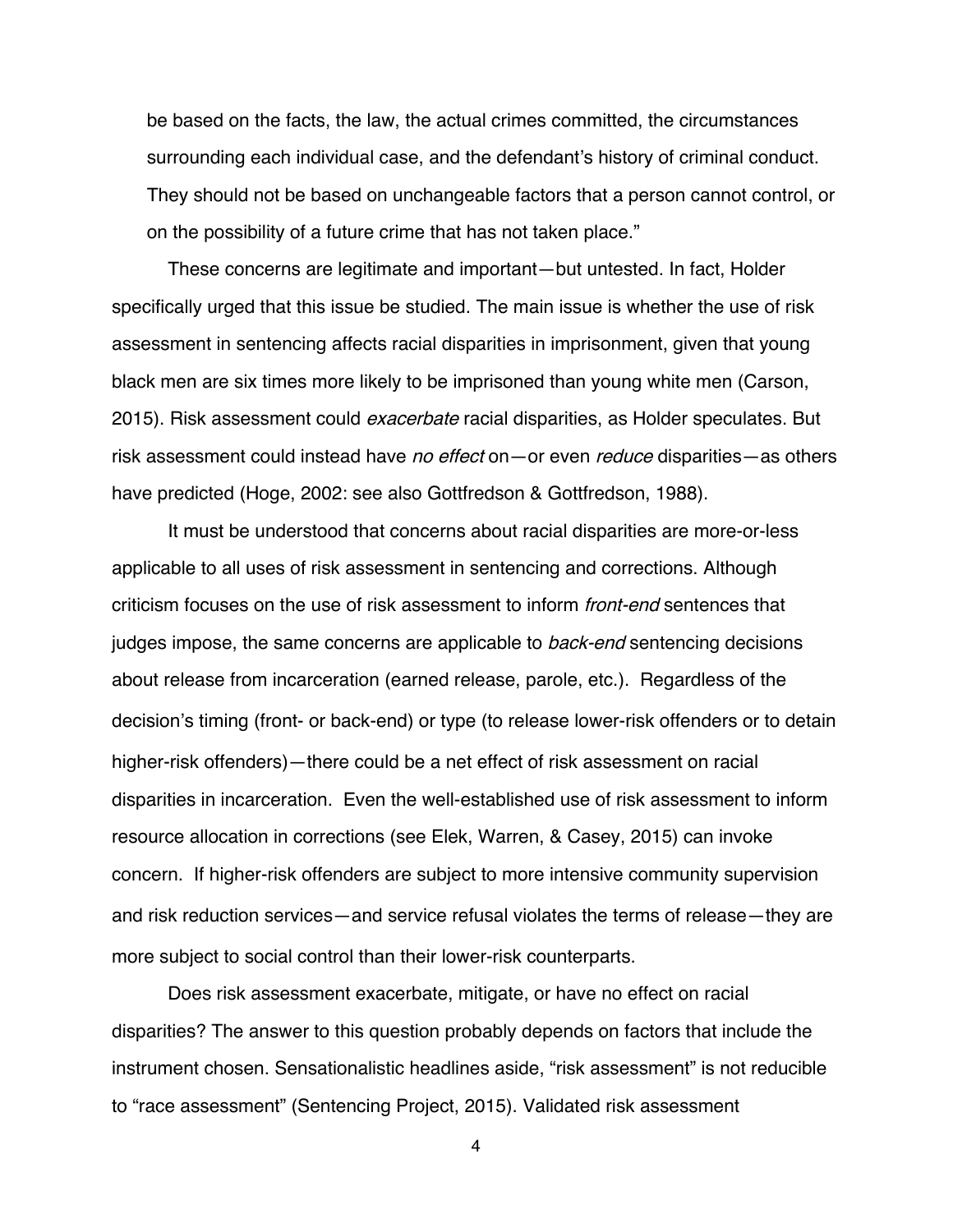instruments differ in their purpose and in the risk factors they include (Monahan & Skeem, in press)—and little is known about their association with race.

In the present study, we use a cohort of federal supervisees to empirically test the nature and strength of relationships among race, risk assessment scores, and recidivism. Because existing disparities in punishment "primarily affect black Americans" (Tonry, 2012, p. 54), we focus on Black and White offenders. Our goal is to inform debate and provide guidance for instrument selection and refinement. To contextualize this study, we first highlight where risk assessment fits in corrections and sentencing, and then unpack controversy about particular types of risk factors.

# Risk Assessment in (Community) Corrections

Risk assessment has been used to inform correctional decisions for nearly a century (Administrative Office of the U.S. Courts, 2011). Early instruments were designed to achieve efficient prediction; they generally involved scoring a set of risk markers, weighting them by predictive strength, and combining them into a risk score that could be used to rationalize the use of supervision resources (e.g., assigning higher risk offenders to more intensive community supervision). Later instruments have often been infused with the concept of risk reduction: They include variable risk factors as "needs" to be addressed in supervision and treatment and are meant to scaffold principles of evidence-based correctional services. These principles specify who should be treated (those at relatively high risk of recidivism, given the "risk" principle) and what should be treated (variable risk factors for crime, given the "need" principle).

Decades ago, Gottfredson et al. (1994; Gottfredson & Jarjoura, 1996) noted the potentially discriminatory effects of risk assessment in justice settings (see Petersilia & Turner, 1987) and illustrated how to remove "invidious predictors." Since then, little concern has been expressed about such correctional applications. In fact, risk assessment plays a central role in The Sentencing Reform and Corrections Act of 2015, a bill before congress that requires that risk assessments be conducted to assign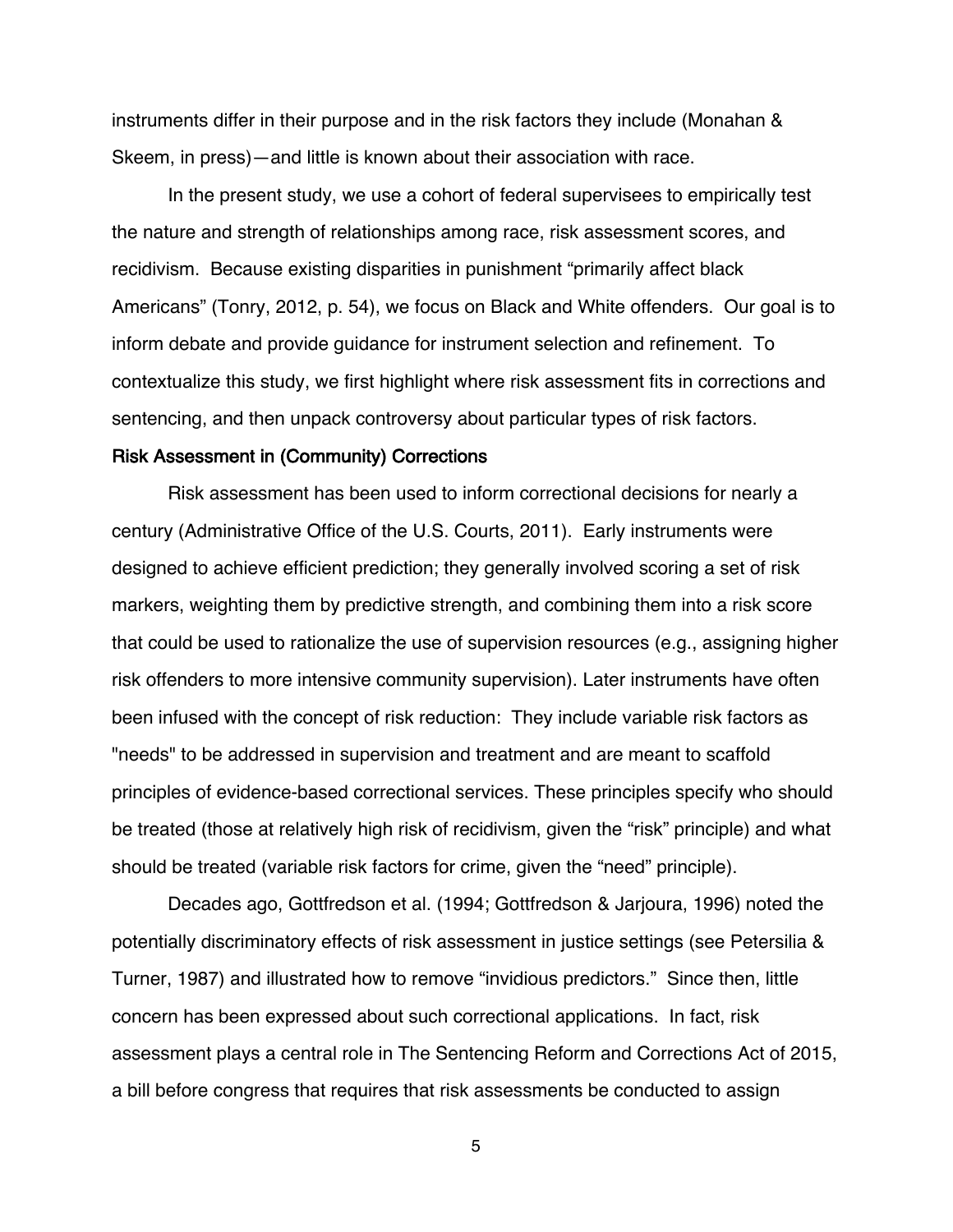federal inmates to appropriate recidivism reduction programs (e.g., work and education programs, drug rehabilitation). Inmates who comply with these programs can earn early release (for up to 25% of their remaining sentence).

# Where Risk Assessment Fits in Punishment Theory

Front-end applications of risk assessment attract the greatest controversy. Since the mid-1970's, sentencing in the U.S. has largely been a backward-looking exercise focused on an offender's moral blameworthiness for the conviction offense, in keeping with retributive theories of punishment (Monahan & Skeem, in press). Over recent years, sentencing reform has reflected a resurgence of interest in incorporating forwardlooking assessments of an offender's risk of future crime, in keeping with utilitarian or crime control theories of punishment.

Currently, risk assessment is considered—and in our view should be considered—within bounds set by moral concerns about culpability (Monahan & Skeem 2014). This is consistent with the leading model of criminal punishment (Frase, 2004) a hybrid of retributive and utilitarian theories called "limiting retributivism" (Morris, 1974). As operationalized in the Model Penal Code (American Law Institute, 2014), sentencing takes place "within a range of severity proportionate to the gravity of offenses, [and] the blameworthiness of offenders." Within this range, a sentence is chosen to promote "offender rehabilitation [and] incapacitation of dangerous offenders" (§1.02(2), p. 2). That is, retributive concerns set a permissible range for the sentence (e.g., 5-9 years), and risk assessment is used to select a particular sentence within that range (e.g., 8 years for high risk). Risk assessment should never be used to sentence offenders to more time than they morally deserve.

## Controversial Risk Factors

Risk factors irrelevant to blameworthiness (Starr & socioeconomic factors). The retributive task of assigning blame for past crime and the utilitarian task of assessing risk for a future crime are orthogonal—but it is easy to make category errors (Monahan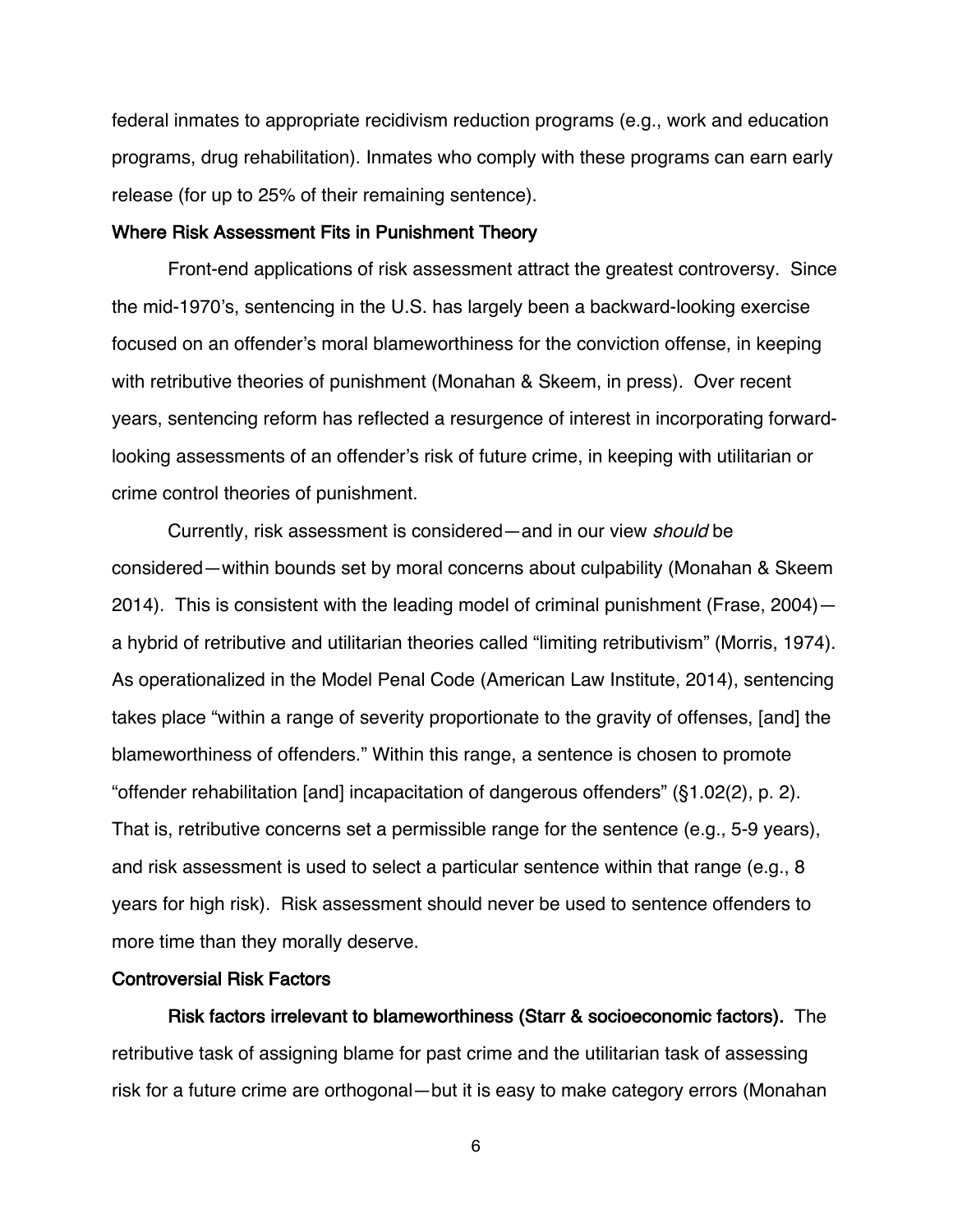& Skeem, in press). This tendency to conflate risk with blame constrains the risk factors perceived as appropriate to consider at sentencing. The least controversial variable criminal history—relates to blame and risk in similar ways: Past involvement in crime aggravates perceived blameworthiness for a conviction offense and increases the likelihood of future offending. More controversial variables like low educational attainment do not bear on an offender's blameworthiness for a conviction offense (e.g., someone who did not complete high school is no more blameworthy than someone who did), but do increase the risk of recidivism.

According to Starr (2014, 2015), it is legitimate to consider an offender's criminal history in determining a sentence—but risk assessment instruments also include such "socioeconomic" variables as marital history, employment/education, and financial background. In her view, these variables are illegitimate - both because they are unrelated to moral culpability and because they are perceived as "proxies" for poverty and minority status. In Starr's arguments, blame eclipses risk, as a concern appropriate to consider at sentencing.

Risk factors associated with race (Harcourt's & criminal history). In sharp contrast to Starr, Harcourt (2008) objects to the use of criminal history to inform sentencing, whether the vehicle is sentencing guidelines (which emphasize criminal history) or risk assessment instruments (which typically include criminal history alongside other risk factors). In Harcourt's view (2015) "criminal history has become a proxy for race."

Minority race and criminal history are correlated (e.g., Durose, Snyder & Cooper, 2015; Petersilia & Turner, 1987)—although the degree varies as a function of how criminal history is operationalized. For example, in a meta-analysis of 21 studies, Skeem, Edens, Camp & Colwell (2004) found negligible differences ( $d=0.06$ ) between Black and White groups on a multi-item criminal history sub-scale that robustly predicts recidivism (Walters, 2012). Moving from research to practice, Frase, Roberts, Hester, & Mitchell (2015) found that sentencing guidelines vary substantially in their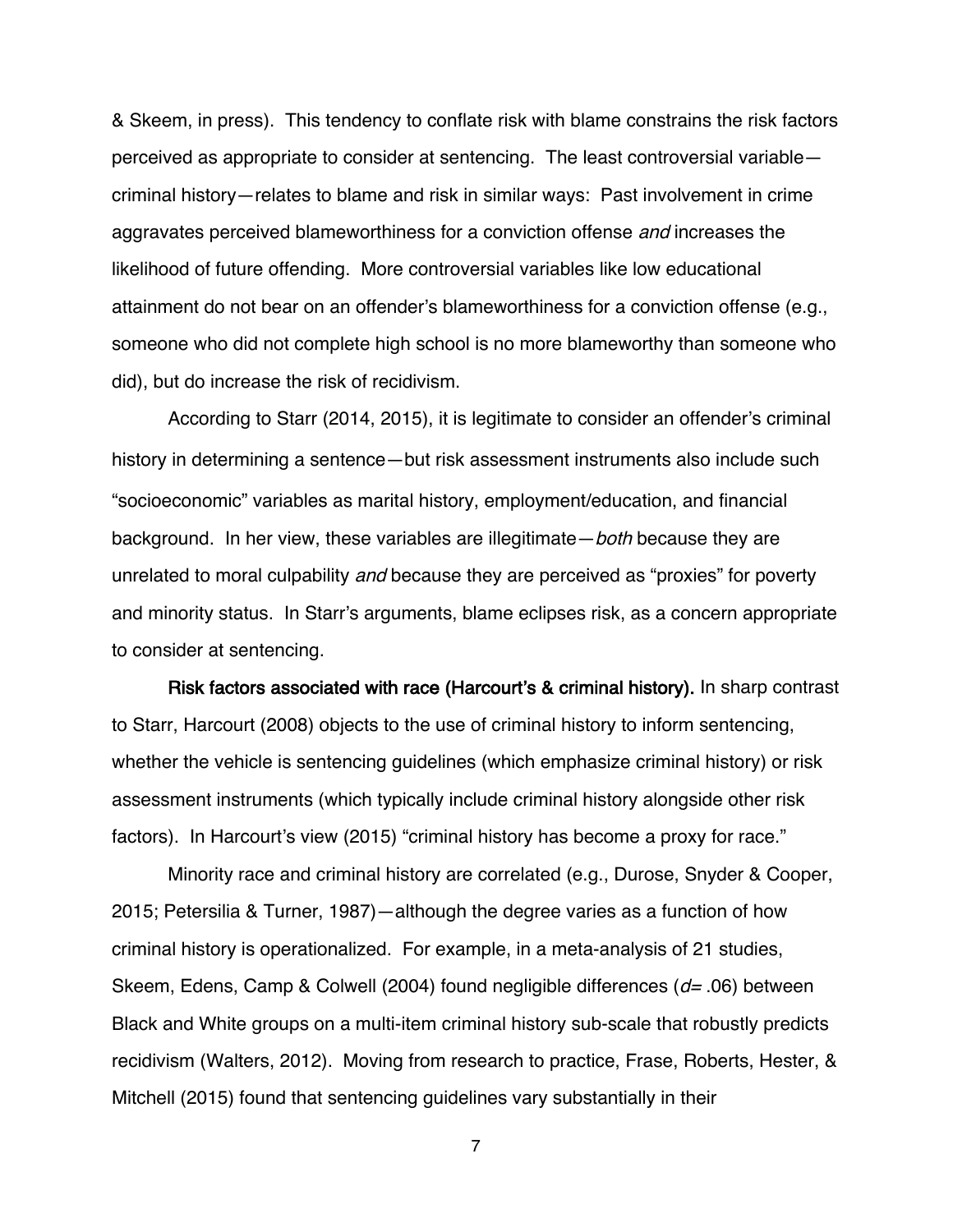operationalization of criminal history. Data from four jurisdictions indicate that Black offenders obtain higher average criminal history scores than White offenders (*Mean d=* .24,  $SD = .05$ ) — with the range of effect sizes ( $d = .19 - .29$ ) suggesting about 79%-85% overlap between groups (see Cohen, 1988).

Criminal history reflects not only the differential participation of racial groups in crime (e.g., Black people being involved in crime—particularly violent/serious crime—at a higher rate than Whites), but also the differential selection of given groups by criminal justice officials (e.g., police decisions about arrest; prosecutor decisions about charging) and by sentencing policies (e.g., minimum mandatories; Blumstein 1993; Frase, 2009; Tonry & Melewski, 2008; Ulmer, Painter-Davis & Tinik, 2014). The proportion of racial disparities in crime explained by differential participation vs. differential selection is hotly debated (see Frase 2014; McCord, Widom & Crowell, 2001), and varies as a function of crime type (e.g., violence vs. drug crimes) and stage of justice processing (e.g., arrest vs. incarceration; Blumstein et al., 1983; Piquero, 2015).

Risk factors that cannot be changed (Holder's & "static" characteristics). Starr (2015) suggests that risk factors "within the defendant's control" may legitimately be considered in sentencing. Although she does not articulate how to distinguish risk factors that reflect life choices from those that mark hapless socioeconomic circumstance (a fraught task; see Tonry, 2014), her suggestion mirrors Holder's (2014) view that the most objectionable risk factors for the purposes of sentencing are "static" and "immutable" characteristics (except criminal history).

Risk assessment instruments oriented toward risk reduction explicitly include variable risk factors that can be shown to change through intervention. For example, substance abuse problems and criminal thinking patterns (e.g., feeling entitled, rationalizing misbehavior) are robust risk factors that can be treated to reduce recidivism (Monahan & Skeem, 2014). Variable risk factors may be perceived as less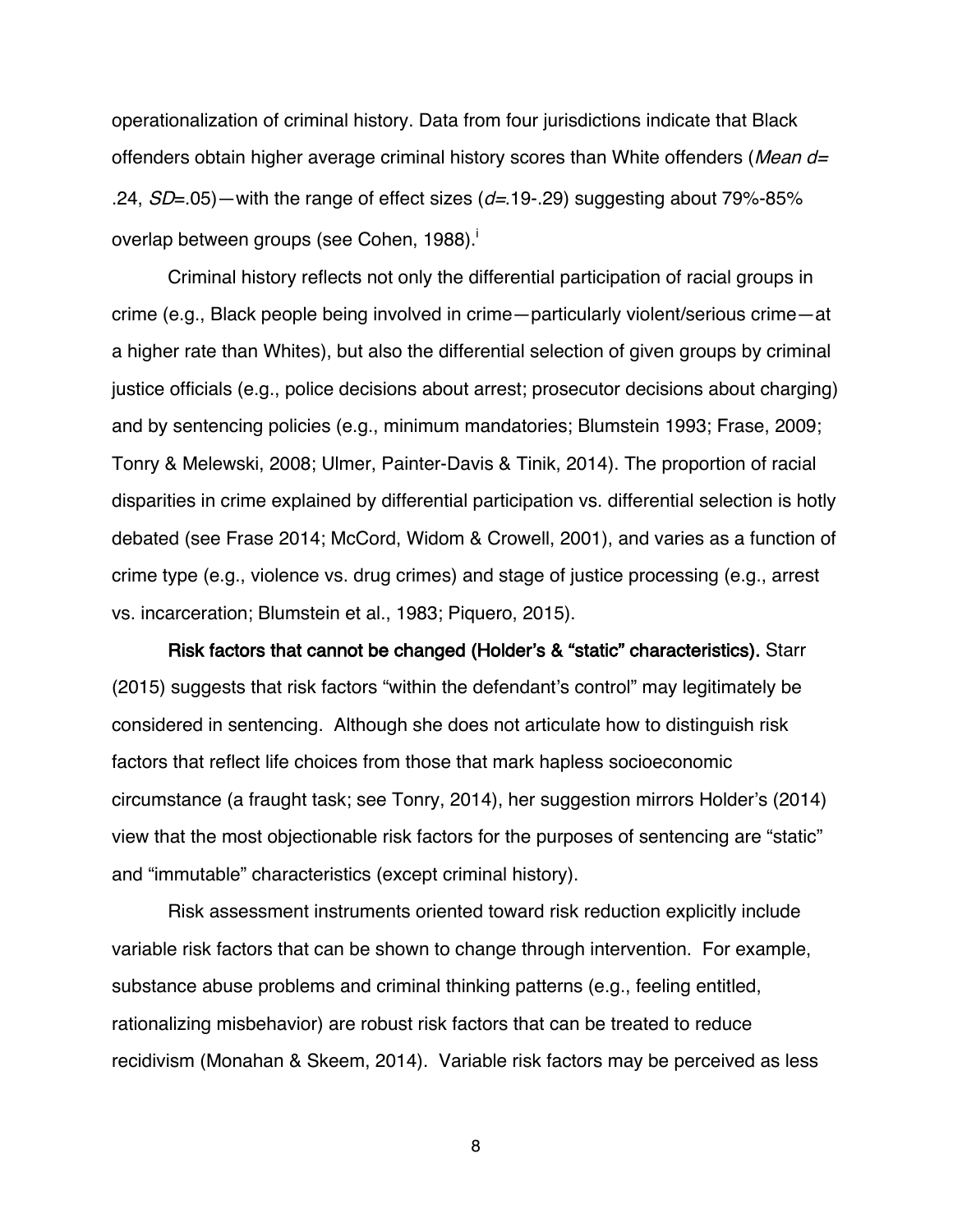problematic than fixed markers that cannot be changed (e.g., young age at first arrest) and variable markers that cannot be changed through intervention (e.g., young age).

Summary. Legal scholars who oppose the use of risk assessment at sentencing find risk factors that may be associated with race particularly objectionable when they are irrelevant to (or mitigate) an offender's blameworthiness or cannot be changed. As is clear from this brief review, critics disagree in calling potentially race-related risk factors like criminal history "in" or "out," for the purposes of sentencing.

#### Bringing Psychological Science to the Controversy

Test bias vs. disparate impact. Data may be more helpful than rhetoric, if the goal is to improve sentencing and correctional practices at this opportune moment in history. Ample guidance on racial fairness in assessment is available from similar efforts undertaken in more mature fields (e.g., intelligence and other cognitive tests used to inform high-stakes education and employment decisions, see Reynolds 2000; Sackett, Borneman & Connelly, 2008). There is substantial agreement on the empirical criteria that indicate when a test is biased. These criteria have been distilled in the Standards for Educational and Psychological Testing (American Educational Research Association, American Psychological Association, and National Council on Measurement in Education, 2014)—which we refer to as the "Standards."

Given that the raison d'etre for risk assessment instruments is to predict recidivism, the paramount indicator of test bias is *predictive bias* (also known as "differential prediction;" Standard 3.7). On utilitarian grounds alone, any instrument used to inform sentencing must be shown to predict recidivism with similar accuracy across groups. If the instrument is unbiased, a given score will also have the same meaning regardless of group membership (e.g., an average risk score of X will relate to an average recidivism rate of Y for *both* Black and White groups). This is commonly tested by examining whether groups systematically deviate from a common regression line that relates test scores to the criterion (Cleary, 1968; see also Sackett & Bobko, 2010).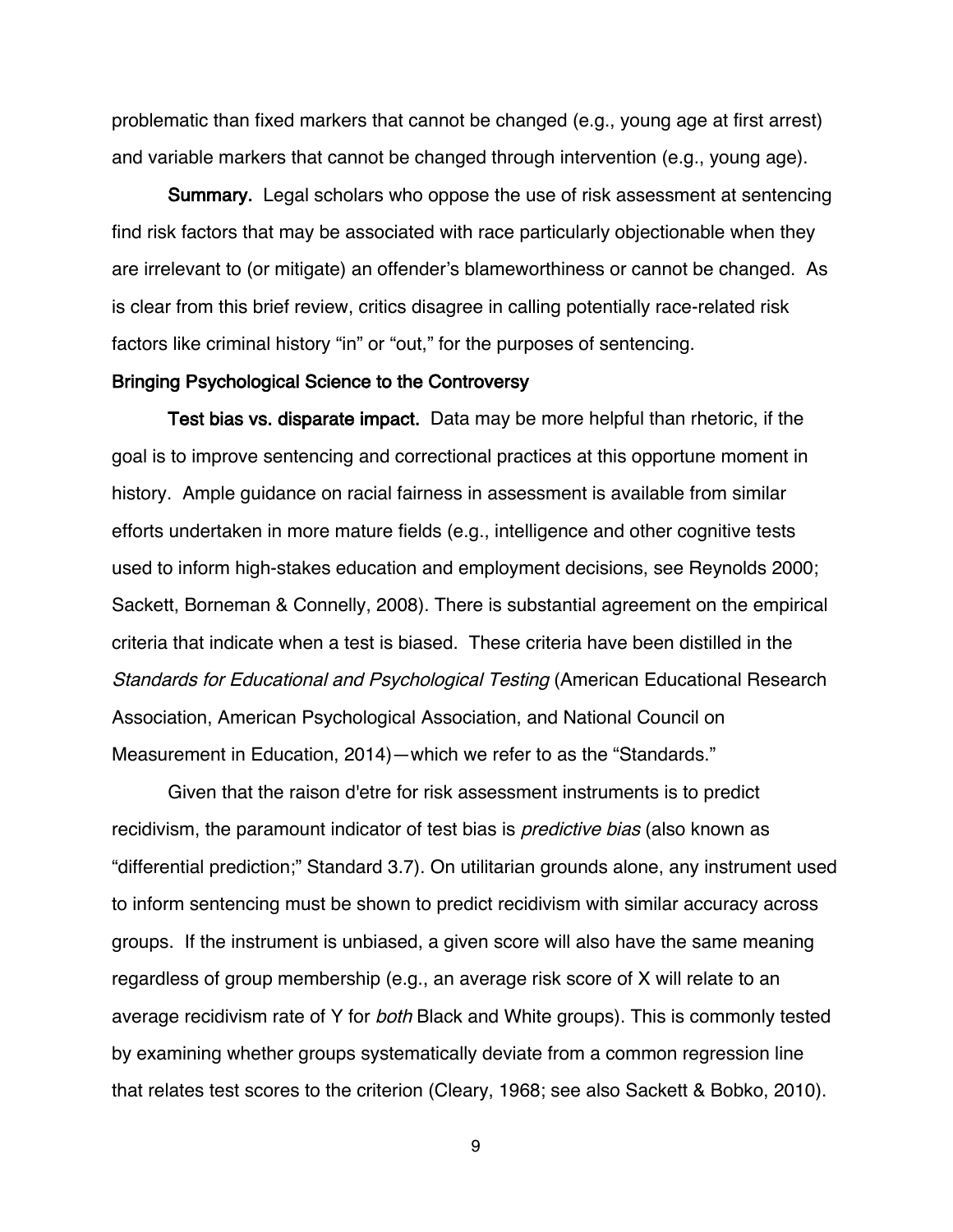Given a pool of instruments that are free of predictive bias, however, some instruments will yield greater mean score differences between groups than others (e.g., Black people, on average, will obtain higher risk scores than Whites). These instruments are not necessarily biased: "subgroup mean differences do not in and of themselves indicate lack of fairness" (The Standards, #3.6, p. 65). The notion that mean differences are indicative of test bias is unequivocally rejected in the professional literature because group differences in scores may reflect true differences in recidivism risk, based on group variation "in experience, in opportunity, or in interest in a particular domain" (Sacket et al., 2008, p. 222). Race reflects longstanding patterns of social and economic inequality in the U.S. (e.g., differences in social networks/resources, neighborhoods, education, employment). Although poverty and inequality do not inevitably lead to crime, they "involve circumstances that do contribute to criminal behavior" (Walker, Spohn, & DeLone, 2011, p. 99). Group differences in such circumstances can manifest as valid group differences in risk scores.

Even if mean score differences do not reflect test bias, using instruments that yield such differences to inform sentencing may create *disparate impact* (in legal terms; see Griggs vs. Duke Power, 1971 cf. McClesky v. Kemp, 1987) or inequitable social consequences (in moral terms; Reynolds & Suzuki 2012). Simply put, even if an instrument perfectly measured risk, use of the instrument could still be seen as unfair. As Frase (2013) observes, even when racial disparity "…results from the application of seemingly appropriate, race-neutral sentencing criteria, it is still seen by many citizens as evidence of societal and criminal justice unfairness; such negative perceptions undermine the legitimacy of criminal laws and institutions of justice, making citizens less likely to obey the law and cooperate with law enforcement" (p. 210). For such reasons, the Standards (3.6) suggest that instruments be examined to understand and (if possible) reduce group differences. If two instruments are equally valid "and impose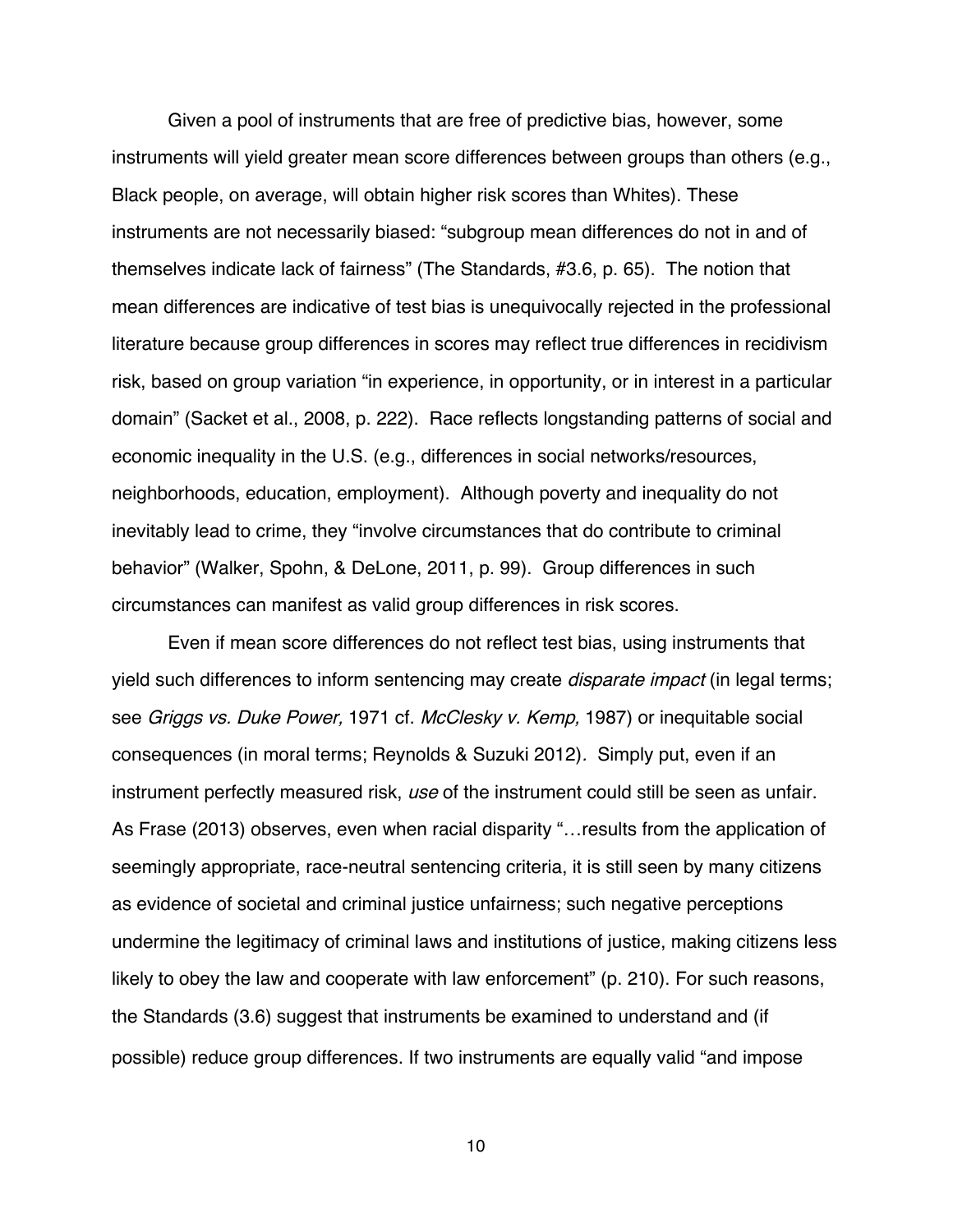similar costs," the Standards (3.20) advise "selecting the test that minimizes subgroup differences."

In our view, risk assessment instruments used at sentencing—and the risk factors they subsume—must be empirically examined for both predictive bias and disparate impact. Simply put, risk assessment must be both empirically valid and perceived as morally fair across groups.

This study is among the first to rigorously examine the relations among risk, race, and recidivism among adult offenders in the U.S. Although this issue has been studied with juvenile offenders (e.g., Olver et al., 2009), forensic instruments designed to predict violence (e.g., Singh & Fazel, 2010), and indigenous/non-indigenous groups in other countries (e.g., Wilson & Gutierrez, 2014), our focus is on comparing Black and White offenders in the U.S. on instruments designed to predict recidivism. In a recent metaanalysis, Desmarais, Johnson, & Singh (in press) identified 53 studies of 19 risk assessment instruments used in U.S. correctional settings. Only three studies permitted comparisons of predictive accuracy by offender race—and indicated that levels of predictive utility were identical (AUCs=.69 on the "COMPAS;" Brennan et al., 2009) or highly similar (ORs=1.03 [Black] and 1.04 [White] on the Levels of Services Inventory-Revised or LSI-R; Lowenkamp & Bechtel, 2007; Kim, 2010) across groups. Formal tests of predictive bias were not reported, nor were mean score differences.

Proxies vs. mediators. Beyond defining bias in testable terms, science can also lend precision to discourse about—and understanding of—controversial risk factors. Risk assessment critics often use the term "proxy" to refer to some risk factors. Calling criminal history a proxy for race (Harcourt, 2015) suggests that the two variables are so highly correlated that criminal history can be used as an indirect indicator of race—to "stand in" when race is not measured directly. However, it is rarely clear that factors like criminal history are meant to proxy for race (i.e., to camouflage discrimination).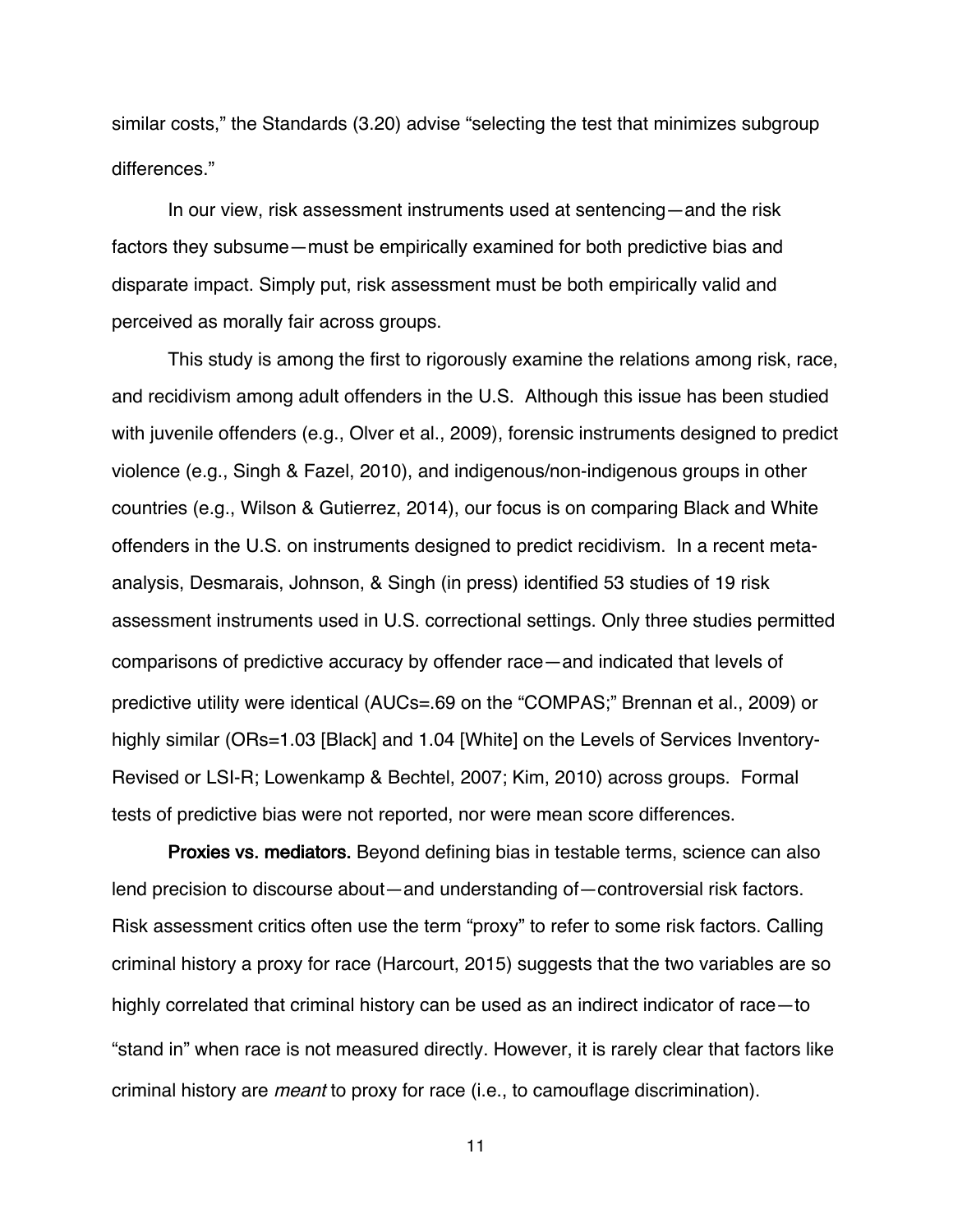Progress is possible when terms like "proxy" are operationally defined. Kraemer et al. (2001) clarify how risk factors can work together to predict an outcome like recidivism. In their terminology, a proxy is a correlate of a strongly predictive risk factor that also appears to be a risk factor for the same outcome—but the only connection between the correlate and the outcome is the strong risk factor correlated with both. By their criteria, criminal history is a proxy for race only if race "dominates" in predicting recidivism (i.e., maximum strength in predicting recidivism is achieved by race alone – not criminal history alone; not the combination of criminal history and race). This is unlikely, given that criminal history typically predicts recidivism much more strongly than race (Berk, 2009; Durose et al., 2014). In this study, we apply Kraemer et al's (2001) criteria to determine whether criminal history is a proxy for race—or instead, possibly mediates race's relation to recidivism (i.e., is correlated with race and explains much of the relationship between race and recidivism).

#### Present Study

In the present study, we use a cohort of Black and White federal offenders to empirically examine the relationships among race, risk assessment, and recidivism. In the federal system, risk assessment is not used to inform front-end sentencing decisions. Instead, the Post Conviction Risk Assessment or "PCRA" (Johnson, Lowenkamp & VanBenschoten, 2011) is administered upon intake to a term of supervised release to inform decisions designed to reduce offenders' risk—i.e., to identify whom to provide with the most intensive supervision and services (higher-risk offenders) and what to target in those services (variable risk factors). The PCRA was developed by the US Administrative Office of the Courts to improve the effectiveness and efficiency of federal community supervision—and should not be used for other sanctioning purposes unless and until it is validated for those purposes.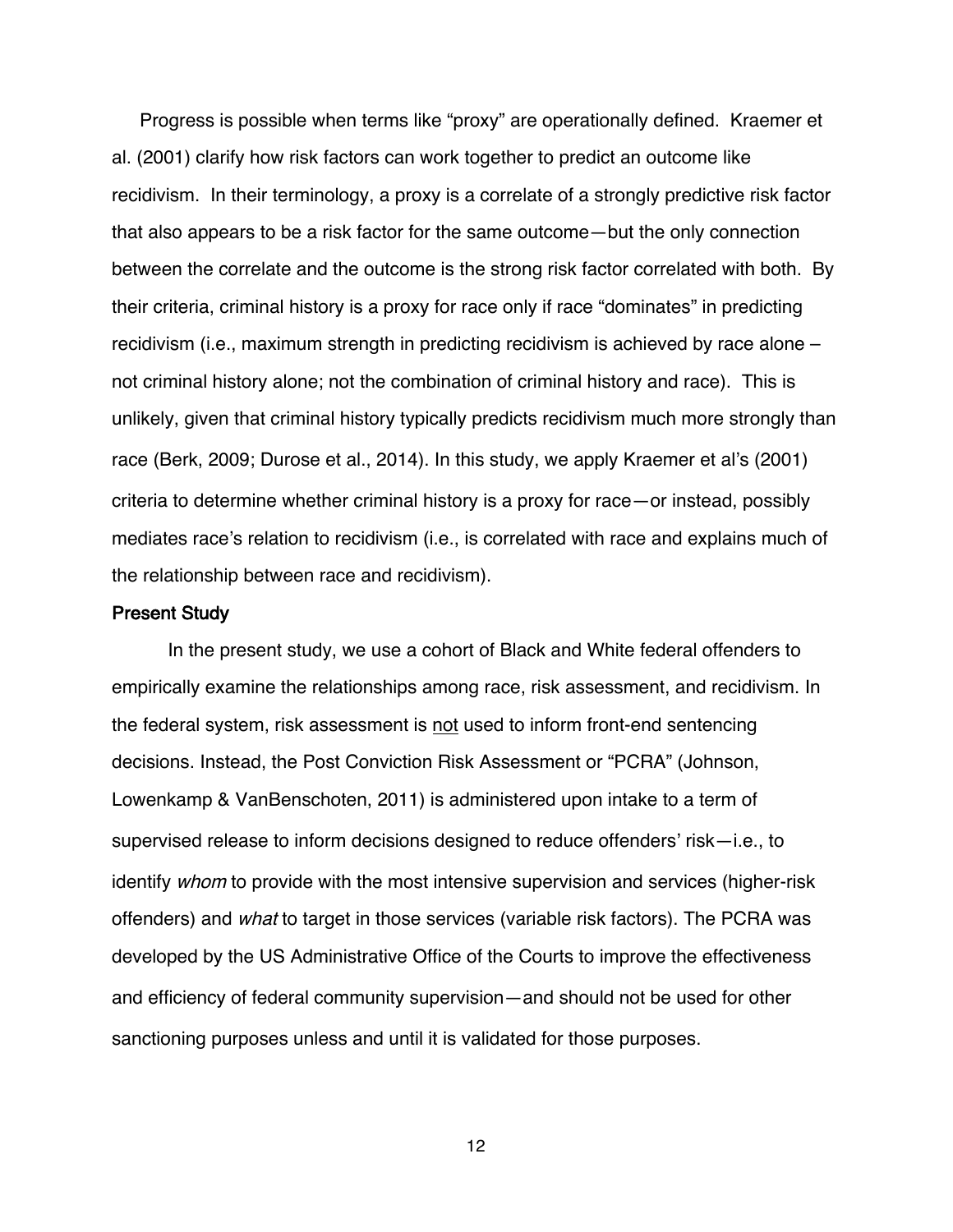The PCRA is well-validated and includes major risk factors tapped by many other risk assessment instruments—including criminal history (the subject of Harcourt's objection); education, employment, and social network problems (central to Starr's objection); and other variable factors (e.g., substance abuse, attitudes) that have drawn less controversy. These federal data can address aims with broader implications:

- 1. To what extent is the instrument—and the risk factors it includes—free of *predictive* bias? We hypothesize that there will be little or no evidence that the accuracy of the PCRA in predicting re-arrest depends on whether offenders are Black or White.
- 2. To what extent does the instrument yield average score differences between racial groups that are relevant to *disparate impact*? We hypothesize that Black offenders will obtain similar—or modestly higher—PCRA scores than Whites.
- 3. Which risk factors contribute the most and the least to mean score differences between Black and White offenders? We expect criminal history to contribute the most to these differences—and variable risk factors like substance abuse to contribute the least, in keeping with past research (Petersilia & Turner, 1987).
- 4. Are variables like criminal history best understood as proxies for race, or mediators of the relation between race and recidivism, given Kraemer et al.'s (2001) criteria? We hypothesize that the best classification will be "mediator."

Our goal is to shed light on whether risk assessment has something to offer the justice system at this opportune moment for scaling back mass incarceration.

# METHOD

# Participants and Matching

Participants in this study were drawn from a population of 150,614 offenders who completed PCRA assessments as part of the probation intake process between August 2010 and November 2013 (see Walters & Lowenkamp, 2015). Offender eligibility criteria were: (a) assessed with the PCRA at least 12 months prior to the collection of follow-up arrest data (to permit tests of predictive bias:  $n$  lost = 83,894), (b) no missing data on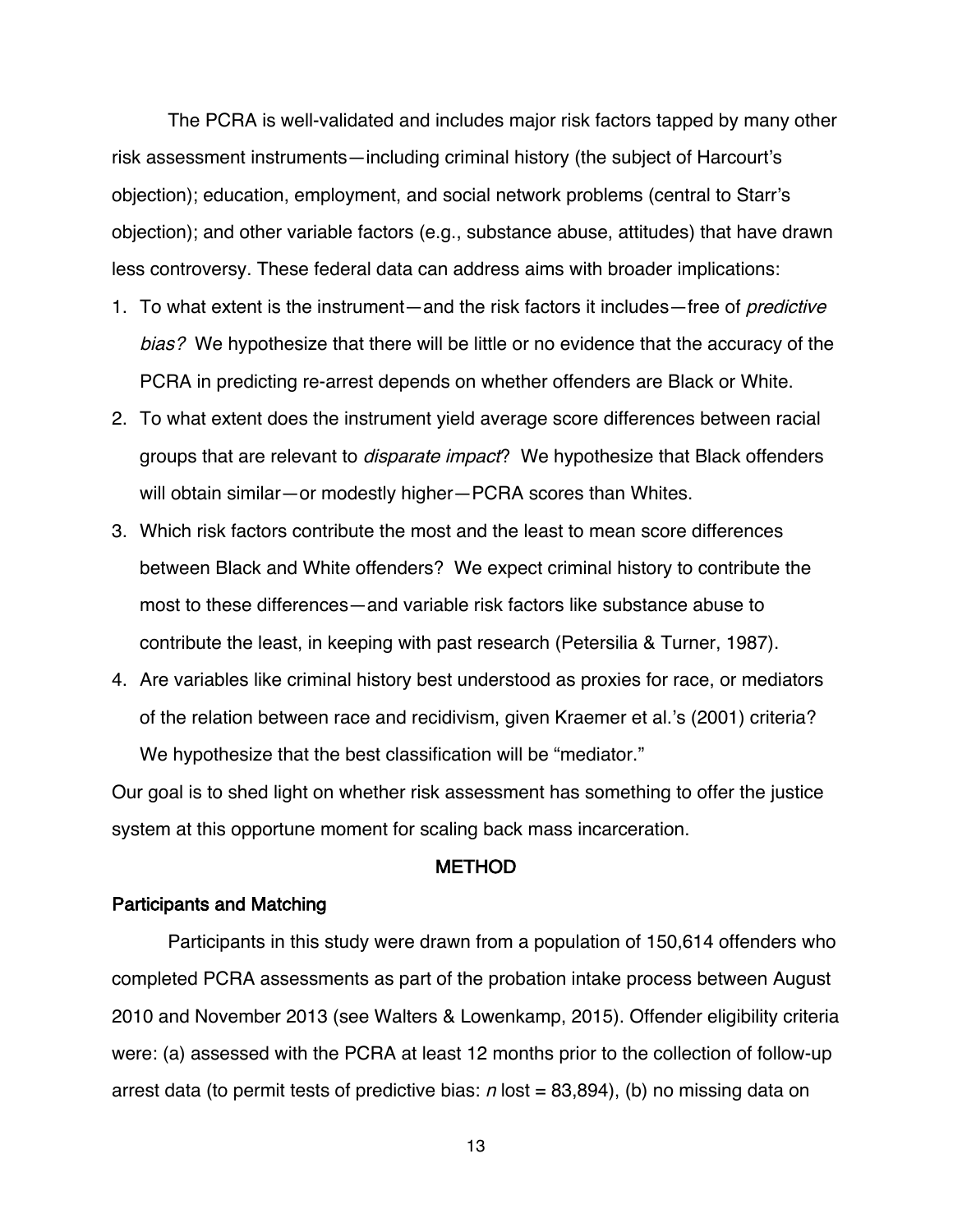PCRA items (to permit analyses at the risk factor level;  $n$  lost = 1,007), and (c) race coded as either "Black" or non-Hispanic "White" (to permit relevant racial comparisons;  $n$  lost = 17,238). Application of these criteria yielded an eligible pool of 48,475 offenders. Given that even trivially small differences can become statistically significant in samples as large as ours (Lin, Lucas & Shmueli, 2013), we use an alpha level of .001 to signal statistical significance and focus on effect sizes in interpreting results. There were no significant differences between the eligible sample and the population from which it was drawn in age, sex, conviction offense, and PCRA total scores.

Within the eligible sample of 48,475 offenders, there were small but potentially confounding differences between Black and White participants. For example, Blacks were more likely to be young (d=0.44) and male (d=.19) than Whites (age and sex are robust risk factors for recidivism)—and the groups also differed in offense type (which can mark differential selection). To isolate the effect of race on risk and recidivism without creating non-representative groups—we adopted a conservative matching approach.<sup>ii</sup> We randomly matched each Black offender to a White offender on age, sex, and offense using ccmatch in STATA (Cook, 2015). This process yielded a racematched sample of 33,074 offenders. As shown in Table 1, the matched sample did not differ significantly from the unmatched eligible sample across a range of characteristics. The prototypic offender was male, age 39, and convicted of a drug offense.

#### [Insert Table 1]

All offenders were followed for a minimum of one year, but the follow up period (i.e., time at risk for re-offending) was variable beyond that point. Compared to White offenders ( $M$ = 1041 days,  $SD$ = 233), Black offenders ( $M$ = 1032 days, SD=242) had a significantly shorter follow-up period (t [33027.7] = -3.58;  $p < .001$ ) — but the difference was trivial  $(d=04)$ —less than one week, on average.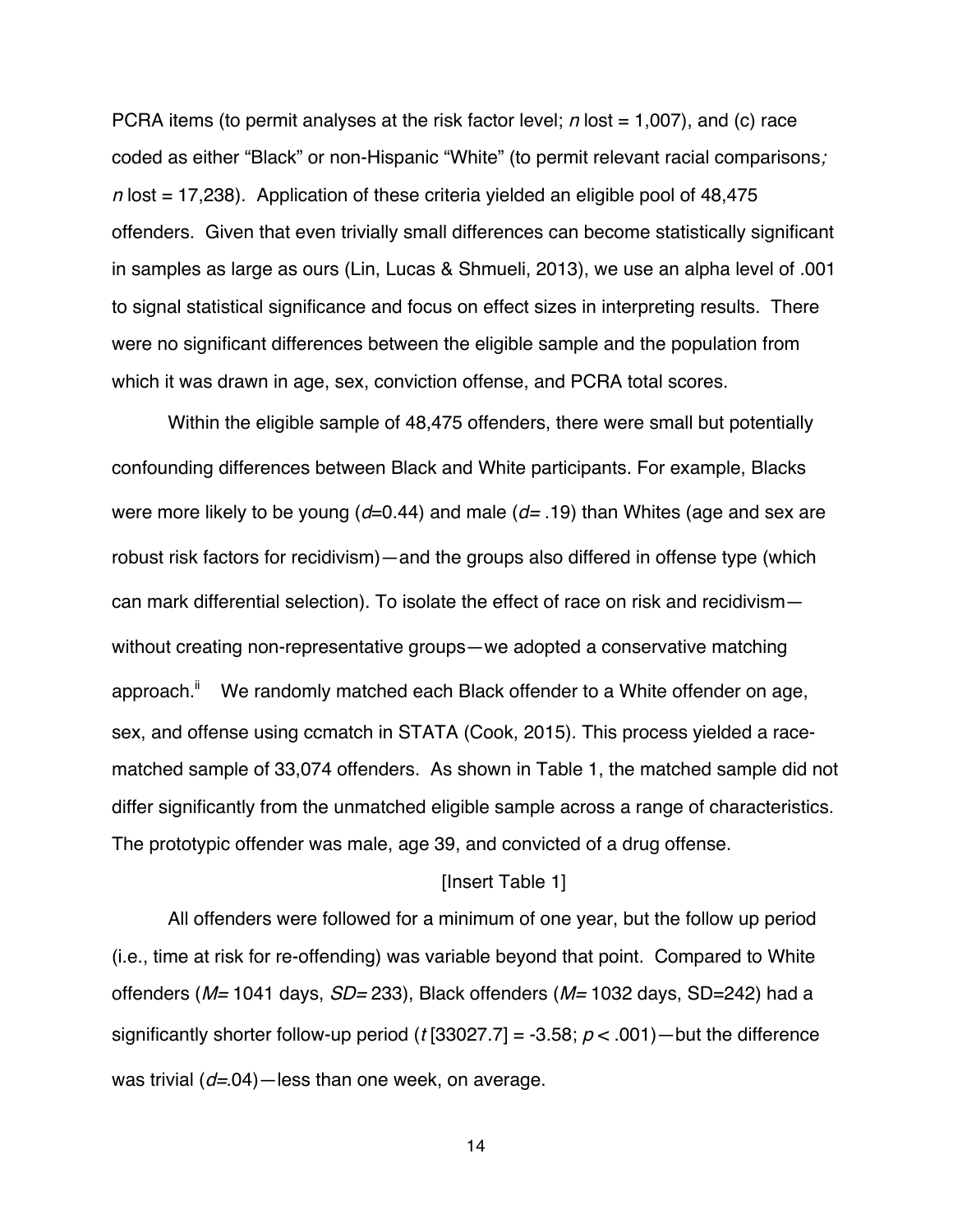#### Measures of Risk

The history, development, and predictive utility of the Post Conviction Risk Assessment (PCRA) are detailed elsewhere (see Johnson, Lowenkamp, VanBenschoten, & Robinson, 2011; Lowenkamp et al., 2013; Lowenkamp, Holsinger, & Cohen, 2015). Briefly, the PCRA is an actuarial instrument that explicitly includes variable risk factors and was constructed and validated on large, independent samples of federal offenders. Items that most strongly predicted recidivism in the construction sample contribute most strongly to total scores. Fifteen items are scored and summed to yield a total PCRA risk score (Cronbach's  $\alpha$ =.71) that places an offender into a risk category (low, low/moderate, moderate, or high). Each of the fifteen items is nested under one of five risk factor domains, four of which are changeable (i.e., all but criminal history). The domains and items are listed below. With the exception of the first two items listed, items are scored dichotomously (0 or 1):

- "Criminal history" includes number of prior arrests (0=none; 1=one-two; 2=three-six; 3=seven or more), young age (0=41+; 1=26-40; 2= under 26), community supervision violations, varied offending pattern, institutional adjustment problems, and violent offense ( $\alpha$ =.66; Spearman-Brown Estimated  $\alpha$  110 items=.76)
- "Employment and education" includes highest grade completed, unstable recent work history, and currently unemployed ( $\alpha$ =.47; Spearman-Brown Estimated  $\alpha$  |10 items=.75)
- "Social networks" includes family problems, unmarried, and lack of social support  $(\alpha = 47;$  Spearman-Brown Estimated  $\alpha$  110 items=.67)
- "Substance abuse" includes recent alcohol problems and recent drug problems  $(\alpha = 38$  Spearman-Brown Estimated  $\alpha$  110 items=.80)
- "Attitudes" is low motivation to change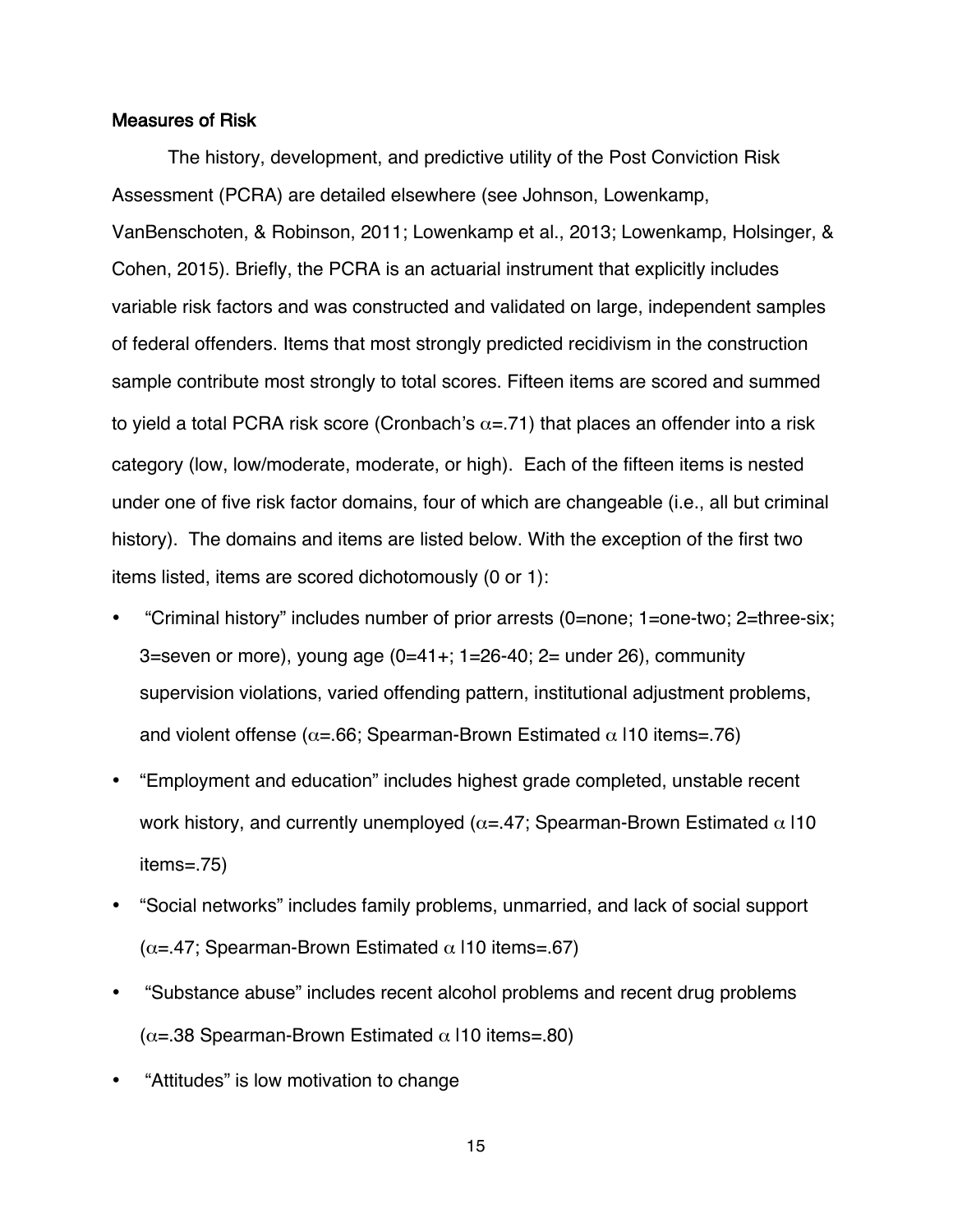The PCRA has been shown to be reliable and valid. Specifically, officers must complete a training and certification process to administer the PCRA. The certification process has been shown to yield high rates of inter-rater agreement in scoring (Lowenkamp et al., 2012). The accuracy of the PCRA in predicting recidivism rivals that of other well-validated instruments (for a review, see Monahan & Skeem, 2014). For example, based on a sample of over 100,000 offenders, Lowenkamp et al. (2015) found that the PCRA moderately-to-strongly predicted both re-arrest for any crime and rearrest for a violent crime, over up to a two-year period (AUCs=.70-.77). Finally, scores on the PCRA have been shown to change over time. Of offenders initially classified as high risk on the PCRA, 47% move to a lower risk classification upon reassessment an average of nine months later (Cohen & VanBenschoten, 2014). The greatest changes observed were in employment/education and substance abuse.

The PCRA was administered by agents when an offender entered supervision (within 90 days of intake), and takes 15-30 minutes to complete. In the present study, the results of the intake assessment were selected for analyses as this provided the longest follow up time period. In addition to the total PCRA score, the sub-scores from the PCRA domains (criminal history, education & employment, drugs & alcohol, social networks, and cognitions) were also calculated and used in some analyses.

# Arrest Criterion

Data from the National Crime Information Center (NCIC) and Access to Law Enforcement System were used to collect information on arrests. A standard criminal history check was retrieved on each participant that yielded their entire criminal history. The date and types of arrests that occurred after the date of PCRA administration were coded from these data. The result was two dichotomous measures that we used in analyses of predictive fairness: arrest for any offense (excluding technical violations of standard conditions of supervision), and arrest for any violent offense. Violence was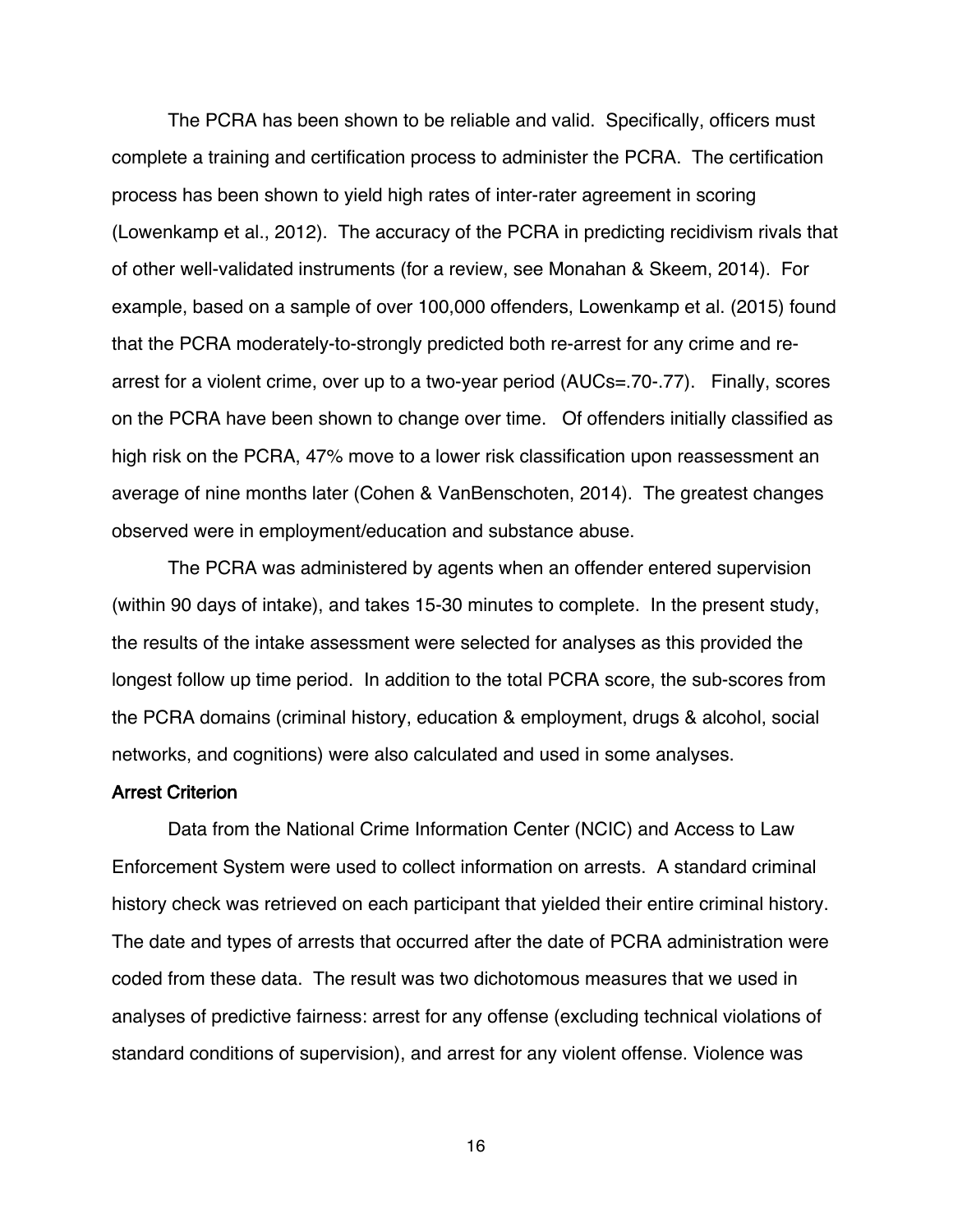defined using the NCIC definitions (i.e., homicide and related offenses, kidnapping, rape and sexual assault, robbery, assault).

To promote clarity and reading ease, our analyses primarily focus on "any arrest." We also report analyses for "violent arrests," given the importance of using a valid criterion for assessing predictive fairness. According to differential selection theory, racial disparities reflect bias in policing and decisions about arrest. This theory applies less to crimes of violence than (victimless) crimes that involve greater police discretion (e.g., drug use, "public order" crimes; see Piquero & Brame, 2008).

In our view, official records of arrest—particularly for violent offenses—are a valid criterion. First, surveys of victimization yield "essentially the same racial differentials as do official statistics. For example, about 60 percent of robbery victims describe their assailants as black, and about 60 percent of victimization data also consistently show that they fit the official arrest data" (Walsh, 2009, p. 22). Second, self-reported offending data reveal similar race differentials, particularly for serious and violent crimes (see Piquero, 2015). Third, changes in variable risk factors on the PCRA change the likelihood of future re-arrest (Cohen, Lowenkamp & VanBenschoten, 2015), suggesting that arrest statistics track risk-relevant behavior.

In the present sample, the base rate for any arrest was 27% (31% Black; 24% White,  $\chi^2(1) = 174.02$ ; p < 0.001;  $\varphi$  =-0.07), and the base rate for violent arrest was 7% (9% Black; 6% White,  $\chi^2(1)$  =94.46; p < 0.001,  $\varphi$  =-0.05). Black participants were significantly more likely to be arrested than Whites; but differences were small.

#### Analyses

We calculated descriptive statistics, effect sizes, and measures of predictive validity. To test the PCRA's predictive fairness, we followed the standard practice of comparing the relative fit of specific nested regression models. Analyses are meant to represent the predictive fairness of PCRA scores in the federal population as a whole,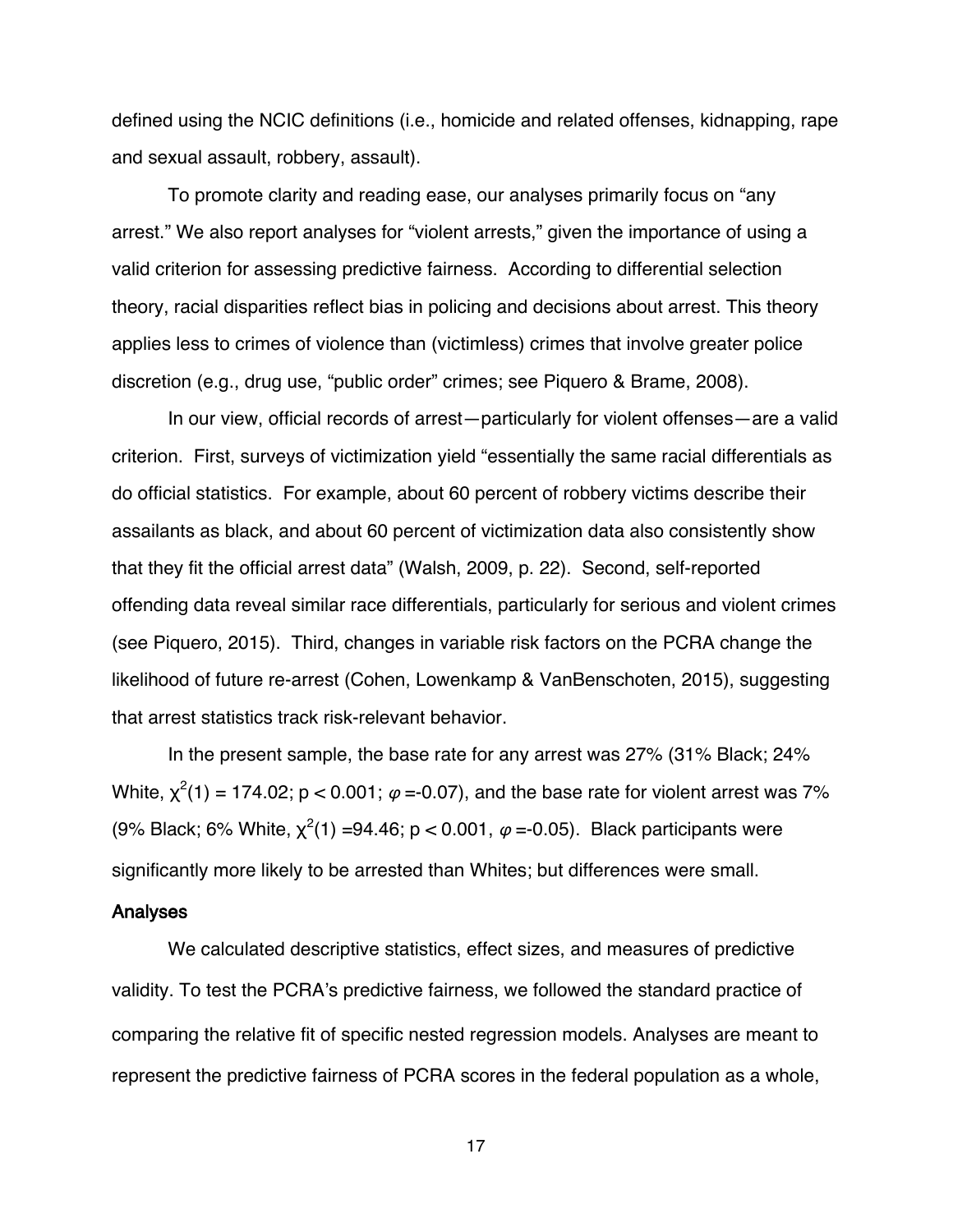across its 94 districts. To address concerns that the data may cluster by district, we used robust standard errors in the regression models to adjust for any heteroscedasticity. Specifically, the variance-covariance estimator with clustering by district was used to address the potential correlation between error terms within districts (STATA vce[cluster]; Guiterrez & Drukker, 2007; Rogers, 1993).

## RESULTS

#### Testing Predictive Fairness

The first aim is to test the extent to which the PCRA—and the risk factors it includes—are free of predictive bias. We hypothesized that there will be little evidence that the accuracy of the PCRA in predicting re-arrest depends on whether offenders are Black or White. As shown below, results are generally consistent with this hypothesis.

Degree of prediction. First, we examined whether the *degree* of relationship between PCRA total scores and re-arrest varied as a function of race. Table 2 presents re-arrest rates for offenders placed in each PCRA risk classification by race. Arrest rates increase monotonically as risk classifications increase, across racial groups.

#### [Insert Table 2]

Table 2 also presents DIF-R and AUC values by race. The Dispersion Index for Risk (DIFR; see Silver, Smith & Banks 2000) assesses the extent to which PCRA risk classifications create reasonably sized groups of offenders with maximally different arrest rates. DIFR ranges from 0 to infinity, increasing as the classification model disperses cases into groups whose base rates of arrest are distant from the total sample base rate and whose subgroup sizes are large in proportion to the total sample size. Unlike the DIFR (which focuses on PCRA risk classifications), the Area Under the ROC Curve (AUC) focusers on PCRA Total Scores. The AUC is an excellent measure of comparative predictive accuracy because its values are not influenced by base rates of offending (which vary across groups). Minimum AUCs of .56, .64, and .71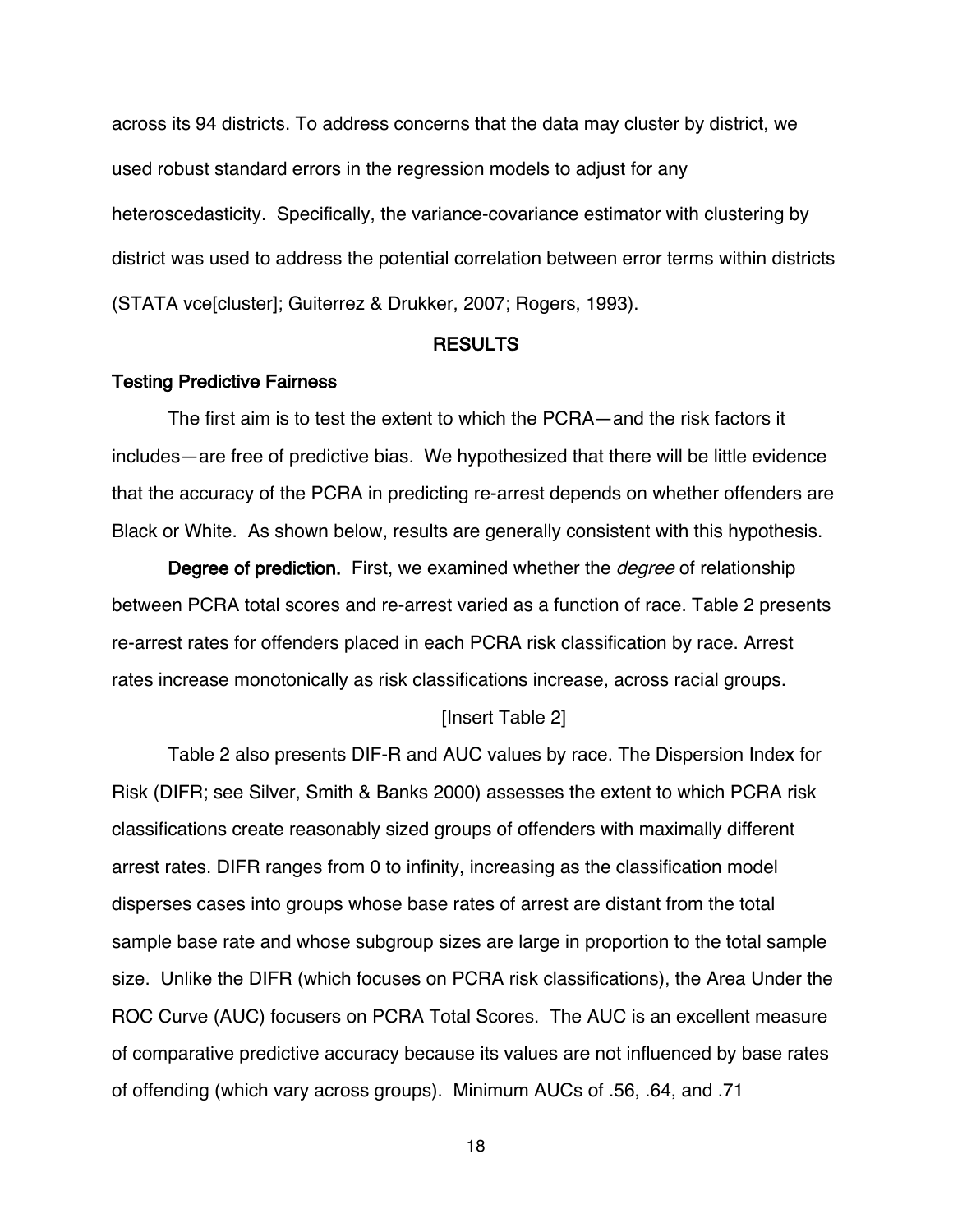correspond to "small," "medium," and "large" effect sizes, respectively (see Rice & Harris, 1995).

As shown in Table 2, AUC values are consistently large, across racial groups. These values indicate, for example, a 72% (Black) or 75% chance (White) that an offender randomly selected from those who violently recidivated will obtain a higher PCRA score than an offender randomly selected from those who did not violently recidivate. The small AUC group differences reached statistical significance for any arrest ( $Z = -4.49$ ;  $p < 0.001$ ), but not violent arrest ( $Z = -2.47$ , *ns*). Similarly, DIFR values are consistently high across racial groups (see Skeem et al., 2013 for comparison), although values appear slightly higher for White participants.<sup>III</sup>

Form of prediction. Having found that PCRA scores strongly predict arrest among both Black and White offenders, we next examined whether the form of the relationship between PCRA scores and recidivism varies as a function of race (Arnold, 1982). The crucial issue is whether an average PCRA score of X corresponds to an average arrest rate of Y, regardless of an offender's race.

To address this issue, we estimated a series of bivariate logistic regression models (four models for any arrest; four models for violent arrest). These models were compared to test for "subgroup differences in regression slopes or intercepts, [which] signal predictive bias" (SIOP, 2003). As shown in Table 3, in Models One and Two, only race and only the PCRA total score, respectively, were used to predict any arrest. Model Three included both race and the PCRA, and Model Four included race, the PCRA, and an interaction between race and PCRA. Each model was run using robust standard errors with clustering by district.

# [Insert Table 3]

Model comparisons yielded two main findings. First, the slope of the relationship between PCRA scores and arrest is similar for Black and White offenders. That is, comparison of Models Three and Four indicate that the addition of the interaction term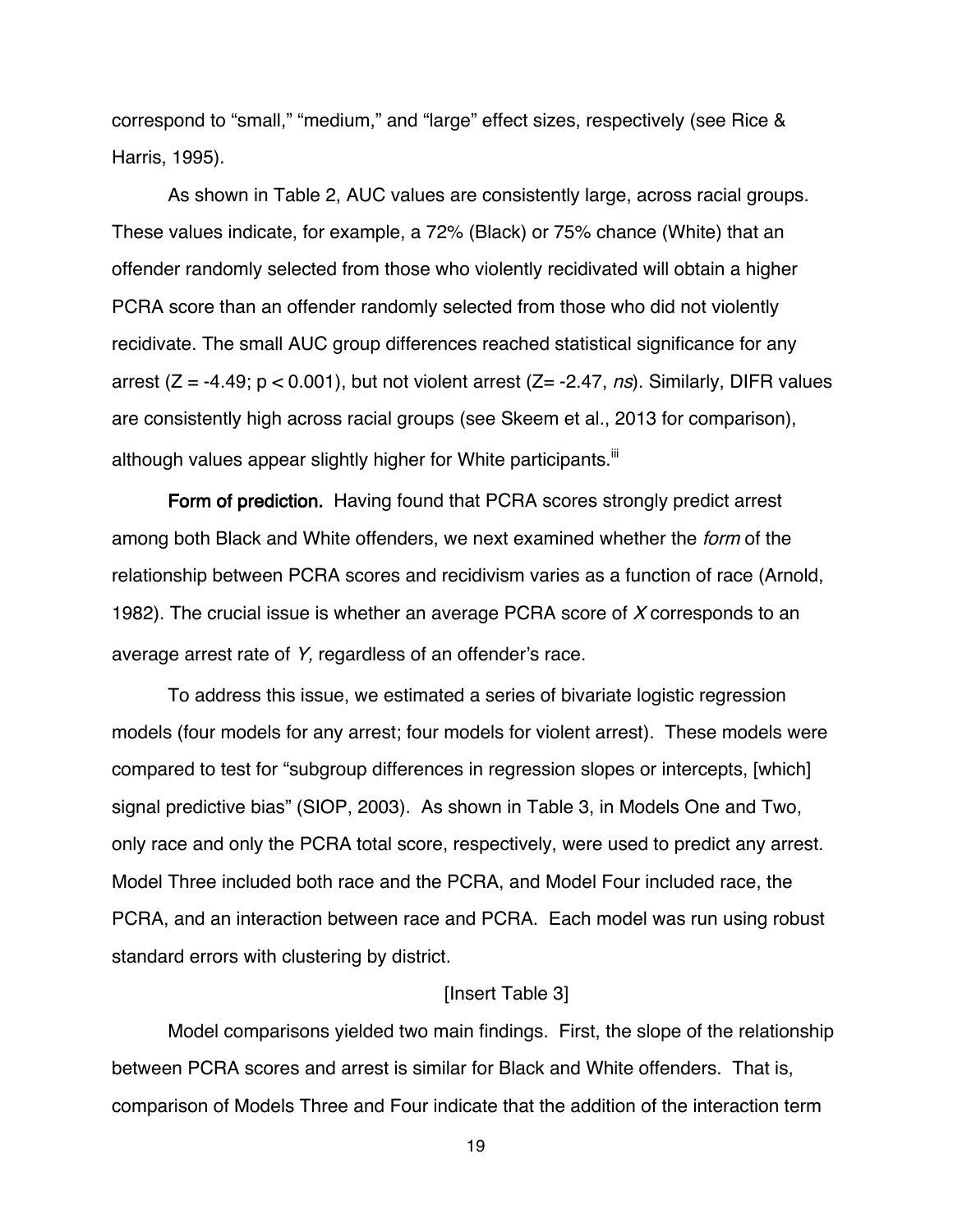does not improve the prediction of any arrest  $[\chi^2(1) = 10.64, ns]$ ; Pseudo-R<sup>2</sup> ∆=0.00] or violent arrest,  $[\chi^2(1) = 0.28$ , ns; Pseudo-R<sup>2</sup> ∆=0.00]. The odds ratio for the interaction terms are also trivial and not statistically significant (see Table 3). In short, race does not moderate the utility of the PCRA in predicting any arrest or violent arrest. Second, there are no significant racial differences in the intercept of the relationship between PCRA total scores and any arrest, but the intercept of the relationship between PCRA scores and violent arrest is significantly lower for White than Black offenders. Specifically, comparison of Models Two and Three indicate that race adds no incremental utility to the PCRA in predicting any arrest  $[\chi^2(1) = 9.1, ns]$ ; Pseudo-R<sup>2</sup>  $\Delta$ =0.00], but adds modest incremental utility in predicting violent arrest,  $[\chi^2(1) = 16.93, p$ <.001; Pseudo-R2 ∆=0.00]. The odds ratios for race in Model Three are small and not statistically significant. Still, after taking PCRA scores into account, White offenders are 13% less likely to have a violent arrest than Black offenders (RR=0.83). So there is modest overestimation of violent recidivism for White offenders.

In samples as large as ours, "almost any difference between models is likely to be statistically significant even if the difference has no practical importance" (Tabachnik & Fidell, 2007, p. 458). To concretize any racial differences in the form of the relation between the PCRA and any arrest, we (a) estimated the predicted probabilities of any re-arrest based on regression Model 4, (b) grouped those probabilities together for each PCRA score,<sup>iv</sup> and (c) displayed those grouped probabilities by race in Figure 1. Given the results above, one would expect—and one observes—that the two lines would be nearly identical. Across PCRA scores, predicted probabilities of arrest for Black and White offenders are highly similar in elevation and shape.

## [Insert Figure 1]

Supplemental analyses. Using the most unbiased criterion variable available (i.e., violent arrest), we tested the robustness of our results. First, we wished to ensure that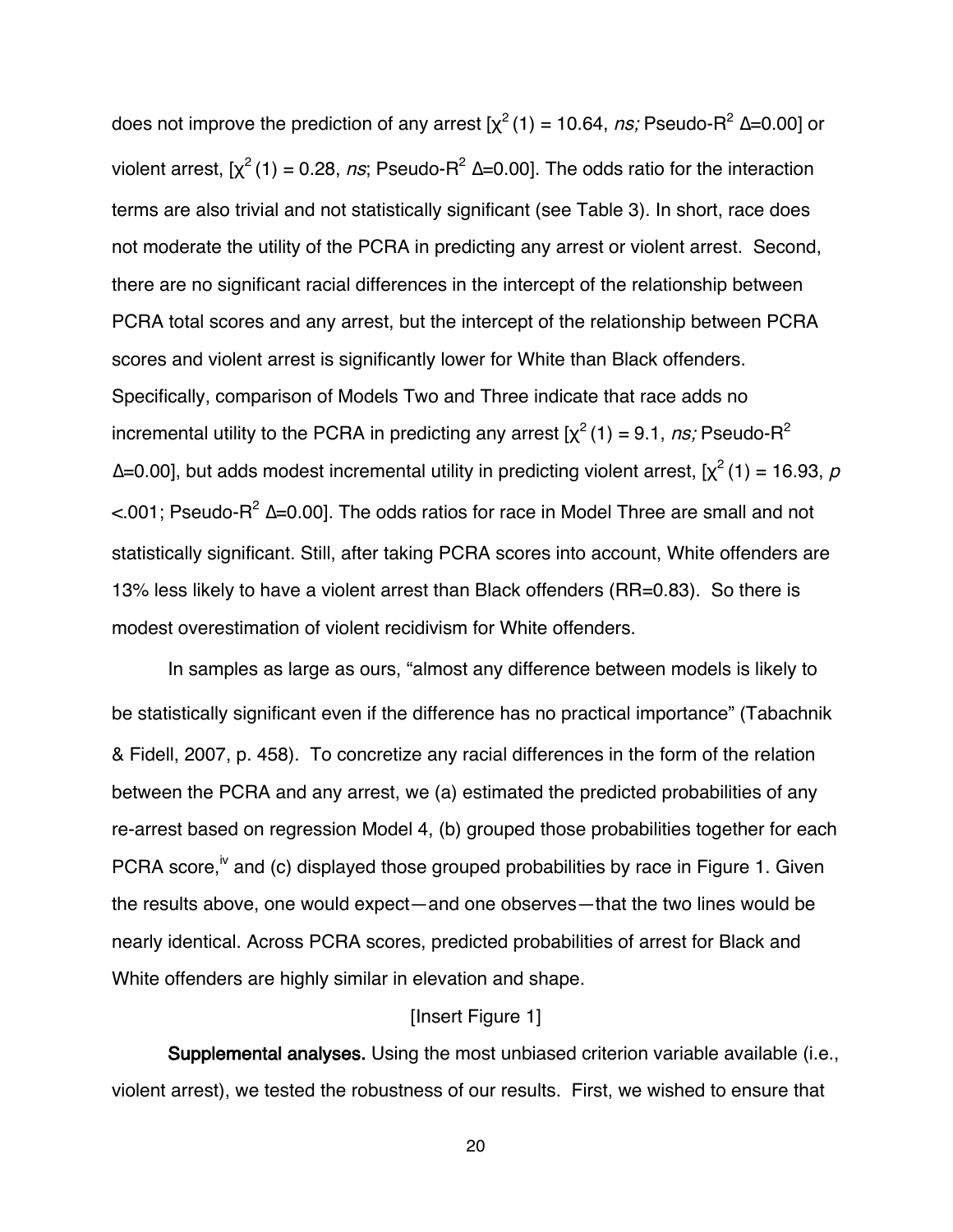results were not confounded by any differences in participants' length of follow-up. To account for varying time at risk, we completed a series of four Cox survival analyses that parallel the regression models described above—and obtained the same results. Specifically, comparison of Models Three and Four indicate that the addition of the interaction term does not improve the prediction of violent arrest  $[\chi^2(1) = 0.68, ns]$ . The interaction term is trivial ( $OR=1.01$ ,  $ns$ ). So race does not moderate the utility of the PCRA in predicting violent arrest. The intercept of the relationship between PCRA scores and violent arrest is significantly lower for White than Black offenders: Comparison of Models Two and Three indicate that race adds modest incremental utility in predicting violent arrest,  $[\chi^2(1) = 19.79, p < 001]$ . The race coefficient (OR=0.73, p <.001) indicates modest overestimation of violent recidivism for White offenders.

Second, to ensure that our results were not a function of our approach to handling nested data (i.e., using robust standard errors with clustering), we completed a non-linear hierarchical model of Model 4, using HLM 7.01 analyses that clustered offenders within jurisdictions. The results were highly similar. Specifically, PCRA Total scores significantly predicted violent arrest ( $OR=1.29$ ,  $p < .001$ ), but the remaining terms in the model did not (Race OR=  $0.84$ ; Race x PCRA = 1.00, ns).

Third, to examine test fairness for factors that include both race and its riskrelevant correlates (e.g., age, gender, offense type), we completed the four core regression models with the eligible *unmatched* sample (N=48,475). We obtained the same pattern of results as with the matched sample. Specifically, comparison of Models Three and Four indicate that the addition of the interaction term does not improve the prediction of violent arrest  $[x^2(1) = 4.54, ns$ ; OR for interaction=1.02, ns]. So the PCRA's accuracy in predicting violent arrest does not depend on race. And again, the intercept of the relationship between PCRA scores and violent arrest was significantly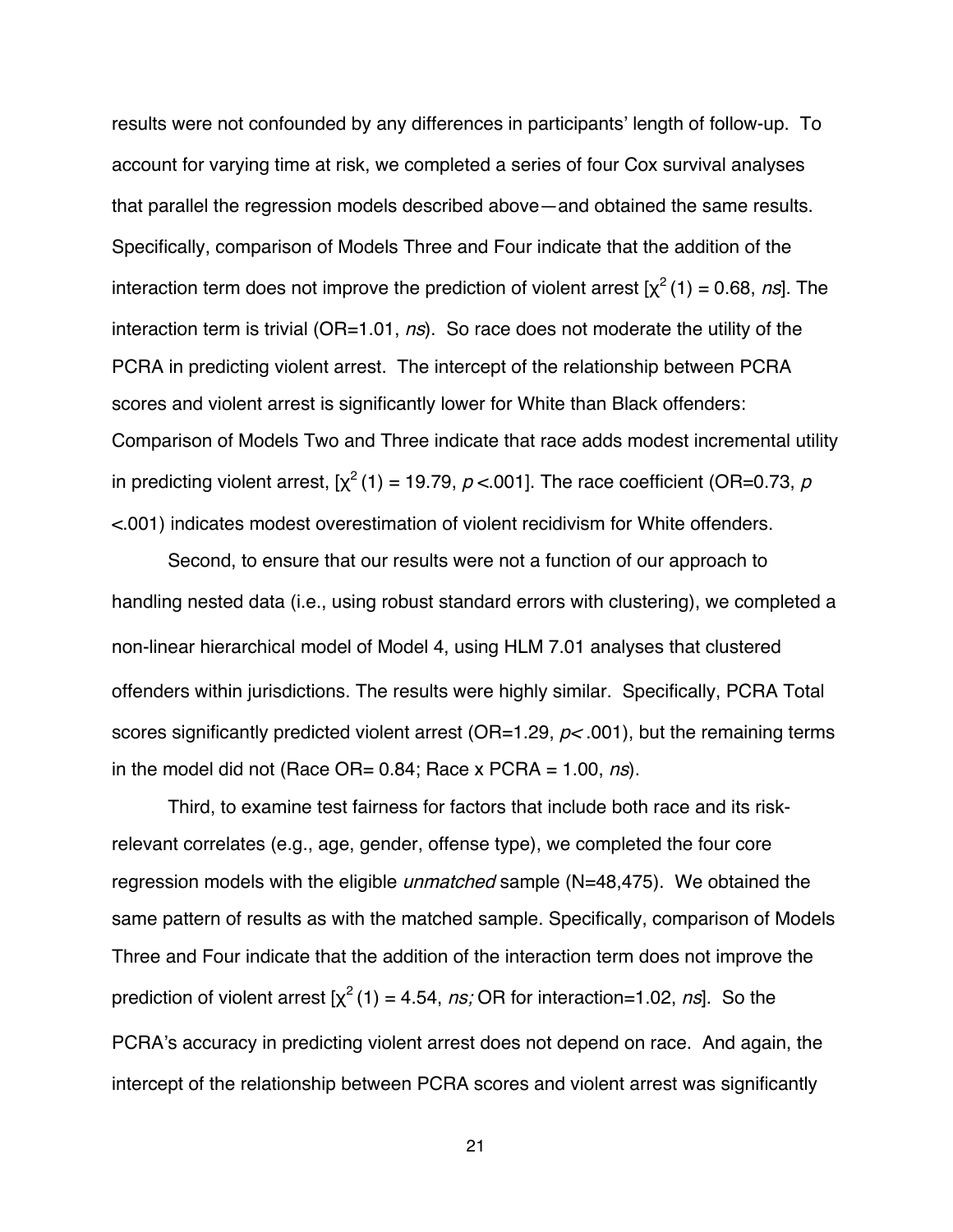lower for White than Black offenders [Model 2 vs.  $3 \chi^2$  (1) = 65.87, p < 001; OR for race= 0.74,  $p < 001$ ; suggesting overestimation of violent arrest for White offenders.

Table 4 shows the *degree* of association between PCRA domain scores and arrest, by race. As shown there, criminal history generally had a large effect in predicting arrest, and the remaining four domains had a small effect. Criminal history, substance use, social networks predicted any arrest—but not violent arrest—better for White than Black participants. There were no other group differences.

## [Insert Table 4]

Next, we assessed the predictive fairness of each PCRA risk factor. For each risk domain, we completed a series of four logistic regression models that parallel those described above for PCRA total scores (one series each for any arrest and violent arrest). Table 5 displays model comparisons that test for group differences in slopes and intercepts. Results indicate that race moderates the effect of substance use and social networks in predicting any arrest—but not violent arrest. In contrast, intercept differences were the rule rather than the exception: Criminal history was the only domain in which the intercept of the relationship between PCRA scores and recidivism was similar for Black and White offenders. For other domains (especially substance use), PCRA scores tended to overestimate recidivism rates for White offenders.

# [Insert Table 5]

Summary. Taken together, results are consistent with our hypothesis of predictive fairness by race. Specifically, the form of the relationship between PCRA total scores and re-arrest is very similar for Black and White offenders. There is a strong degree of relationship between PCRA total scores and re-arrest for both groups. Shifting from the global to the specific level, the substance abuse and social network domains predicted any arrest better for White than Black offenders; but there was little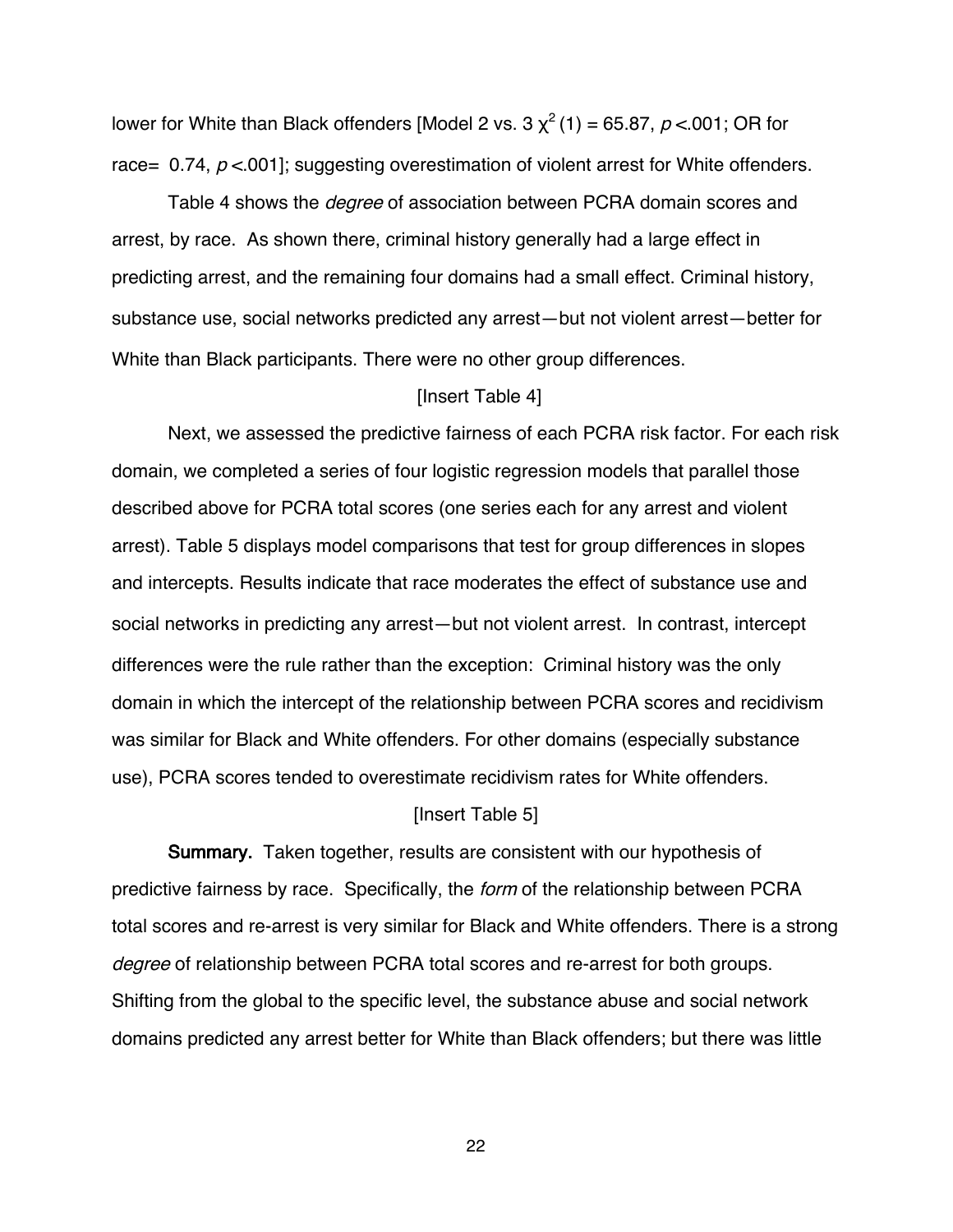evidence of predictive bias *per se* for the remaining domains. Any domain-level differences tended to overestimate recidivism for White participants.

## Assessing Mean Score Differences Relevant to Disparate Impact

Matched sample. The second aim was to assess the extent to which racial groups obtain different scores on the PCRA relevant to disparate impact. We hypothesized that Black offenders would obtain similar—or modestly higher—PCRA scores than Whites. The mean PCRA total score was 7.37 (SD= 3.25) for Black participants and 6.23 ( $SD = 3.38$ ) for White participants—an average 1.1-point difference on an 18-point scale. The effect of race on PCRA scores is  $d= .34$ , which translates to 13.5% non-overlap—and 86.5% overlap—between racial groups in PCRA scores (see Reiser & Faraggi, 1999).

Supplemental results for unmatched sample. The results described above isolate the effect of race on PCRA scores, excluding the correlated effects of age, gender, and offense type. To supplement these results, we also calculated mean score differences for the eligible *unmatched* sample (N=48,475). There was an average 1.9point difference in PCRA total scores in this sample: Scores were 7.65 (SD=3.21) for Black participants and 5.79 (*SD*= 3.45) for White participants. The effect of race on PCRA scores is  $d=$  .56 (CI=.53-.58), which translates to 22% non-overlap—and 78% overlap—between Black and White groups in PCRA scores.

#### Identifying Risk Factors That Underpin Mean Score Differences

Domain differences. Our third aim was to determine which risk factors contribute the most to mean score differences between Black and White offenders. We expected criminal history to contribute the most—and variable risk factors like substance abuse and attitudes to contribute the least. Results are consistent with this hypothesis.

Mean scores and standard deviations for PCRA risk domains (and total scores) are reported by race in the upper panel of Table 6, along with Cohen's d. We include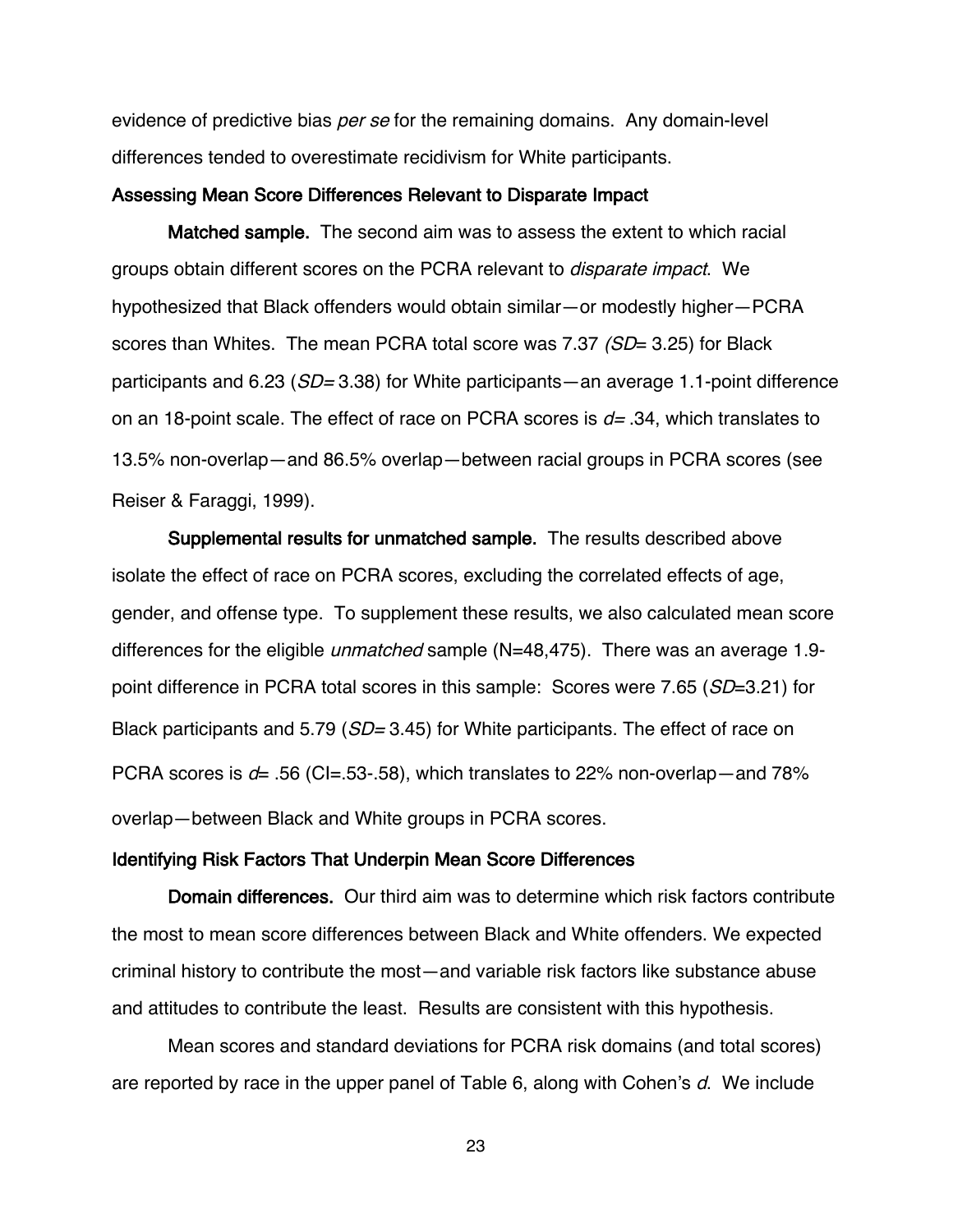the percentage of the difference in the PCRA total means that is attributable to a given risk domain. As shown in Table 6, 66% of the racial difference in mean PCRA scores is attributable to differences in criminal history (this figure rises to 73% in the unmatched sample). Most of the remaining difference (28%) is attributable to the employment and education domain. The effect of race on criminal history  $(d= .34)$  and employment/education ( $d=$  .33) is essentially the same as that of total PCRA scores. The remaining three PCRA domains—substance abuse, attitudes, and social networks—contributed negligibly to mean score differences between Black and White offenders.

# [Insert Table5]

Drilling down on criminal history. Because criminal history can be measured in myriad ways, Frase et al. (2015) recommend that individual items be examined by race. In the lower panel of Table 5, we display mean score differences by race for five of the six criminal history items (age is omitted because the sample was age-matched). The effect of race for each criminal history item is similar, with the number of prior arrests  $(d=41)$  and past violent offenses  $(d= .36)$  accounting for the majority of the difference in criminal history scores.

# Proxy or Mediator?

The final aim was to examine whether variables like criminal history are best understood as proxies for race or mediators of the relation between race and recidivism. We expected the best classification would be "mediator." Analyses focus on violent arrest, the most unbiased criterion available.

In determining the relationship between two risk factors (in this case, A=race and B=criminal history), Kraemer et al (2001) focus on three elements: temporal precedence (of A and B, which comes first?); correlation (are A and B correlated?); and dominance (would the use of A alone, B alone, or one of the two combinations of A and B—i.e., A and B; A or B—yield greatest potency in predicting arrest?). Applying these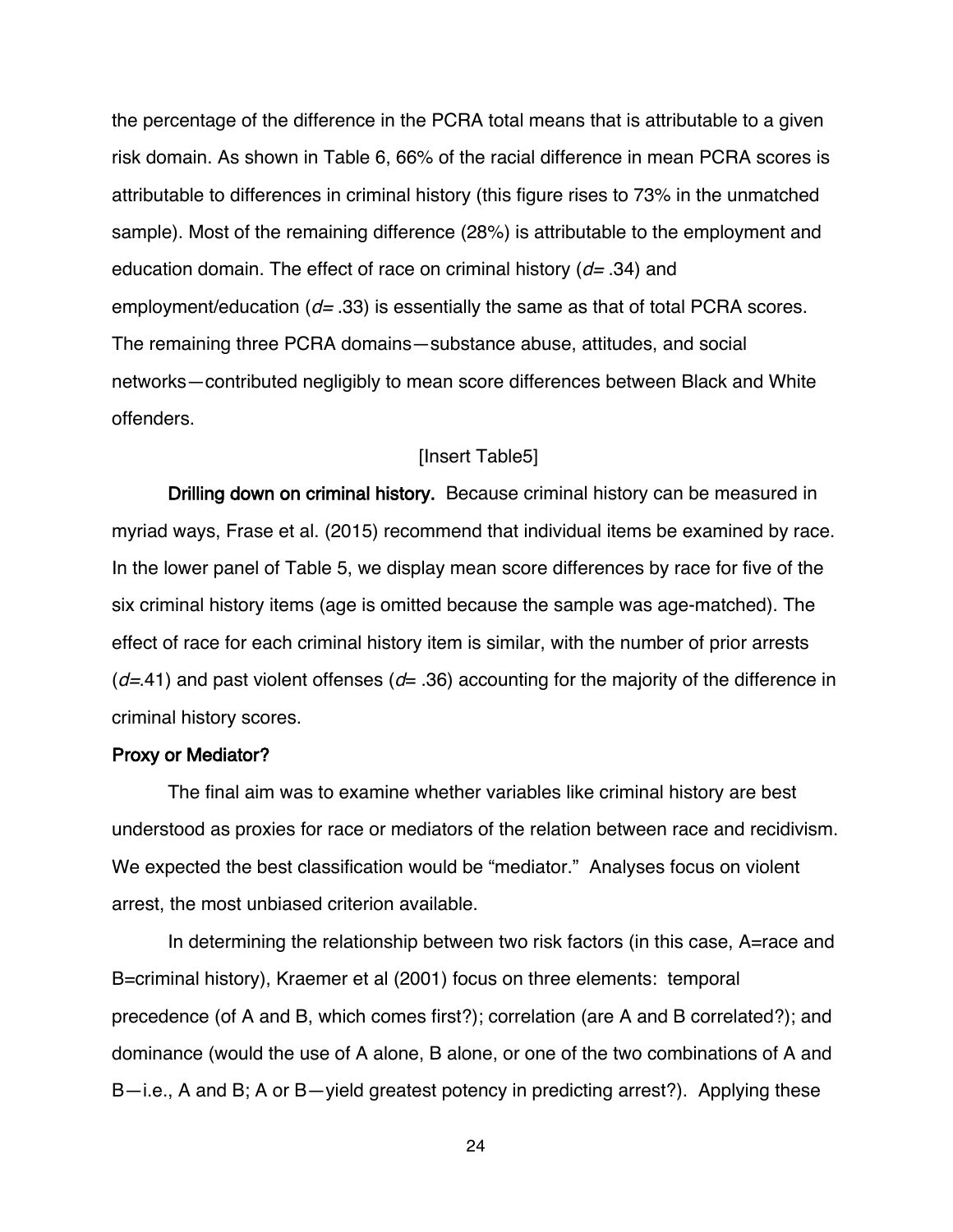criteria, race precedes criminal history and race and criminal history are correlated  $(r= -$ .17). Criminal history is not a proxy for race, however, because race does not "dominate" in predicting violent arrest: Instead, criminal history ( $r_p = .21$ ) predicts violent arrest more strongly than race ( $\varphi = -05$ ).

Following Kraemer et al.'s framework, then, criminal history mediates the relationship between race and future violent arrest. To assess whether criminal history fully mediates or partially mediates this relationship (i.e., whether criminal history dominates race, or criminal history and race co-dominate), we completed a series of mediation analyses using the binary\_mediation package (Ender, 2011). Results are consistent with partial mediation. Specifically, after controlling for criminal history, race was a weak, but still statistically significant predictor of violent arrest  $b = -09$ ,  $p < 001$ . Both the direct coefficient ( $b = -0.09$ ,  $SE = 0.03$ ,  $p < 0.001$ ), and the indirect coefficient were significant ( $b$ = -.29,  $SE$ =.01,  $p$ <.001). However, 76% of the total effect of race on future violent arrest was mediated by criminal history.

#### Putting Predictive Fairness and Mean Score Differences Together

Figure 2 provides a visual summary of the study's global findings. In this figure, PCRA scores appear on the X axis and percentages (0-100%) appear on the Y axis. We plotted the percentage of the group with each PCRA score that is Black as a line, along with arrest rates for any crime by race as a bar chart. This figure shows that (a) the percentage of offenders who are Black increases—at least to the mid-point of the scale—as PCRA scores increase, and (b) arrest rates for both White and Black offenders increase steeply and similarly as PCRA scores increase.

In Figure 3, a more dimensional visual summary is provided—one that includes violent arrest as an outcome. In this figure, PCRA scores appear on the X axis. The number of offenders (0-2,000) appear on the right Y axis and arrest rates (0-100%) appear on the left Y axis. The figure shows (a) the area of non-overlap between Black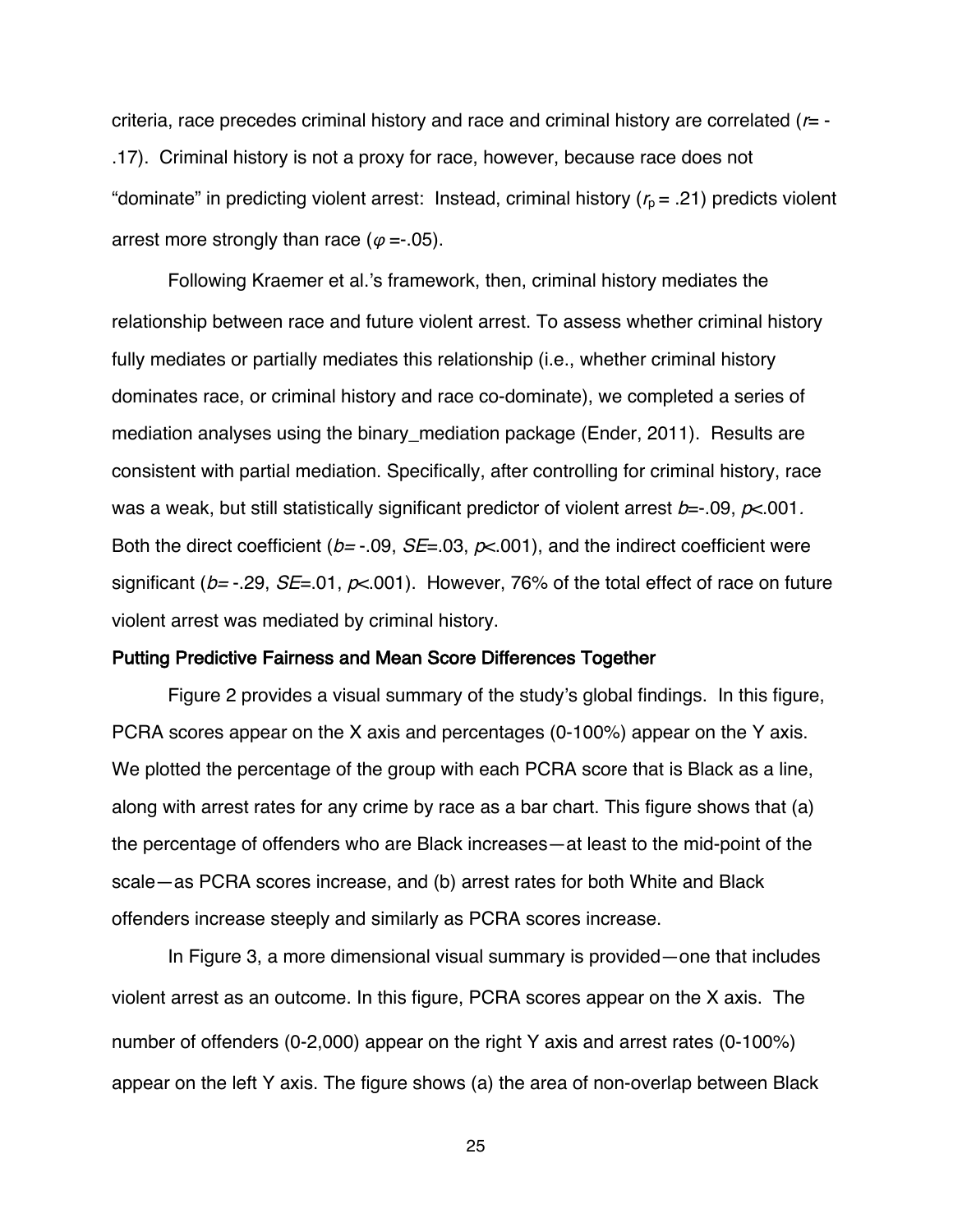and White groups in PCRA distributions (much of it falling at the low end), and (b) the similar increase in arrest rates for Black and White offenders across the PCRA scale.

#### **DISCUSSION**

At the most basic level, these results indicate that risk assessment is not "race assessment." First, there is little evidence of test bias for the PCRA. The instrument strongly predicts re-arrest for both Black and White offenders. Regardless of group membership, a PCRA score has essentially the same meaning, i.e., same probability of recidivism. So the PCRA is informative, with respect to utilitarian and crime control goals of sentencing. Second, Black offenders tend to obtain higher scores on the PCRA than White offenders ( $d = .34$ ; 13.5% non-overlap). So some applications of the PCRA might create disparate impact—which is defined by moral rather than empirical criteria. Third, most (66%) of the racial difference in PCRA scores is attributable to criminal history—which strongly predicts recidivism for both groups, is embedded in current sentencing guidelines, and has been shown to contribute to disparities in incarceration (Frase et al., 2015). Finally, criminal history is *not* a proxy for race. Instead, criminal history partially mediates the weak relationship between race and a future violent arrest.

Are these results merely a function of "bias predicting bias," e.g., biased criminal history records predicting biased future police decisions about arrest? Put more broadly, is the appearance of validity for the PCRA due to differential selection? In a word—no. First, criminal history predicts violent arrest with similar strength and form, whether participants are Black or White (Table 4). Second, the PCRA's power in predicting arrest is not explained by criminal history. That is, after controlling for criminal history scores ( $OR = 1.48$ ,  $p < 001$ ), PCRA "need" scores (i.e., employmenteducation, social networks, substance abuse, and attitudes;  $OR = 1.14$ ,  $p < .001$ ) add significant incremental utility in predicting arrests for violence for both Black and White participants,  $\Delta x^2$  (1) = 132.57,  $p < 0.001$ . Third, risk assessment instruments like the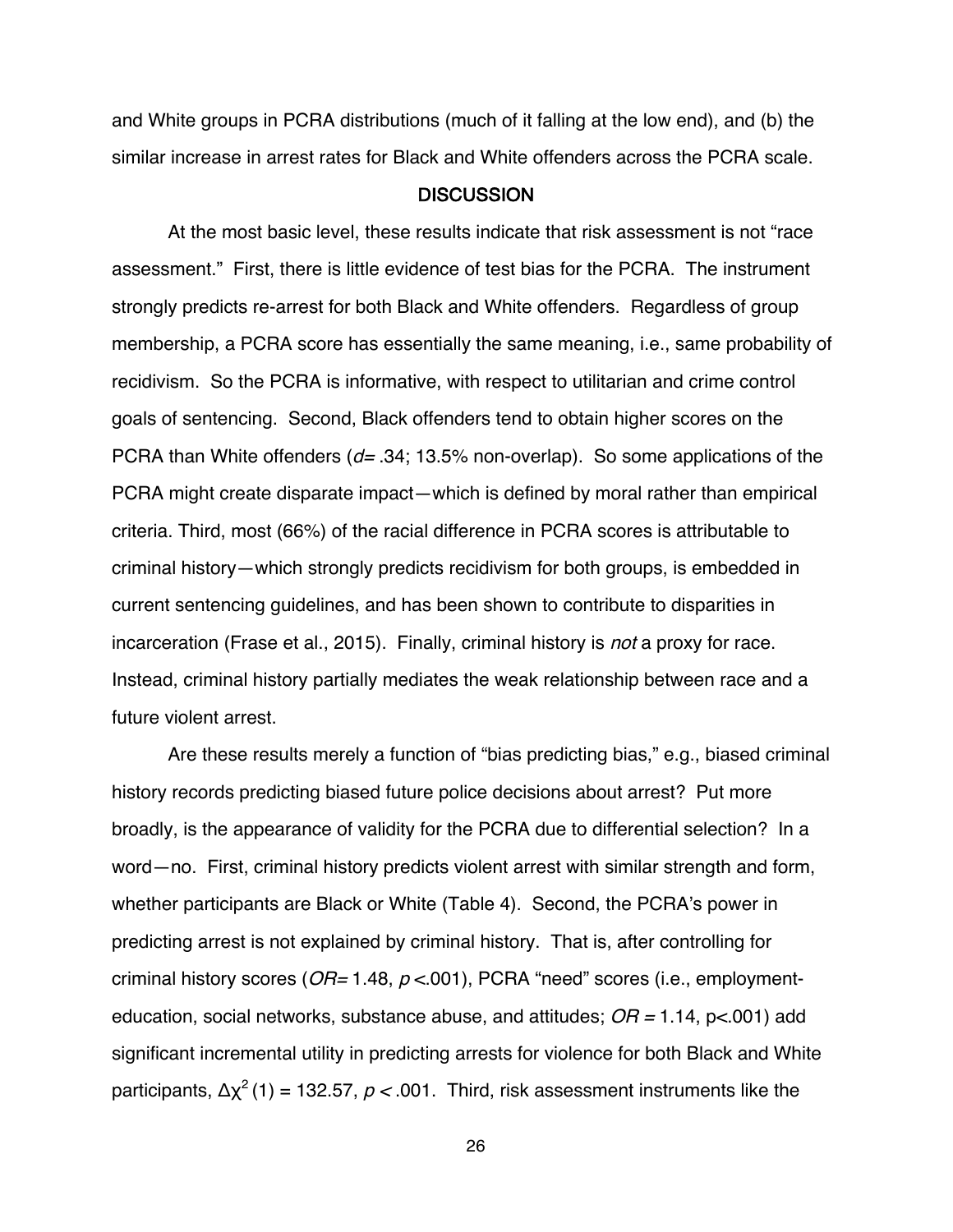PCRA have been shown to predict not only official records of arrest, but also selfreported and collateral-reported offending (Monahan et al., 2001; Yang et al., 2010). Together, these facts (and others) rule out the possibility that these findings are mere artifacts of differential selection.

Before unpacking each of our findings, we note three study limitations that must be borne in mind. First, we used a sample of Black and White offenders matched in age, gender, and offense type. Because this study is among the first to focus on the topic, we wished to isolate the effects of race on risk and recidivism. As shown above, parallel analyses completed with the eligible (non-matched) sample yielded a similar pattern of results—which lends confidence our findings. Second, our results may not generalize beyond the federal system. The PCRA was specifically developed for federal offenders, who differ from state-level offenders. For example, although the PCRA strongly predicts future violent arrests (Table 2), federal offenders are much less likely to have been convicted of violent offenses than state offenders (Carson, 2015). Third, interrater reliability data on the PCRA are not available for the present sample. Although some risk domains and/or groups may have been scored more accurately than others, all officers who complete the PCRA must complete a certification process that has been shown to yield reliable scores (Lowenkamp et al., 2013).

#### Little Evidence of Test Bias

The degree and form of association between PCRA total scores and arrest were similar, for Black and White offenders. These findings are consistent with past studies indicating that the *degree* of association between other "risk-needs" tools (i.e., the LSI-R and COMPAS) and recidivism are similar for Black and White offenders (Brennan et al., 2009; Lowenkamp & Bechtel, 2007; Kim, 2010).

But this research goes beyond past findings by testing whether the form of the relationship between risk and recidivism is similar across races. Most importantly, we found that race did not moderate the utility of the PCRA in predicting a new arrest—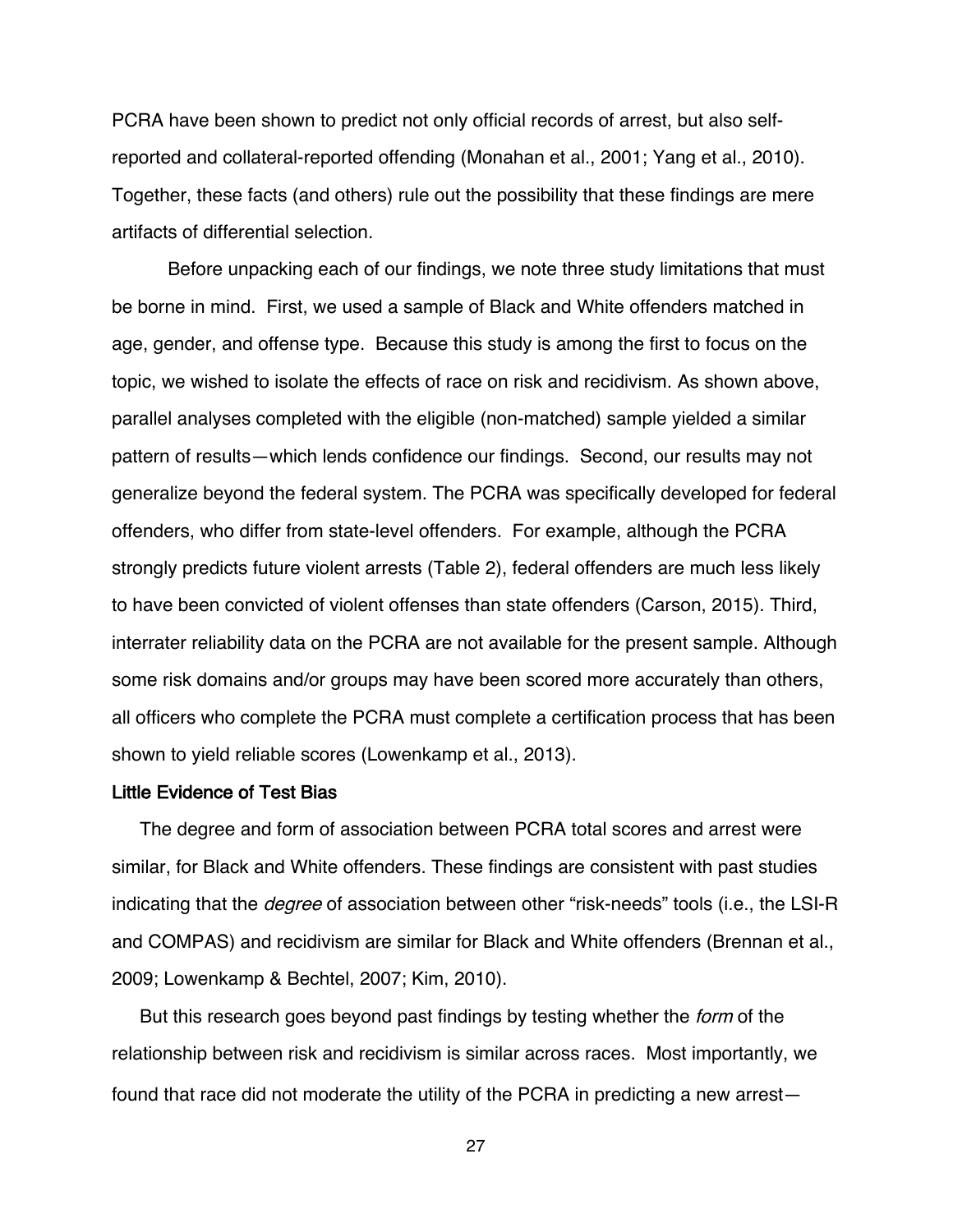there were no significant differences between Black and White offenders in slopes of the relationships between PCRA scores and any arrest and violent arrest. There was also no significant difference between racial groups in the intercept of the relationship between PCRA scores and "any arrest" …and the intercept difference for "violent arrest" conveys modest overestimation of violent recidivism rates for White offenders. For example, of offenders classified as moderate risk on the PCRA, rates of violent arrest are 14% and 16% for White and Black offenders, respectively (Table 1). According to principles that have been well-established in the arena of high stakes testing, a given score must be shown to have similar meaning, regardless of group membership—as we largely have done here (see Figure 1).

The most appropriate level for assessing test fairness is the test level—rather than the scale level. However, having established little predictive bias for PCRA total scores, we also examined predictive bias at the level of specific risk factors because (a) the results are relevant to other instruments with similar risk factors, and (b) some factors especially criminal history and employment and education—have been labeled as racially unfair by critics (e.g., Harcourt, 2015; Starr, 2014). For three of the five risk domains—including those claimed to be biased against Black offenders—there was no evidence that race moderated their relationship to any form of arrest. Slope differences were evident for only two factors—i.e., recent substance abuse problems and social networks—which predicted any arrest, but not violent arrest, more strongly for White than Black offenders (see Table 4). Although intercept differences were the rule rather than the exception at the domain level, most differences were in the direction of modestly overestimating recidivism for White offenders.

As these results demonstrate, the utility of particular risk factors in predicting recidivism can differ across groups (for differences by developmental stage, see Herrenkohl et al., 2000). In part, this is because definitions of particular risk constructs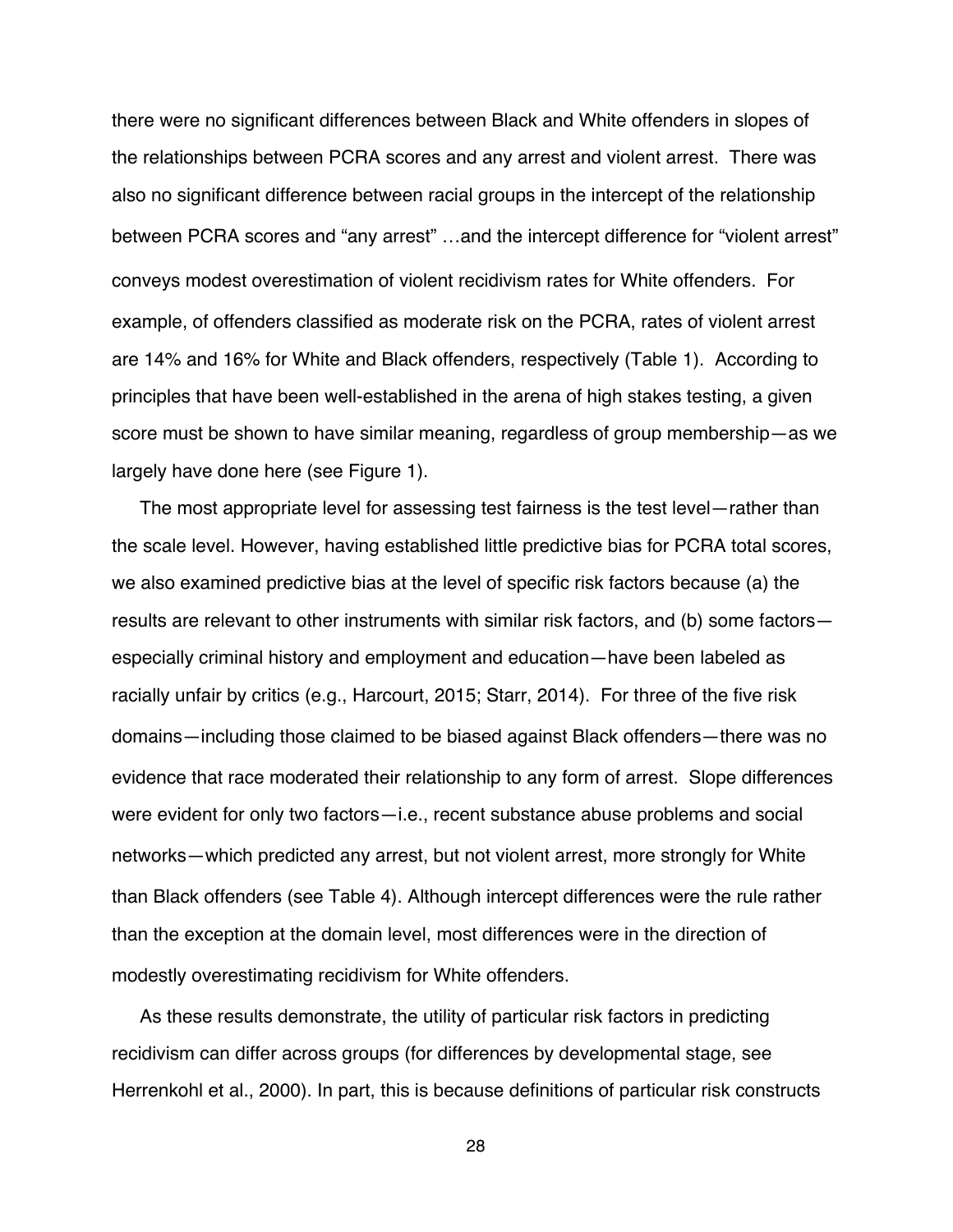may not completely overlap across groups; behaviors relevant to the construct may be poorly sampled, or there may be incomplete coverage of all facets of the construct. Consider, for example, the PCRA domain of "social network" problems. One of the domain's three items— "unmarried"—may be more common and therefore less indicative of social network problems for Black than White offenders (see Bureau of Labor Statistics, 2013; van de Vijver & Tanzer, 2004). If these domain-level racial differences are replicated, such hypotheses should be tested.

It may usually be the case, though, that risk assessment instruments with broad coverage that are developed with diverse samples will include predictive items that distinguish some groups from others. This may not be bad, from a psychometric point of view. In fact, in tests of measurement bias in the cognitive testing literature, it is "common to find roughly equal numbers of differentially functioning items favoring each subgroup, resulting in no systematic bias at the test level" (Society for Industrial and Organizational Psychology [SIOP], 2003, p. 34).

In short, despite evidence of predictive bias for two risk factors, we found little evidence of test bias for the PCRA itself. Scores on the PCRA are useful for forwardlooking assessments of an offender's risk of future crime, whether the offender is Black or White. The generalizability of these results to other risk assessment instruments is unclear. Because instruments differ in their breadth of content and quality of development, tests of predictive bias should be routinely conducted (see The Standards, 3.7). Risk assessment instruments that are very short and/or have been developed with fairly homogeneous samples may be more prone to predictive bias than instrument examined here.

## Mean Score Differences Relevant to Disparate Impact

Size of race difference. Mean score differences between groups are uniformly rejected as an indicator of test bias because group differences may reflect real differences. For example, the average weight of females is less than that of males, but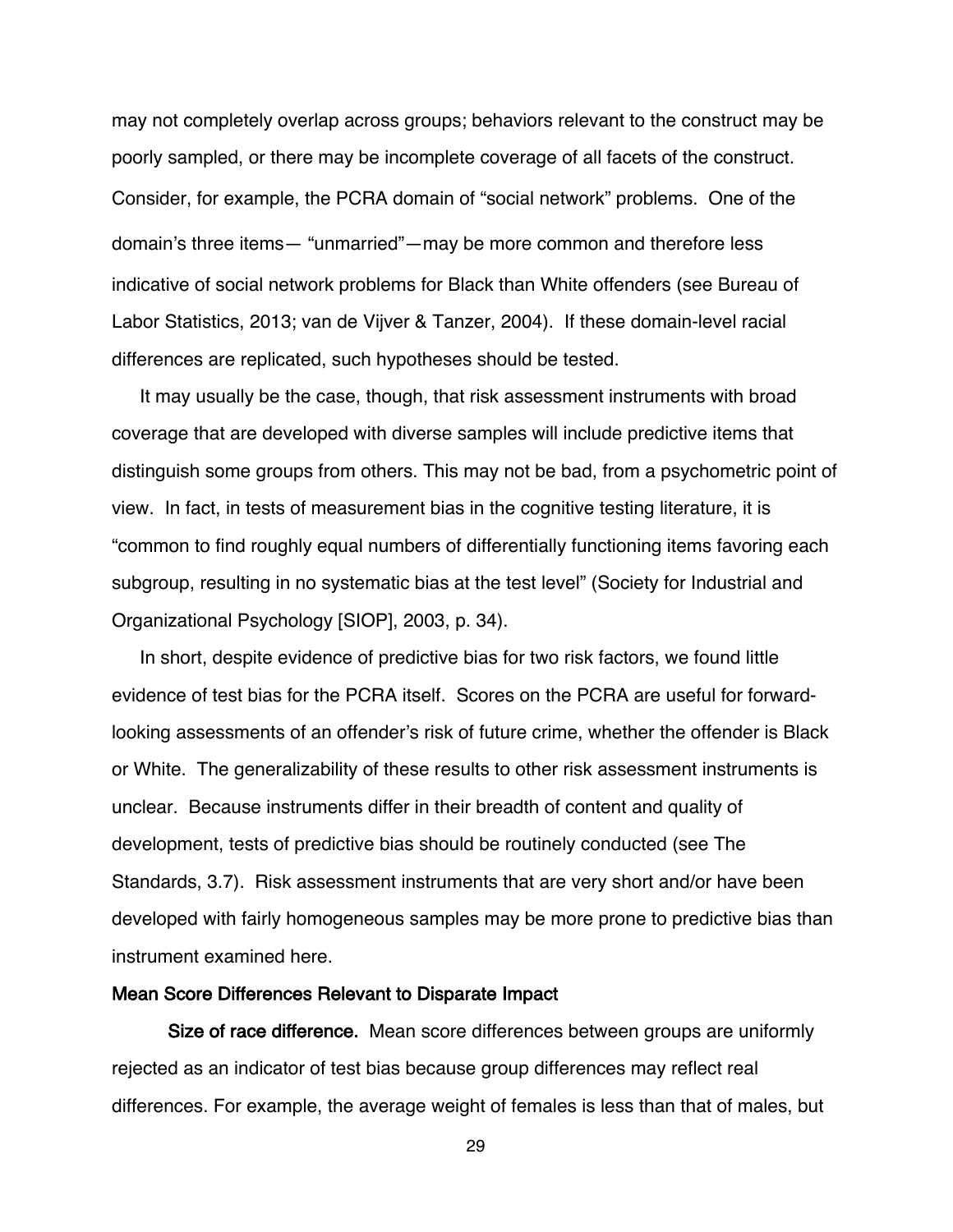this is not an indicator of scale bias. Still, mean score differences are relevant to disparate impact associated with the use of a test—and differences are a salient issue, given that Black offenders are incarcerated at a much greater rate than White offenders.

In the matched sample, the effect of race on PCRA scores was  $d=$  .34, which corresponds to 13.5% non-overlap—and 86.5% overlap—between Black and White groups. In the unmatched sample, the effect of race and its correlates (i.e., young age, male gender, and offense type) on PCRA scores was  $d=$  .56, which corresponds to 20% non-overlap and 80% overlap between groups. Cohen (1988) reluctantly provided these benchmarks for interpreting  $d$  in behavioral research (i.e., .20=small/not trivial; .50=medium; .80=large)—but strongly cautioned that "this is an operation fraught with many dangers" (p. 22). Effect sizes must to be interpreted in light of past relevant findings and in terms of practical significance.

With respect to past relevant findings, the effect of race on PCRA scores is similar to the effect of race on criminal history scores that are embedded in sentencing guidelines  $(d= .19-.29; or 8-12% non-overlap; data from Frase et al., 2015).$  More broadly, the effect of race on PCRA scores is much smaller than that observed for high stakes cognitive tests. The results of a comprehensive meta-analysis indicate a sizable effect of race on these tests, including the SAT ( $d = 0.99$ ), ACT ( $d = 1.02$ ) and GRE ( $d = 1.34$ ; Roth, Bevier, Bobko, Switzer & Tyler, 2001). These effect sizes correspond to 38-51% non-overlap between Black and White groups.

Practically, when are mean score differences large enough to translate into disparate impact? There are no set criteria for addressing this question. First, disparate impact is defined by moral concerns. Inequitable social consequences—or "lack of fairness—is a social rather than psychometric concept. Its definition depends on what one considers to be fair" (SIOP, 2003, p. 31). Second, disparate impact is determined by the use of the instrument (not the instrument itself). Inequitable consequences may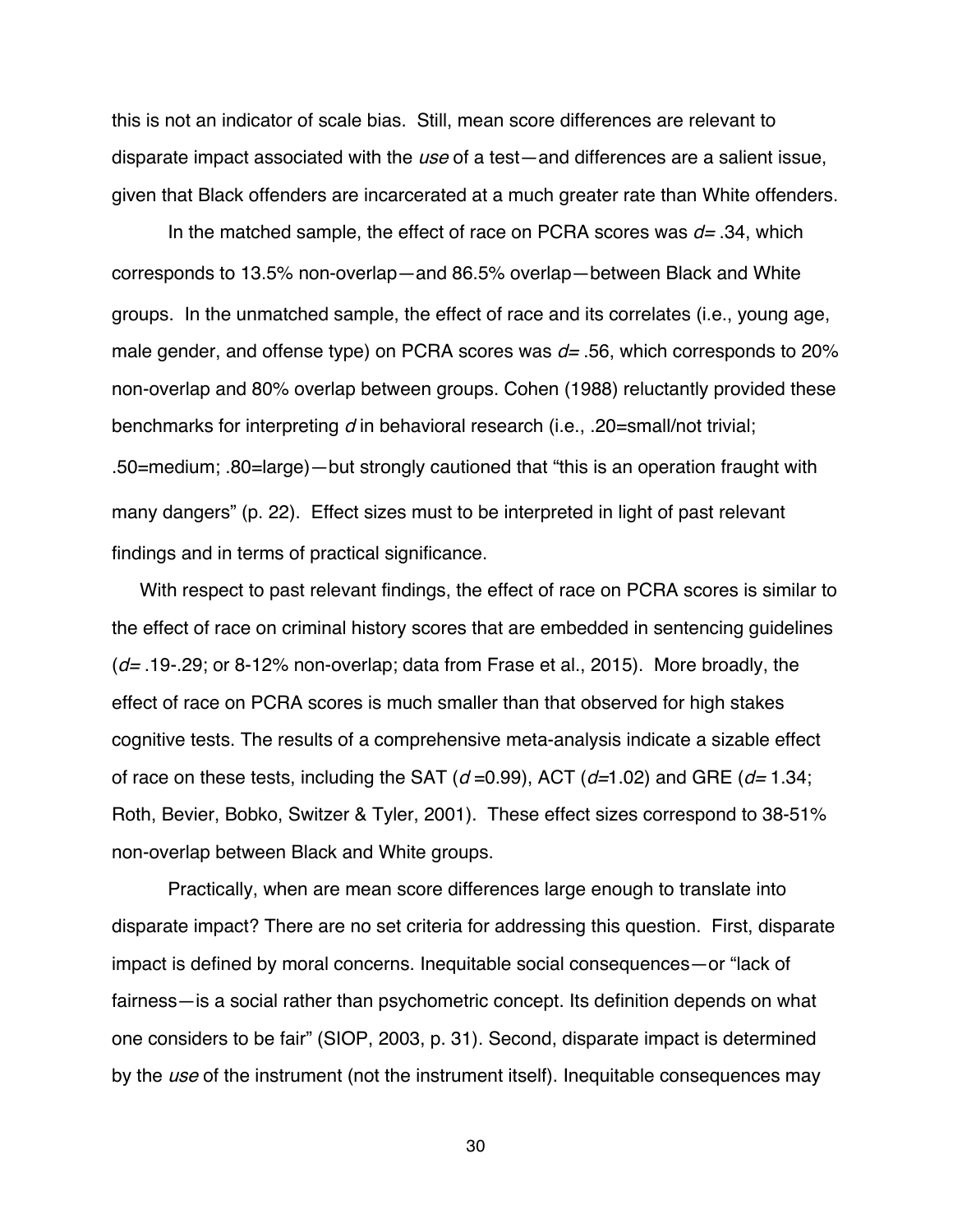depend less on the magnitude of group differences in scores than on how those scores are actually used—what decision the scores are used to inform, how heavily the scores are weighed in making that decision, and what practices are being replaced.

But even uses of instruments that seem disconnected from racial disparities in incarceration can invoke definitions of fairness. For example, the PCRA is used strictly to inform risk reduction efforts, so one could argue that disparate impact is not an issue—if anything, Black offenders might be privileged for costly services designed to improve re-entry success. But those with a different view of fairness could argue that risk reduction efforts are not about service access, but about social control—more surveillance and more conditions of supervised release (see Swanson et al., 2009). When federal probationers are found to violate conditions (including treatment conditions), judges may "revoke a term of supervised release, and require the defendant to serve in prison all or part of the term of supervised release…without credit for time previously served on postrelease supervision" (17 USC §3583(e)3). Of course, this view must be juxtaposed against an established tradition of relying upon risk assessment as a factor in probation, parole, and other accelerated release practices designed to use correctional resources efficiently while protecting public safety.

In an effort to begin addressing nebulous issues around disparate impact, some states have adopted "Racial Impact Statement policies," which "require an assessment of the projected racial and ethnic impact of new policies prior to adoption. Such policies enable legislators to assess any unwarranted racial disparities that may result from new initiatives and to then consider whether alternative measures would accomplish the relevant public safety goals without exacerbating disparities" (The Sentencing Project, 2000, p. 58).

Differences chiefly attributable to criminal history. Although disparate impact defies empirical definition, it is easy to objectively identify risk factors that contribute more- and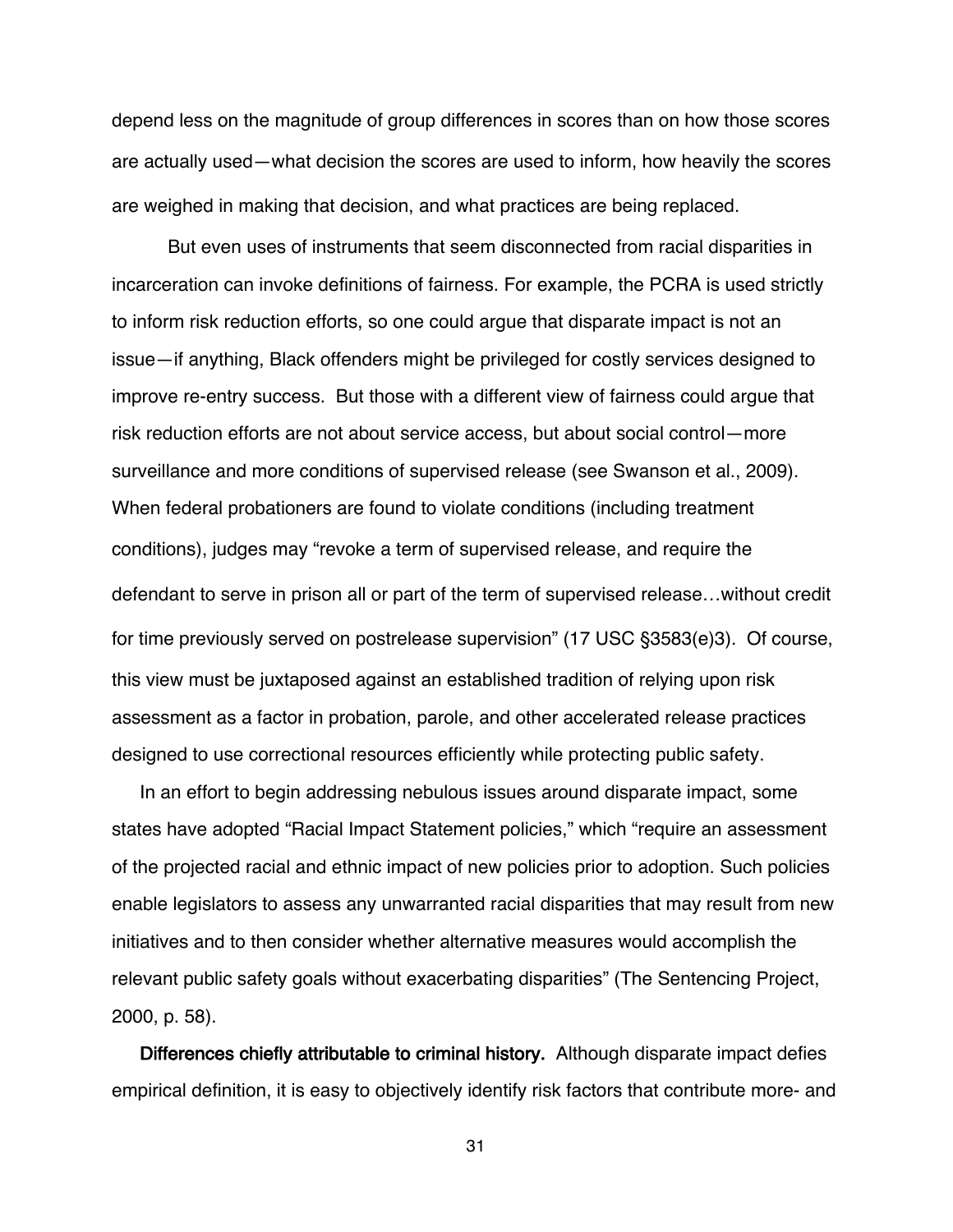less- to mean score differences between Black and White offenders. Criminal history accounts for two-thirds of the racial difference in PCRA scores—partly because of its effect size and partly because this scale is weighed most heavily in total scores (i.e., contributes 9 of 18 possible points). Within the criminal history domain, the item "number of past offenses" accounts for nearly half (43%) of domain differences—mostly because this item is weighed more heavily than other items (e.g., violent offenses) with similar effect sizes. This finding is consistent with Frase et al.'s (2015) observation that Black and White offenders systematically manifest small differences in criminal history scores, with the magnitude varying as a function of how sentencing guidelines operationalize this variable.

Criminal history presents a conundrum—one identified long ago by Petersilia and Turner (1987). On one hand, criminal history is among the strongest predictors of (violent) re-arrest—for both Black and White offenders (see Table 4). And—compared to other risk factors, criminal history is more relevant to an offender's perceived blameworthiness for the conviction offense (Monahan & Skeem, in press). This may help explain why criminal history has quietly become embedded in many jurisdictions' sentencing guidelines, unlike risk factors that do not bear on an offender's blameworthiness (e.g., education and employment). On the other hand, heavy reliance on criminal history at sentencing (whether in the form of sentencing guidelines or risk assessment) will contribute more to disparities in incarceration than reliance upon other robust risk factors that are less bound to race.

These concerns about criminal history are loosely consistent with Harcourt's (2015) criticisms. However, criminal history is not a proxy for race (as Harcourt contends)—it is not the case that the principal connection between criminal history and arrest is race. By Kraemer et al.'s (2001) criteria, criminal history is better construed as a mediator. There is a trivial relationship between race and re-arrest; a small relationship between race and criminal history; and a moderate relationship between criminal history and re-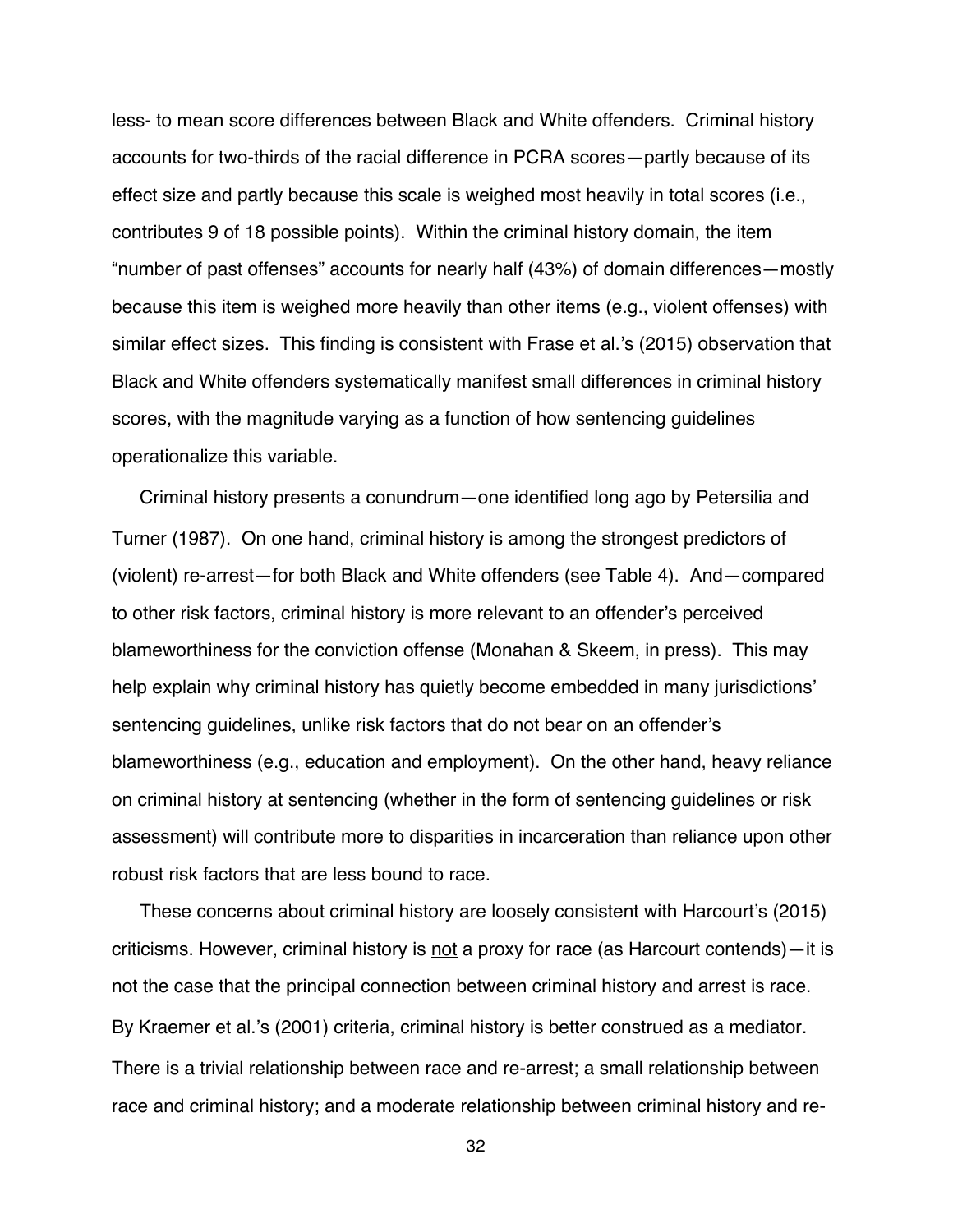arrest. We cannot infer causality from observing associations in this sample, particularly given that it is non-experimental. But our results are consistent with what we would expect to see if a causal path leading from race to criminal history to violent future arrest were in force.

The results of this study are less consistent with Starr's (2014) objections to risk assessment. The employment and education domain was equally predictive of recidivism for Black and White offenders and accounted for only one-third of the racial difference in PCRA total scores. Perhaps more importantly, employment and education scores—at least operationalized in the PCRA—have been found to change over relatively short periods of time: Among high-risk offenders, for example, 79% were unemployed and 87% lacked a stable recent work history at their initial assessment, compared to 49% and 66%, respectively, at their second assessment (Cohen & VanBenschoten, 2014). Although unrelated to blameworthiness, this risk factor is partly within an individual's control.

Differences between Black and White offenders across the remaining PCRA risk domains—social networks, substance abuse, and attitudes—were very limited  $(d= -04-$ .11). This is broadly consistent with the view that variable risk factors are less objectionable than "static" and "immutable" characteristics. However, whether most variable risk factors are *causal*—i.e., would reduce recidivism if deliberately changed is an open question that must be answered to inform risk reduction efforts (see Monahan & Skeem, in press).

Familiar dilemma. In summary, the PCRA—including the controversial domains of criminal history and employment and education—is essentially free of predictive bias. Nevertheless, there are mean score differences between Black and White offenders that could be meaningful, in terms of disparate impact, if the instrument were applied to inform sentencing.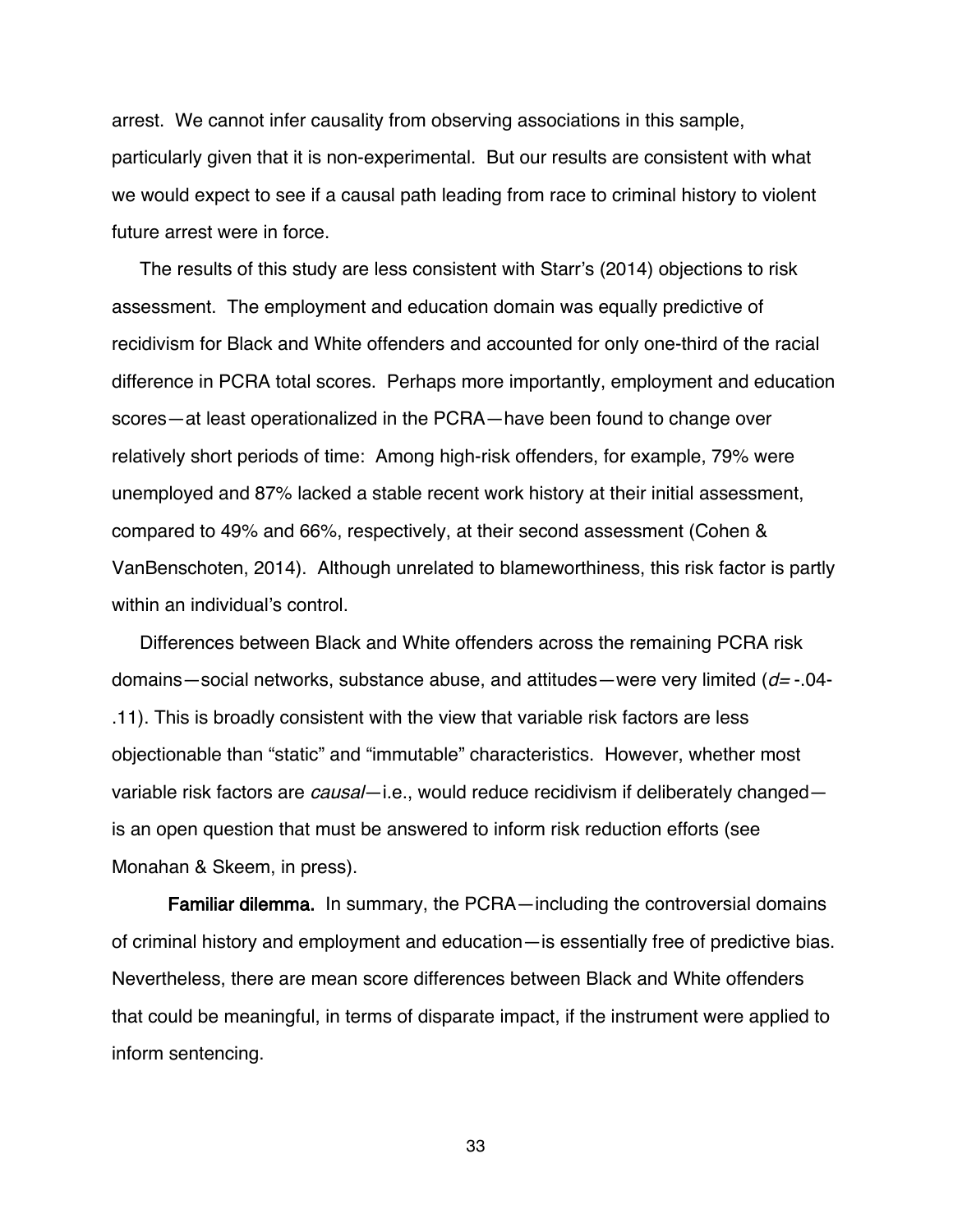The dilemma about predictive utility and disparate impact has long been familiar in the high stakes cognitive testing domain, where mean score differences between Black and White groups are much larger (see above) than those observed here. As summarized by Sackett et al. (2008, p. 222):

"Particularly with regard to race and ethnicity, the differences are of a magnitude that can result in substantial differences in selection or admission rates if the test is used as the basis for decisions. Employers and educational institutions wanting to benefit from the predictive validity of these tests but also interested in the diversity of a workforce

or an entering class encounter the tension between these validity and diversity objectives. A wide array of approaches has been investigated as potential mechanisms for addressing this validity–diversity trade-off."

Here, the issue is that risk assessment instruments could scaffold contemporary efforts to unwind mass incarceration without compromising public safety. These instruments are directly relevant to utilitarian goals of sentencing. But using some instruments in this manner might exacerbate existing racial disparities in incarceration. If one values one concern—predictive accuracy or social justice—to the exclusion of the other, there is no dilemma. If one values both concerns, which is likely to be the case most of the time, the goal is to balance the two goals (see Sackett et al., 2001).

#### **Implications**

The most straightforward implication of the present study is that risk assessment instruments should be routinely tested for predictive bias and mean score differences by race. For obvious reasons, these are fundamental standards of testing—particularly in high stakes domains (see The Standards, Section 3). We recommend that these issues be examined not only at the test level, but also at the level of risk factors. If policymakers blindly eradicate risk factors from a tool because they are contentious, they risk reducing predictive utility and exacerbating the racial disparities they seek to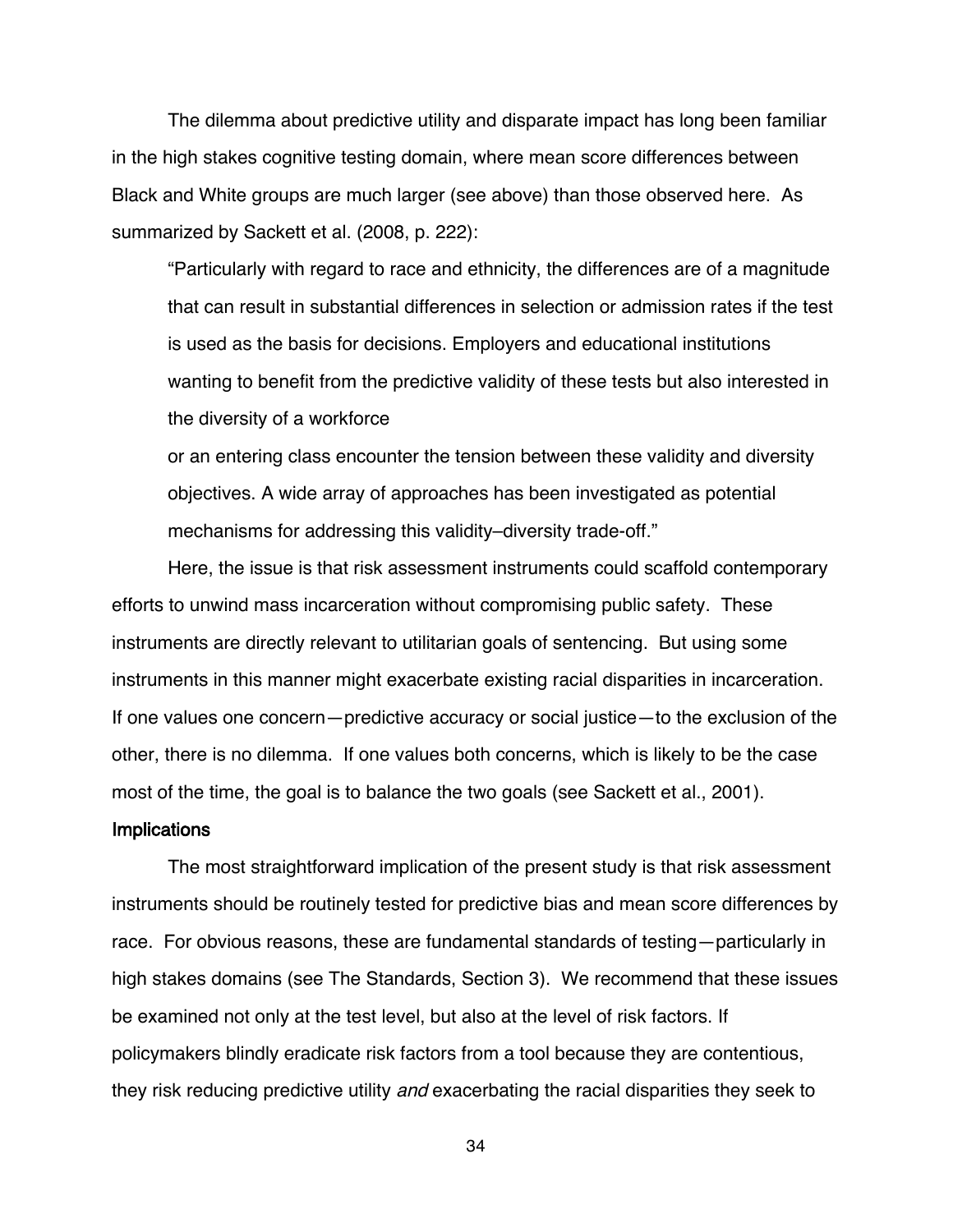ameliorate. It may be politically tempting, for example, to focus an instrument tightly on criminal history because this variable is associated with perceptions of blameworthiness, and is also easily assessed by referring to conviction records. But risk estimates based on a broader set of factors predict recidivism better than criminal history and tend to be less correlated with race (e.g., Berk 2009).

As suggested above, a number of strategies have been tested for maximizing an instrument's predictive utility while minimizing mean score differences. For example, in the context of selection for employment and education, efforts have been made to identify other predictors of work- and academic- performance (e.g., personality, interests, socioemotional skills; Sackett et al., 2001). Reasoning by analogy, efforts could be undertaken in the risk assessment domain to rely less heavily on criminal history while weighting risk factors with fewer mean score differences more heavily. Whether and how such strategies will "work" is unclear—but this is an important empirical question that we are now addressing. $^{\text{v}}$ 

# **Conclusion**

In light of our results, it seems that concerns expressed about risk assessment are exaggerated. To be clear, we are not offering a blanket endorsement of the use of risk assessment instruments to inform sentencing. There will always be bad instruments (e.g., tests that are poorly validated) and good instruments "used inappropriately (e.g., tests with strong validity evidence for one type of usage put to a different use for which there is no supporting evidence)" (Sackett et al., 2008, p. 225). We are simply offering a framework for examining important concerns related to race, risk assessment, and recidivism. Our results demonstrate that risk assessment instruments can be free of predictive bias and can be associated with small mean score differences by race. They also provide some direction for improving instruments in a manner that might balance concerns about predictive utility and disparate impact.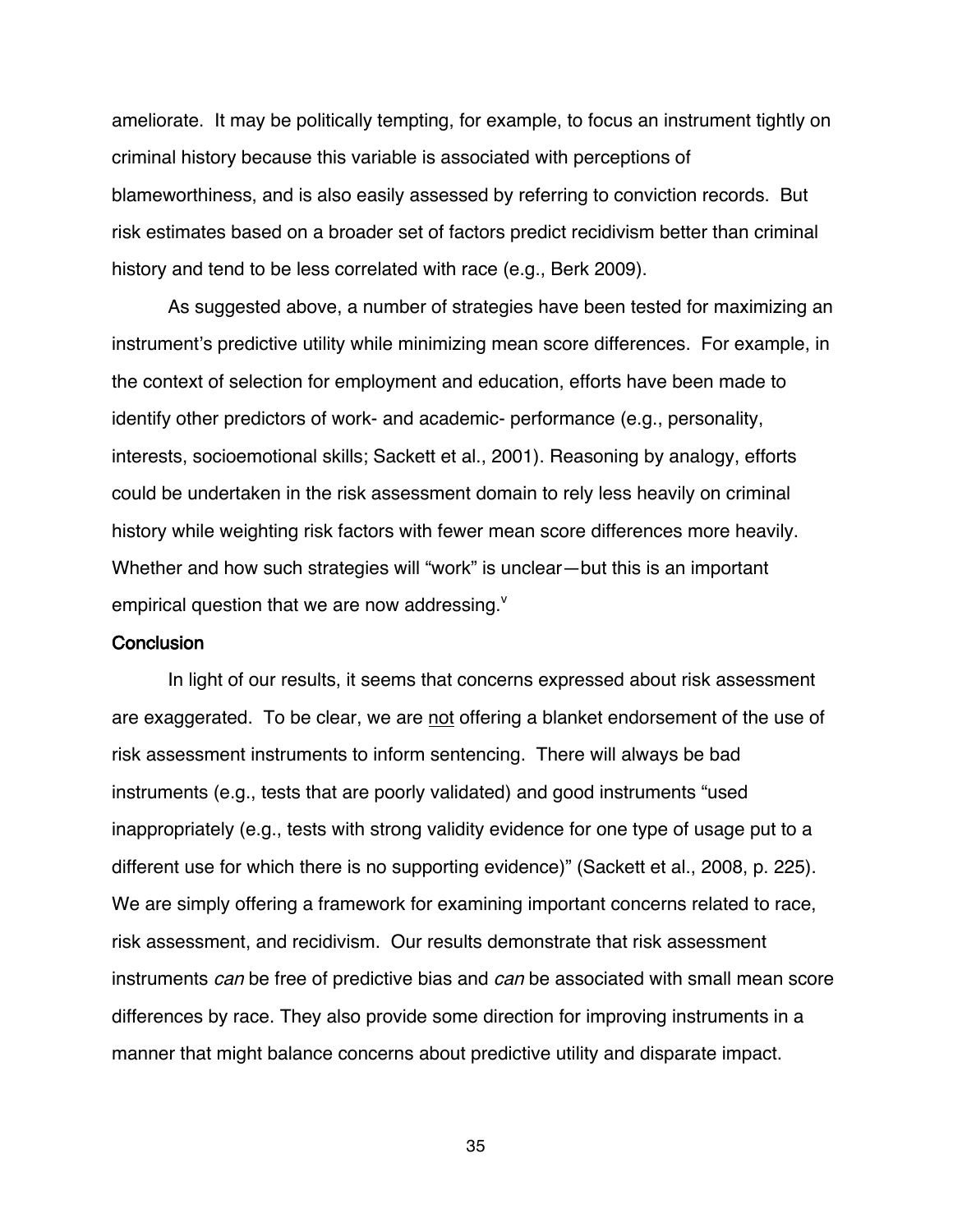This article focuses on one factor that would influence whether the use of risk assessment in sentencing would exacerbate, mitigate, or have no effect on racial disparities in imprisonment—the instrument itself. But the instrument is only part of the equation. Given findings in the general sentencing literature, the effect of risk assessment on disparities will also vary as a function of the baseline sentencing context: Risk assessment, compared to what? Racial disparities depend on where one is sentenced (Ullmer 2012), so—holding all else constant—the effect of a given instrument on disparities will depend on what practices are being replaced (Monahan & Skeem, in press; see also Ryan & Ployhart, 2014).

Although practices vary, common denominators include (a) judges' intuitive and informal consideration of offenders' likelihood of recidivism, which is less transparent, consistent, and accurate than evidence-based risk assessment (see Rhodes et al., 2015), and (b) sentencing guidelines that heavily weight criminal history and have been shown to contribute to racial disparities (Frase 2009). There has been at least one demonstration that risk assessment can be introduced without causing more punitive sentences for high-risk offenders (albeit in the Netherlands; see van Wingerden, van Wilsem, & Moerings, 2014). There is no empirical basis for assuming that the status quo—across contexts—is preferable to judicious application of a well-validated and unbiased risk assessment instrument. We hope the field proceeds with due caution.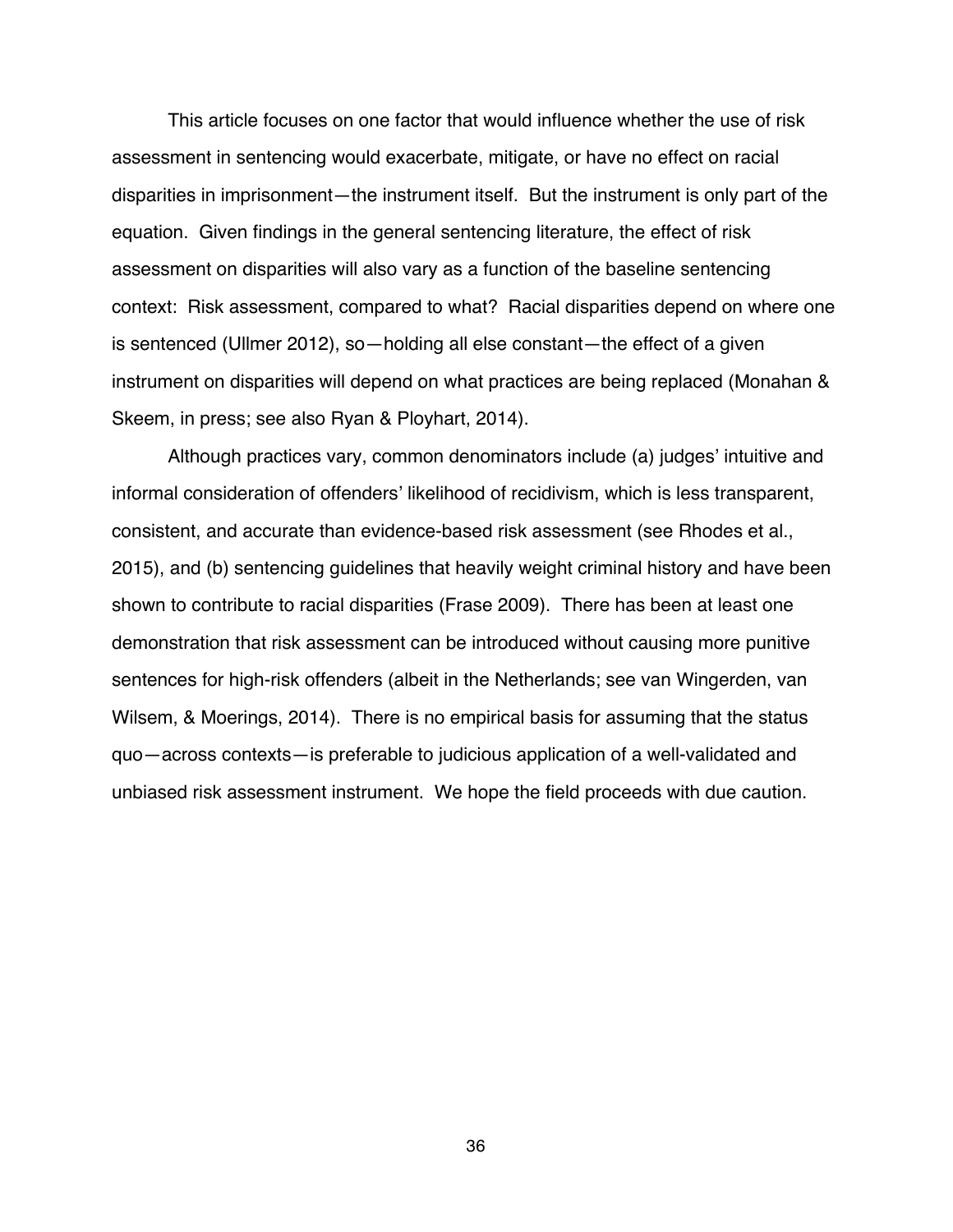Table 1: Sample Characteristics

| Characteristic                | Eligible Unmatched Sample<br>$(N=48, 475)$ | Race-Matched Sample<br>$(N=33,074)$ |
|-------------------------------|--------------------------------------------|-------------------------------------|
| <b>PCRA Total Score</b>       | 6.74                                       | 6.81                                |
| Age                           | 39.99                                      | 39.39                               |
| %White                        | 48.62                                      | 50.00                               |
| % Male                        | 85                                         | 84                                  |
| % Conviction offense $\wedge$ |                                            |                                     |
| Drug                          | 46                                         | 47                                  |
| <b>Firearms</b>               | 16                                         | 16                                  |
| <b>White Collar</b>           | 17                                         | 18                                  |
| Other                         | 8                                          | 9                                   |
| Violence                      | 5                                          | 5                                   |
| Property                      | 5                                          | 5                                   |

 $\overline{\wedge}$  Categories with less than 5% combined as other (i.e., sex offense, public order)

PCRA=Post Conviction Risk Assessment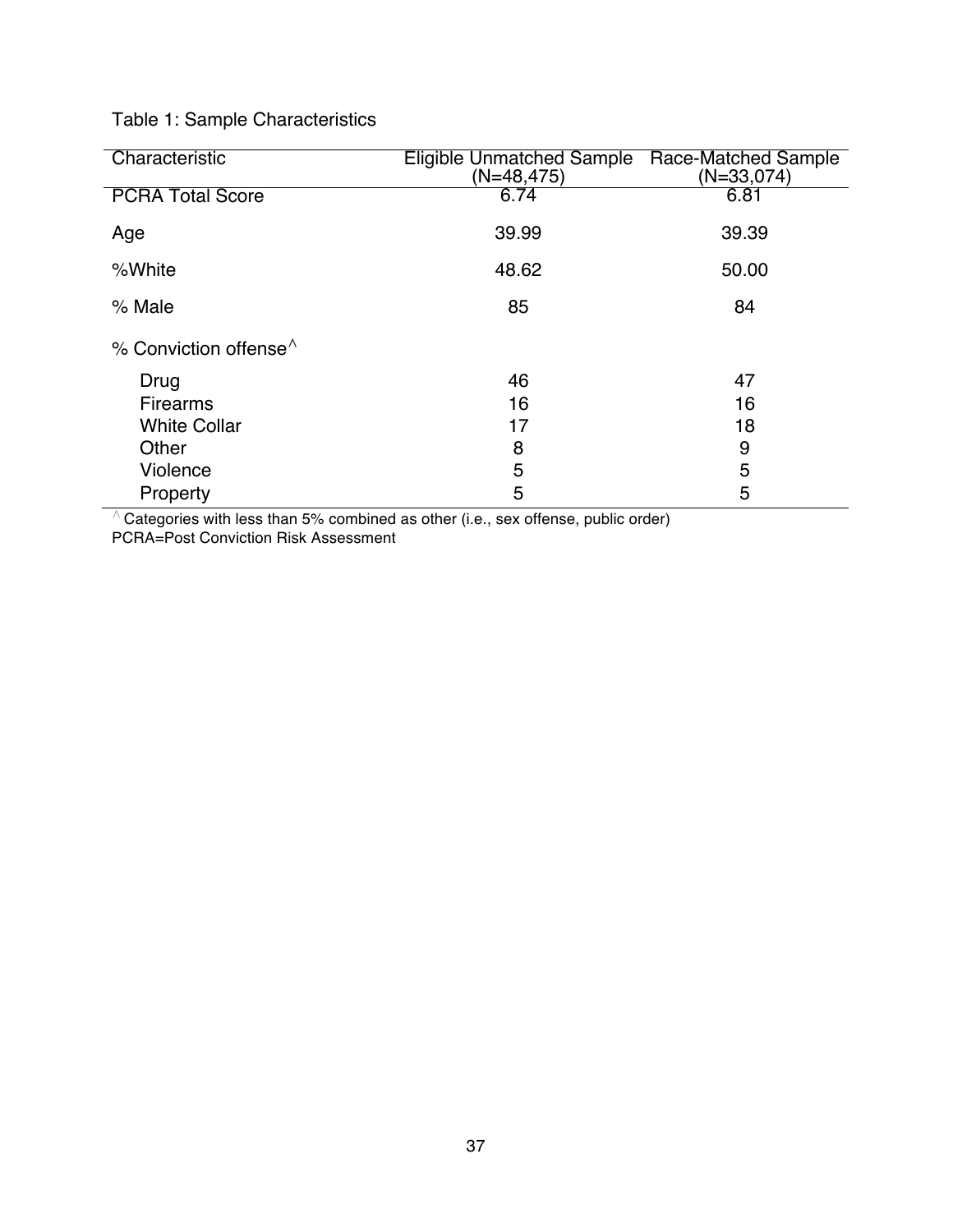# Table 2. Predictive Utility of PCRA by Race

|                                   | <b>Any Arrest</b> |              |       |                | <b>Violent Arrest</b> |       |  |
|-----------------------------------|-------------------|--------------|-------|----------------|-----------------------|-------|--|
| Feature                           | All               | <b>Black</b> | White | All            | <b>Black</b>          | White |  |
| % Arrested by PCRA Classification |                   |              |       |                |                       |       |  |
| Low                               | 11                | 12           | 10    | 2              | $\overline{2}$        | 2     |  |
| Low/Moderate                      | 29                | 30           | 27    | $\overline{7}$ | 8                     | 7     |  |
| Moderate                          | 49                | 49           | 48    | 15             | 16                    | 14    |  |
| High                              | 64                | 62           | 66    | 21             | 23                    | 19    |  |
| <b>DIF-R, PCRA Categories</b>     | 0.83              | 0.78         | 0.85  | 0.99           | 0.91                  | 1.01  |  |
| AUC, PCRA Total                   | 0.73              | 0.71         | 0.74  | 0.74           | 0.72                  | 0.75  |  |

Note: N=33,074. PCRA= Post Conviction Risk Assessment; DIF-R= Dispersion index; AUC=Area Under the ROC Curve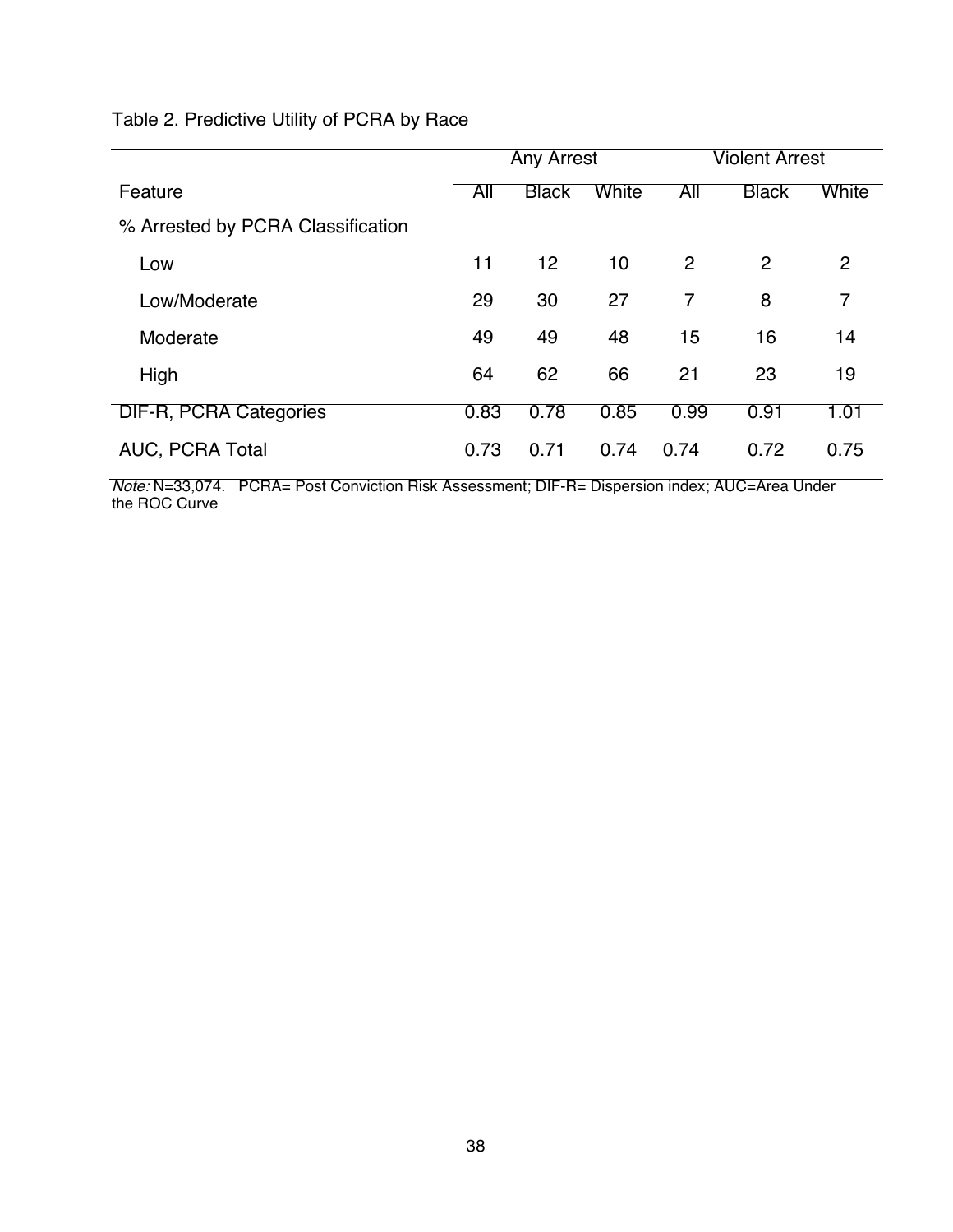|                   | <b>Any Arrest</b>     |          |          |          |  |  |  |
|-------------------|-----------------------|----------|----------|----------|--|--|--|
|                   | Model 1               | Model 2  | Model 3  | Model 4  |  |  |  |
| Race (White)      | $0.72*$               | --       | 0.92     | 0.73     |  |  |  |
| <b>PCRA Total</b> |                       | $1.30*$  | $1.30*$  | $1.28*$  |  |  |  |
| Race * PCRA Total |                       |          |          | 1.03     |  |  |  |
| (Constant)        | $0.44*$               | $0.05*$  | $0.06*$  | $0.06*$  |  |  |  |
| $X^2$             | 62.79*                | 2133.88* | 2201.96* | 2378.53* |  |  |  |
| Pseudo- $R^2$     | .01                   | .11      | .11      | .11      |  |  |  |
|                   | <b>Violent Arrest</b> |          |          |          |  |  |  |
|                   | Model 1               | Model 2  | Model 3  | Model 4  |  |  |  |
| Race (White)      | $0.66*$               | --       | 0.83     | 0.78     |  |  |  |
| <b>PCRA Total</b> |                       | $1.29*$  | $1.29*$  | $1.29*$  |  |  |  |
| Race * PCRA Total | --                    | --       | --       | 1.01     |  |  |  |
| (Constant)        | $0.09*$               | $0.01*$  | $0.01*$  | $0.01*$  |  |  |  |
| $X^2$             | 52.21                 | 1602.32  | 1691.89  | 1676.94  |  |  |  |
| Pseudo- $R^2$     | 0.001                 | 0.09     | 0.09     | 0.09     |  |  |  |

Table 3. Logistic Regression Models Testing Predictive Fairness of PCRA by Race

\* p <.001

*Note:* Values for predictors are odds ratios, with race terms representing the unique effect for White compared to Black (i.e., White dummy coded as 1). N=33,074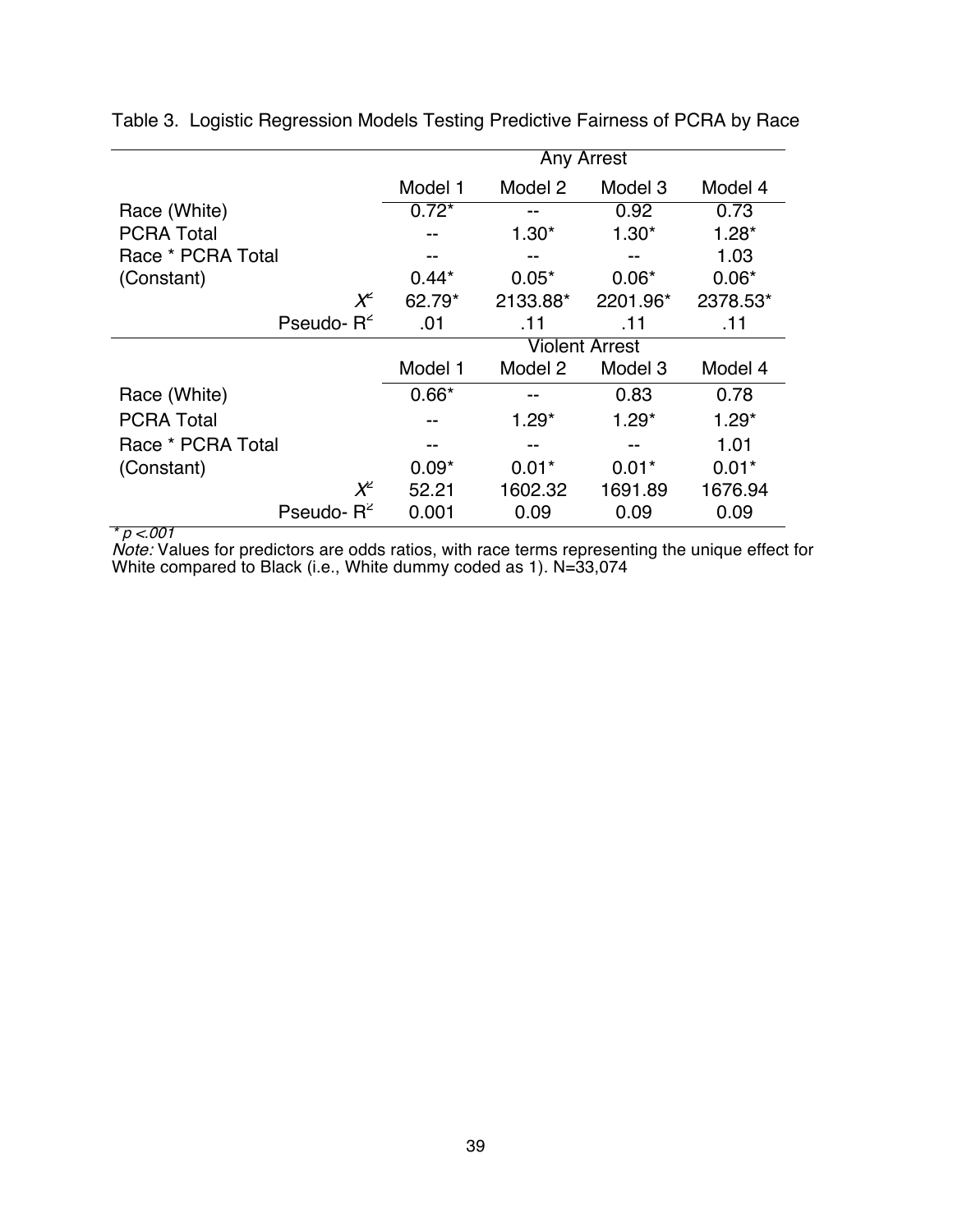|                         | Any Arrest, AUCs |              |       | Violent Arrest, AUCs |              |       |  |
|-------------------------|------------------|--------------|-------|----------------------|--------------|-------|--|
|                         | All              | <b>Black</b> | White | All                  | <b>Black</b> | White |  |
| <b>Criminal History</b> | $0.71*$          | 0.69         | 0.73  | 0.73                 | 0.71         | 0.75  |  |
| Employment              | 0.62             | 0.61         | 0.62  | 0.62                 | 0.62         | 0.61  |  |
| Drugs/Alcohol           | $0.58*$          | 0.56         | 0.60  | 0.57                 | 0.57         | 0.58  |  |
| <b>Social Networks</b>  | $0.60*$          | 0.58         | 0.61  | 0.59                 | 0.59         | 0.60  |  |
| Attitude                | 0.55             | 0.55         | 0.55  | 0.55                 | 0.55         | 0.54  |  |

Table 4. Utility of PCRA Domain Scores in Predicting Arrest by Race

Note: AUC=Area under the ROC curve

 $^*$  differences significant at  $p<$  001 for any arrest (no significant differences for violent arrest)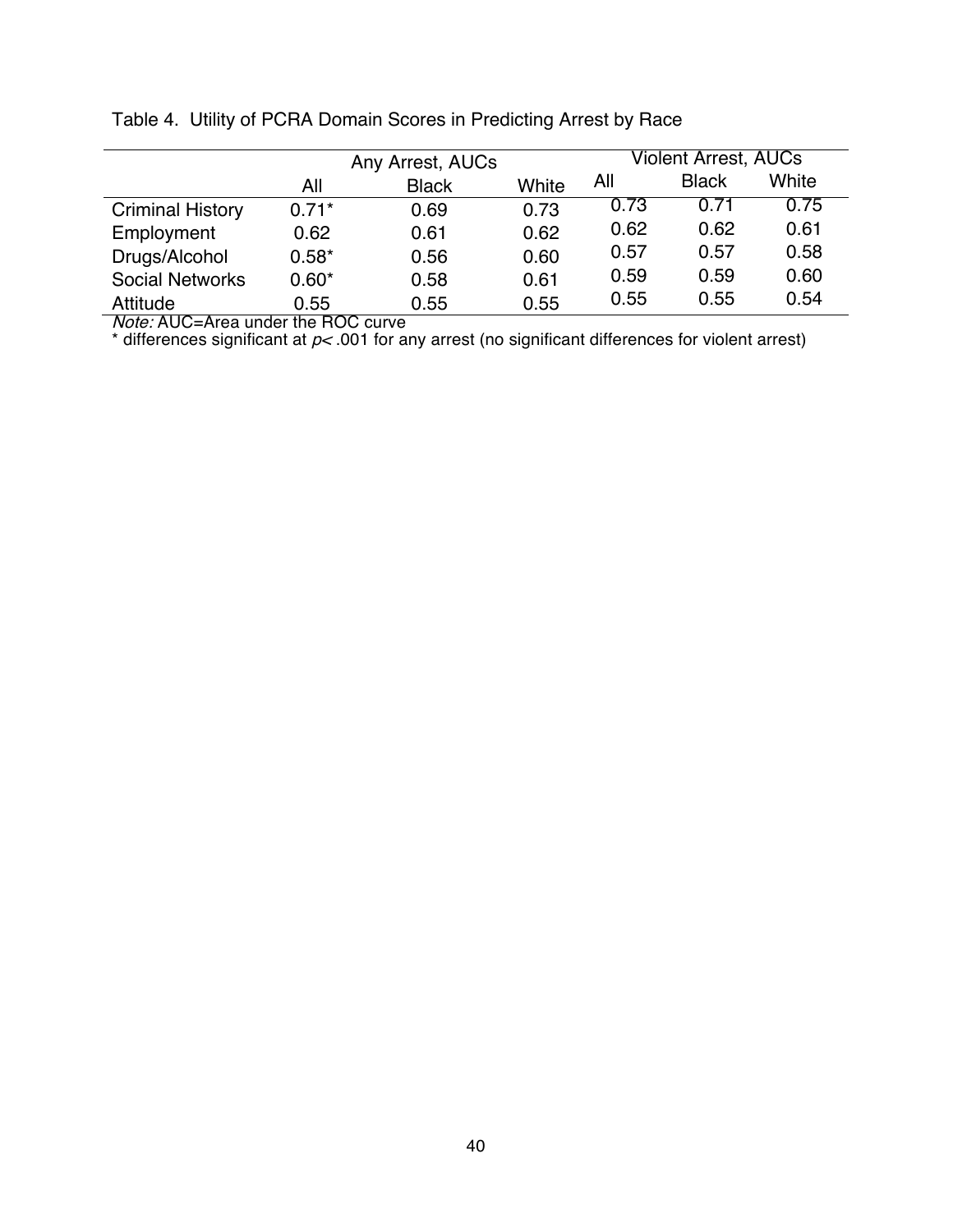|                         |              |          | Slope Comparisons (Models 3 vs. 4) | Intercept Comparisons (Models 2 vs. 3) |          |                    |  |
|-------------------------|--------------|----------|------------------------------------|----------------------------------------|----------|--------------------|--|
|                         | $R^2$ Change | $X^2$    | OR, Interaction (Model 4)          | $R^2$ Change                           | $X^2$    | OR, Race (Model 3) |  |
| <b>Any Arrest</b>       |              |          |                                    |                                        |          |                    |  |
| Criminal History        | 0.00         | 5.27     | 1.03                               | 0.00                                   | 12.85*   | 0.91               |  |
| Employment              | 0.00         | 4.21     | 1.05                               | 0.00                                   | 56.44*   | $0.83*$            |  |
| Drugs/Alcohol           | 0.00         | $31.53*$ | $1.29*$                            | 0.01                                   | 205.31*  | $0.69*$            |  |
| <b>Social Networks</b>  | 0.00         | 17.94*   | $1.01*$                            | 0.00                                   | 145.45*  | $0.74*$            |  |
| <b>Attitudes</b>        | 0.00         | 5.25     | 1.12                               | 0.00                                   | 142.39*  | $0.74*$            |  |
| <b>Violent Arrest</b>   |              |          |                                    |                                        |          |                    |  |
| <b>Criminal History</b> | 0.00         | 1.85     | 1.03                               | 0.00                                   | 14.67*   | 0.84               |  |
| Employment              | 0.00         | 0.017    | 0.99                               | 0.00                                   | 39.85*   | $0.76*$            |  |
| Drugs/Alcohol           | 0.00         | 0.73     | 1.05                               | 0.01                                   | 105.63*  | $0.64*$            |  |
| <b>Social Networks</b>  | 0.00         | 1.23     | 1.06                               | 0.00                                   | 82.44*   | $0.67*$            |  |
| <b>Attitudes</b>        | 0.00         | 0.44     | 1.08                               | 0.00                                   | $81.40*$ | $0.68*$            |  |

Table 5. Logistic Regression Models Testing Racial Fairness of PCRA Domains in Predicting Arrest

Note: OR=Odds Ratio, with terms representing the unique effect for White compared to Black (White dummy coded 1); N=33,074

 $p < 0.001$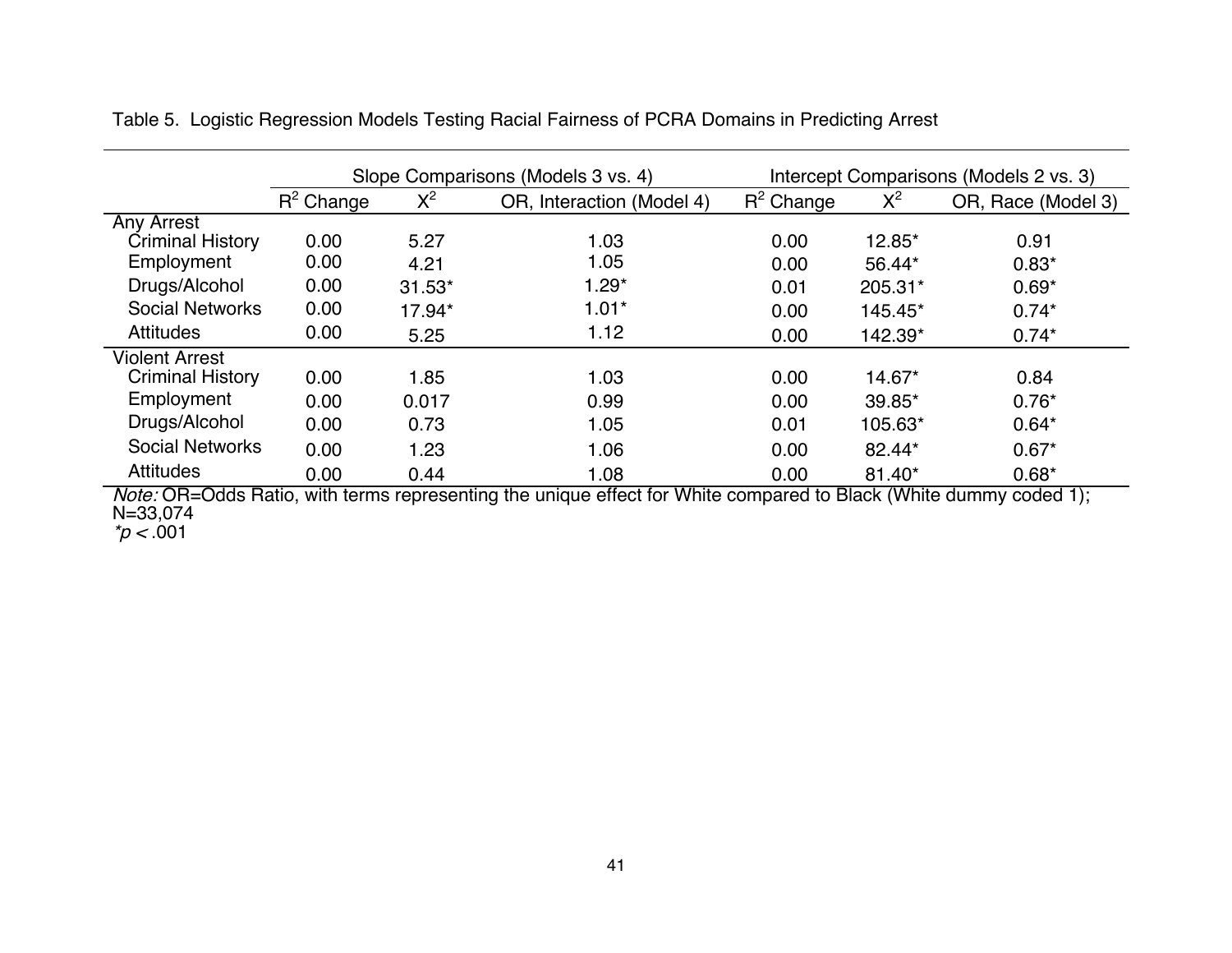|                                    |      | Black (N=16,537) |      | White (N=16,537) |                   |                   | Cohen's d |         |         |
|------------------------------------|------|------------------|------|------------------|-------------------|-------------------|-----------|---------|---------|
| Variable                           | Mean | Std. Dev.        | Mean | Std. Dev.        | <b>Difference</b> | % Attributable To | Estimate  | Lower   | Upper   |
| <b>PCRA Total</b>                  | 7.37 | 3.25             | 6.23 | 3.38             | 1.14              |                   | 0.34      | 0.31    | 0.36    |
| <b>Domains</b>                     |      |                  |      |                  |                   |                   |           |         |         |
| <b>Criminal History</b>            | 4.74 | 2.16             | 4.00 | 2.28             | 0.75              | 66                | 0.34      | 0.32    | 0.37    |
| Employment/Education               | 1.15 | 1.01             | 0.84 | 0.92             | 0.32              | 28                | 0.33      | 0.31    | 0.35    |
| Substance Abuse                    | 0.22 | 0.50             | 0.25 | 0.53             | $-0.03$           | -3                | $-0.06$   | $-0.08$ | $-0.04$ |
| <b>Social Networks</b>             | 1.12 | 0.79             | 1.05 | 0.79             | 0.07              | 6                 | 0.09      | 0.07    | 0.11    |
| <b>Attitudes</b>                   | 0.13 | 0.34             | 0.10 | 0.29             | 0.04              | 3                 | 0.11      | 0.09    | 0.13    |
| <b>Criminal History Domain</b>     | 4.74 | 2.16             | 4.00 | 2.28             | 0.75              |                   | 0.34      | 0.32    | 0.37    |
| Items                              |      |                  |      |                  |                   |                   |           |         |         |
| <b>Prior Arrests</b>               | 2.01 | 1.02             | 1.69 | 1.09             | 0.32              | 43                | 0.30      | 0.28    | 0.32    |
| <b>Violent Offenses</b>            | 0.53 | 0.50             | 0.38 | 0.49             | 0.15              | 20                | 0.31      | 0.28    | 0.33    |
| Varied Offending                   | 0.77 | 0.42             | 0.67 | 0.47             | 0.10              | 13                | 0.22      | 0.20    | 0.24    |
| <b>Conditional Sup'n Violation</b> | 0.49 | 0.50             | 0.39 | 0.49             | 0.09              | 13                | 0.19      | 0.17    | 0.21    |
| <b>Institutional Adjustment</b>    | 0.26 | 0.44             | 0.19 | 0.39             | 0.08              | 10                | 0.19      | 0.17    | 0.21    |

Table 6. PCRA Mean Score Differences by Race

Note: PCRA= Post Conviction Risk Assessment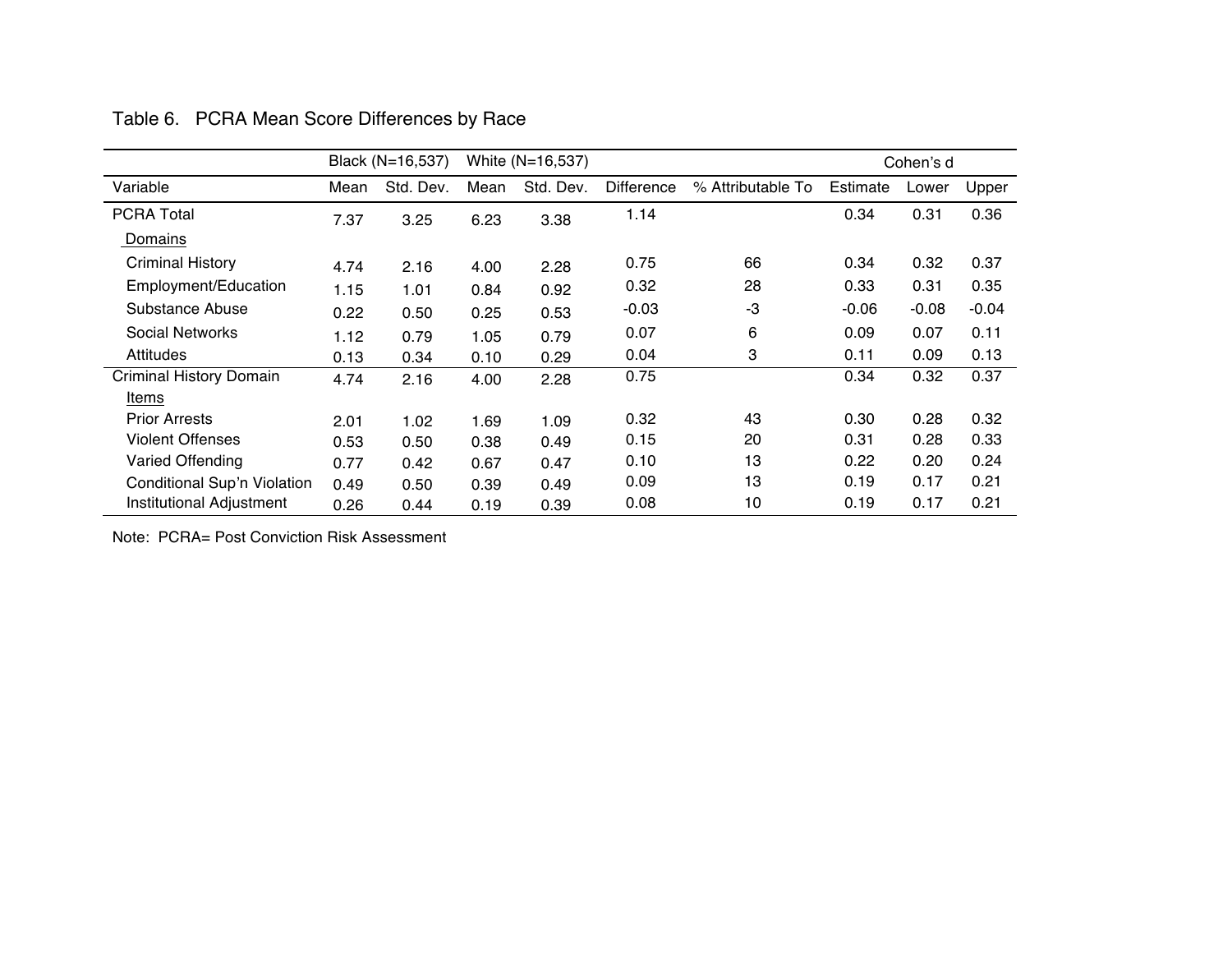# RACE, RISK & RECIDIVISM

Figure 1. Predicted Probabilities of Arrest by PCRA Score and Race

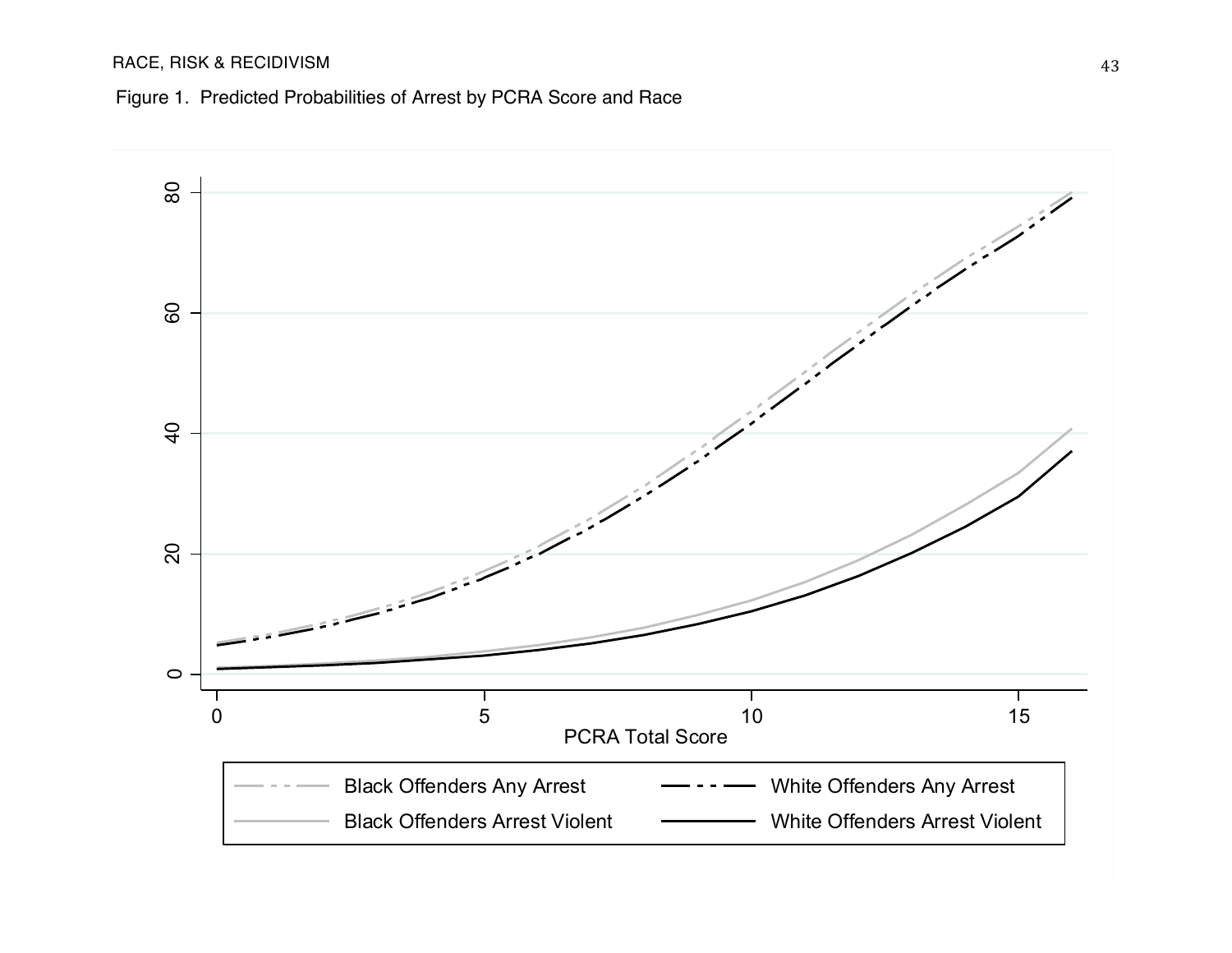# RACE, RISK & RECIDIVISM

# Figure 2. Rate of Arrest for Any Crime and Percent Black by PCRA Score

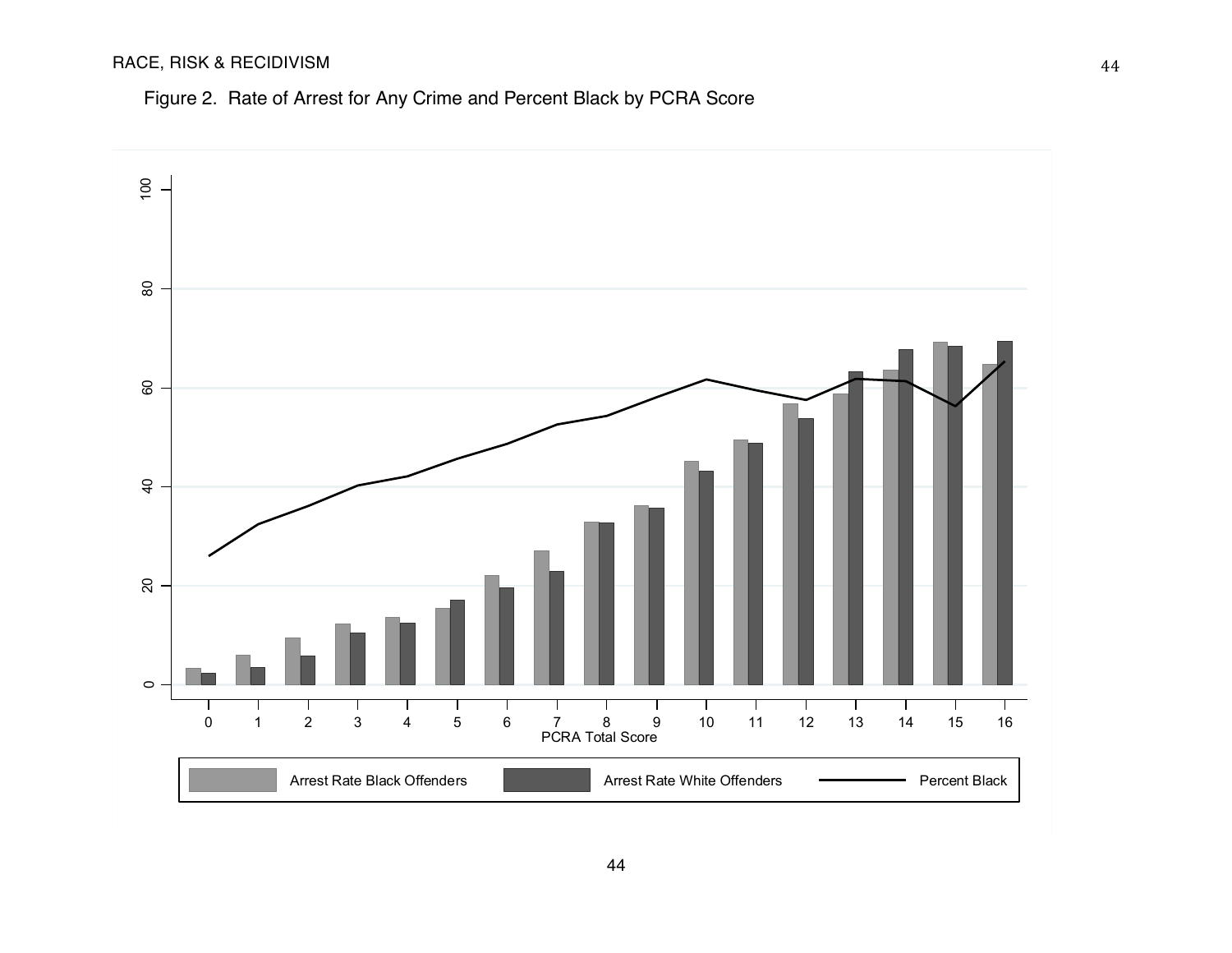# RACE, RISK & RECIDIVISM



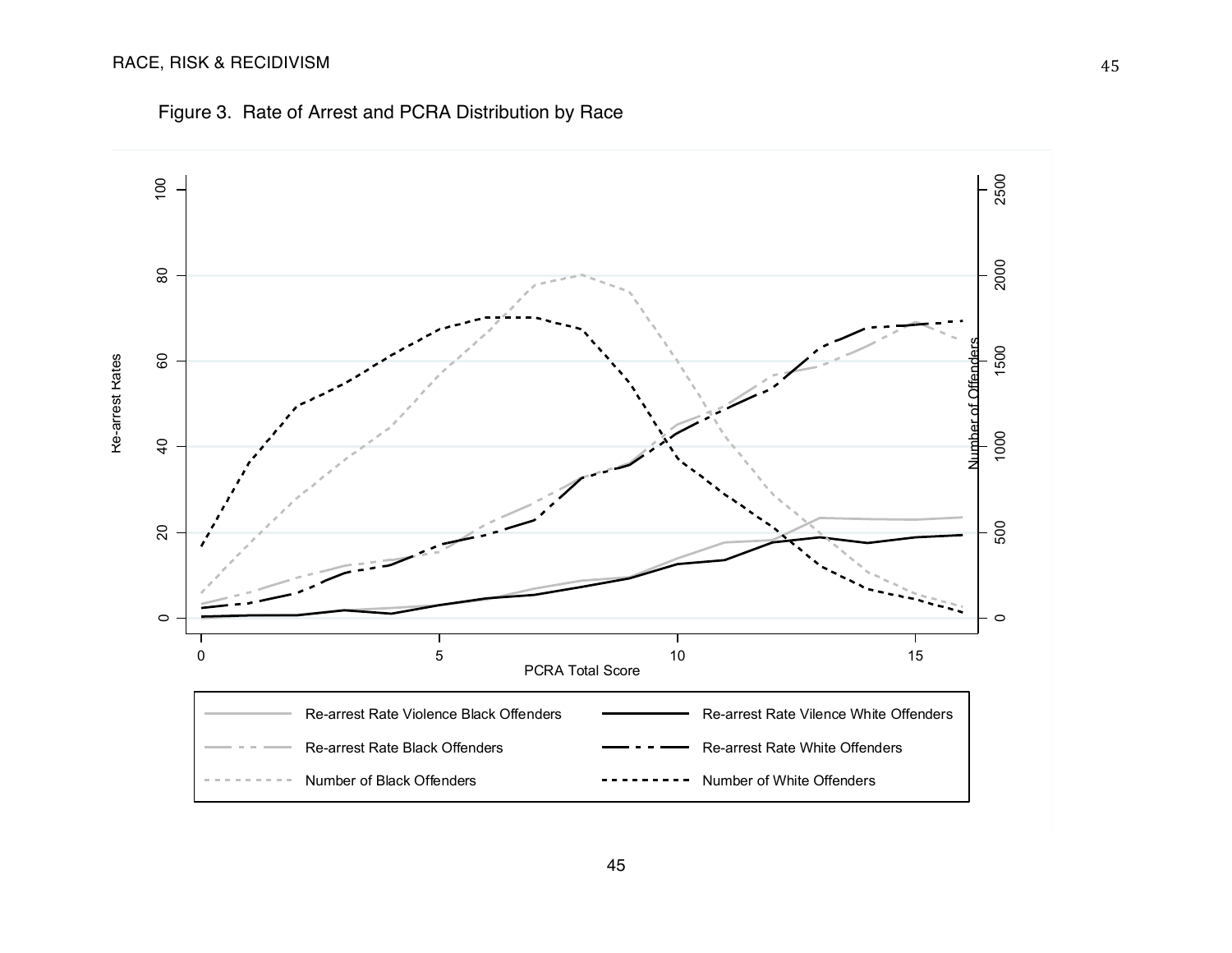# REFERENCES

- American Educational Research Association, American Psychological Association, and National Council on Measurement in Education (2014). The Standards for Educational and Psychological Testing. Washington, DC: AERA Publications.
- American Law Institute (2014). Model Penal Code: Sentencing (Tentative Draft No. 3). Philadelphia: American Law Institute.
- Arnold, H. (1982). Moderator variables: A clarification of conceptual, analytic, and psychometric issues. Organizational Behavior & Human Performance, 29 143- 174.
- Arnold J, Arnold L. 2015. Fixing justice in America. Politico Magazine. http://www.politico.com/magazine/story/2015/03/criminal-justice-reform-coalitionfor-public-safety-116057.html
- Berk, R. (2009). The role of race in forecasts of violent crime. Race and social problems, 1, 231-242.
- Blumstein, A. (1993). Racial disproportionality of US prison populations revisited. University of Colorado Law Review, 64, 743-760.
- Brennan, T., Dieterich, W., & Ehret, B. (2009). Evaluating the predictive validity of the COMPAS risk and needs assessment system. Criminal Justice and Behavior, 36, 21-40.
- Bureau of Labor Statistics (October, 2013). Marriage and divorce: Patterns by gender, race, and educational attainment. Retrieved 10/10/15 from: http://www.bls.gov/opub/mlr/2013/article/marriage-and-divorce-patterns-bygender-race-and-educational-attainment.htm
- Carson, E. A. (2015). Prisoners in 2014. Washington, DC: Bureau of Justice Statistics. Retrieved 10/10/15 from: http://www.bjs.gov/index.cfm?ty=pbdetail&iid=5387
- Cohen, J. (1988). Statistical Power Analysis for the Behavioral Sciences,  $2^{nd}$  ed. New Jersey: Lawrence Erlbaum.
- Cohen, T, Lowenkamp, C, & VanBenschoten, S (2015). Does Change in Risk Matter? Examining Whether Changes in Offender Risk Characteristics Influence Recidivism Outcomes. Available at SSRN: http://ssrn.com/abstract=2621267
- Cohen, T. H., & VanBenschoten, S. W. (2014). Does the risk of recidivism for supervised offenders improve over time? Examining changes in the dynamic risk characteristics for offenders under federal supervision. Federal Probation, 78, 41-<br>52.
- Cook, D.E. (2015). CCMATCH: Stata module to randomly match cases and controls based on specified criteria. Version 1.3. www.Danielecook.com .
- Desmarais, S.L., Johnson, K.L., & Singh, J.P. (2015). Performance of recidivism risk assessment instruments in U.S. correctional settings. Psychological Services.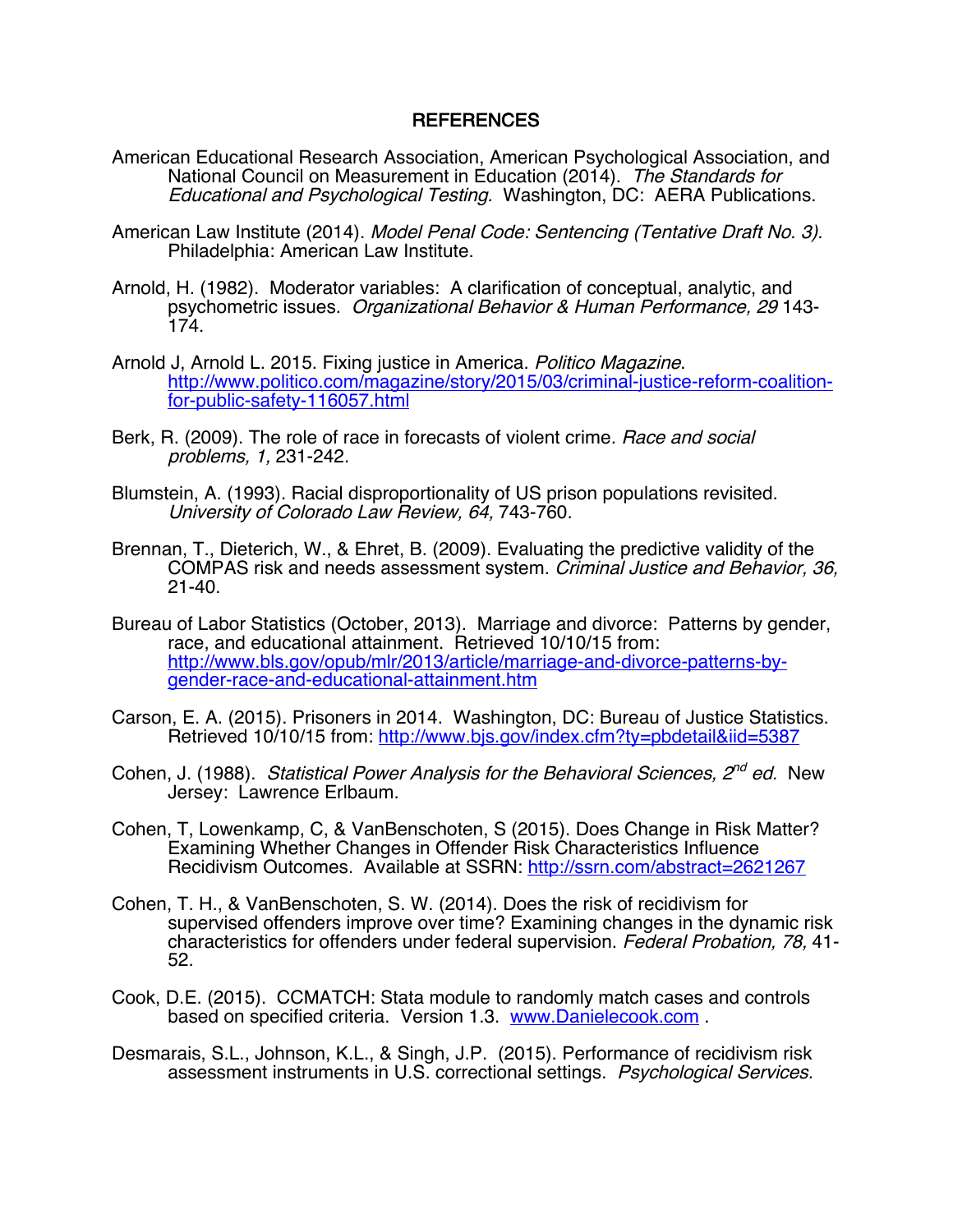- Durose, M., Cooper, A., & Snyder, H. (2014). Recidivism of Prisoners Released in 30 States in 2005: Patterns from 2005 to 2010. Washington, D.C.: Bureau of Justice Statistics.
- Elek, Warren, R. & Casey, (2015). Using Risk and Needs Assessment Information at Sentencing: Observations from Ten Jurisdictions. Williamsburg, VA: National Center for State Courts. Available: http://www.ncsc.org/~/media/Microsites/Files/CSI/RNA%202015/Final%20PEW% 20Report%20updated%2010-5-15.ashx
- Ender, P.B. (2011). Binary\_mediation: Command to compute indirect effect with binary mediator and/or binary response variable. UCLA: Statistical Consulting Group. Available: http://www.ats.ucla.edu/stat/stata/ado/analysis/.
- Frase, R. S. (2004). Limiting retributivism. In M. Tonry (Ed), The Future of Imprisonment. New York: Oxford University Press.
- Frase, R. S. (2009). What Explains Persistent Racial Disproportionality in Minnesota's Prison and Jail Populations? Crime and Justice, 38, 201-280.
- Frase RS. (2013). Just Sentencing: Principles and Procedures for a Workable System. New York: Oxford Univ. Press
- Frase, R.S. (2014). Recurring policy issues of guidelines (and non-guidelines) sentencing: Risk assessments, criminal history enhancements, and the enforcement of release conditions. Federal Sentencing Reporter, 26, .145-157.
- Frase, R.S., Roberts, J.R., Hester, R. & Mitchell, K.L. (2015). Criminal History Enhancements Sourcebook. Minneapolis, MN: Robina Institute of Criminal Law and Criminal Justice. Available: http://www.robinainstitute.org/publications/criminalhistory-enhancements-sourcebook/
- Gendreau, P., Little, T., & Goggin, C. (1996). A meta-analysis of the predictors of adult offender recidivism: What works!. Criminology, 34, 575-608.
- Gottfredson, M. R., & Gottfredson, D. M. (1988). Decision Making in Criminal Justice: Toward the Rational Exercise of Discretion, 2<sup>nd</sup> ed. New York: Plenum Press.
- Griggs v. Duke Power Co. (1971) 401 U.S. 424
- Guitterez, R & Drukker, D. (2007). Stata's cluster-correlated robust variance estimates. Available: http://www.stata.com/support/faqs/statistics/references/
- Harcourt, B. E. (2008). Against prediction: Profiling, policing, and punishing in an actuarial age. Chicago, IL: University of Chicago Press.
- Harcourt, B. (2015). Risk as a proxy for race: The dangers of risk assessment. *Federal* Sentencing Reporter 27: 237-243.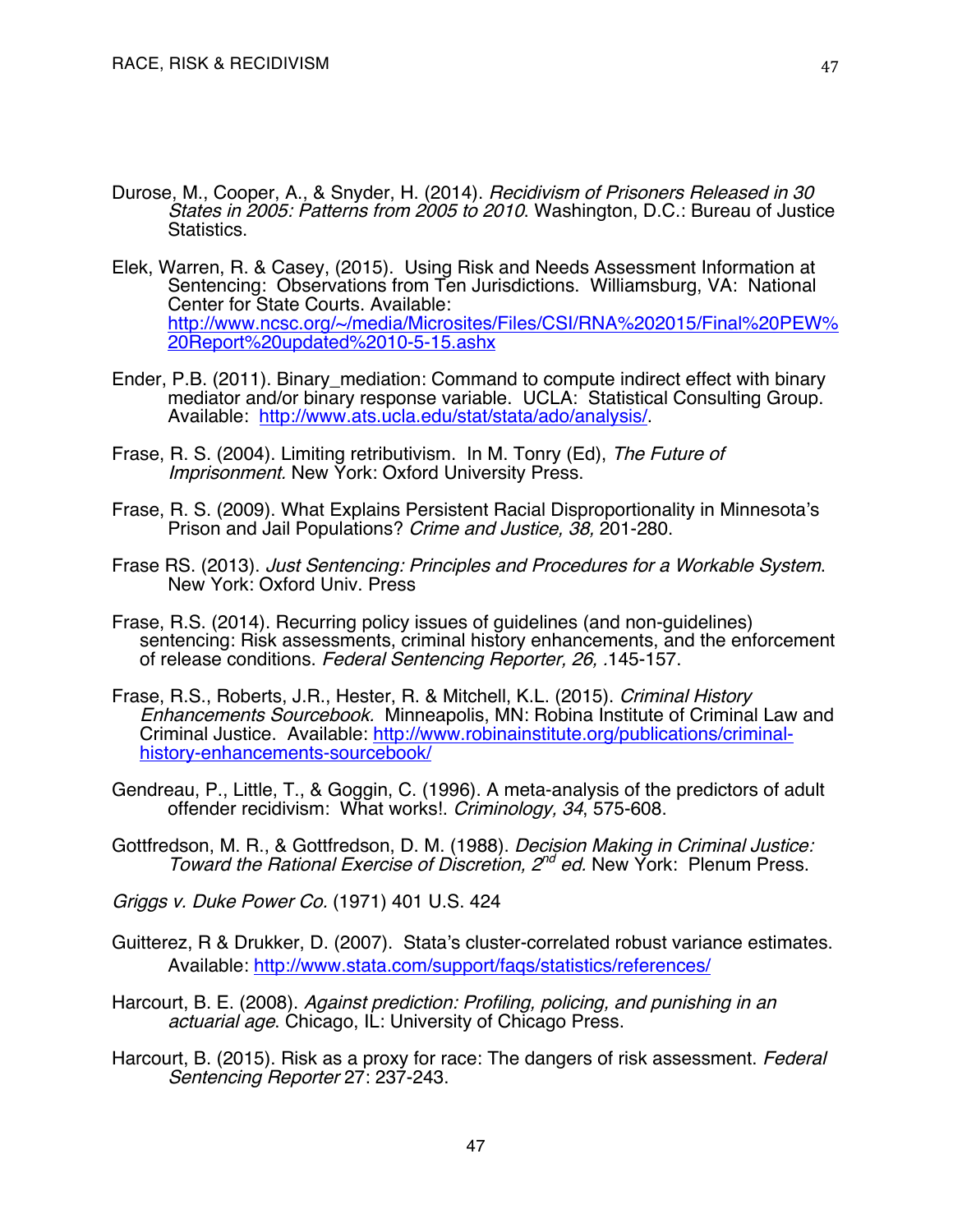- Herrenkohl, T. I., Maguin, E., Hill, K. G., Hawkins, J. D., Abbott, R. D., & Catalano, R. F. (2000). Developmental risk factors for youth violence. Journal of Adolescent Health, 26(3), 176-186.
- Hoge, R. D. (2002). Standardized instruments for assessing risk and need in youthful offenders. Criminal Justice and Behavior, 29, 380-396.
- Holder, E. (2014). Attorney General Eric Holder Speaks at the National Association of Criminal Defense Lawyers 57th Annual Meeting. Available at: http://www.justice.gov/opa/speech/attorney-general-eric-holder-speaks-national- association-criminal-defense-lawyers-57th
- Johnson, J. L., Lowenkamp, C. T., VanBenschoten, S. W., & Robinson, C. R. (2011). The Construction and Validation of the Federal Post Conviction Risk Assessment (PCRA). Federal Probation, 75, 16-29.
- Kim, H. S. (2010). Prisoner classification re-visited: A further test of the Level of Service Inventory-Revised (LSI-R) intake assessment (Doctoral dissertation, Indiana University of Pennsylvania).
- Kleiman, M., Ostrom, B., & Cheesman, F. (2007). Using risk assessment to inform sentencing decisions for nonviolent offenders in Virginia. Crime & Delinquency, 53, 106-132.
- Kraemer, H.C., Stice, E., Kazdin, A., Offord, D., & Kupfer, D. (2001). How do risk factors work together? Mediators, moderators, and independent, overlapping, and proxy risk factors. American Journal of Psychiatry 158:848–856
- Lawrence A. 2013. Trends in Sentencing and Corrections: State Legislation. Denver: National Conference of State Legislatures http://www.ncsl.org/Documents/CJ/TrendsInSentencingAndCorrections.pdf
- Lin, M., Lucas Jr, H. C., & Shmueli, G. (2013). Research commentary-too big to fail: large samples and the p-value problem. *Information Systems Research*, 24(4), 906-917.
- Lowenkamp, C. T., & Bechtel, K. (2007). Predictive Validity of the LSI-R on a Sample of Offenders Drawn from the Records of the Iowa Department of Correction Data Management System. Federal Probation, 71, 25-34.
- Lowenkamp, C. T., Holsinger, A. M., & Cohen, T. H. (2015). PCRA Revisited: Testing the Validity of the Federal Post Conviction Risk Assessment (PCRA). Psychological Services, 12, 149-157.
- Lowenkamp, C. T., Johnson, J. L., Holsinger, A. M., VanBenschoten, S. W., & Robinson, C. R. (2013). The Federal Post Conviction Risk Assessment (PCRA): A construction and validation study. Psychological Services, 10, 87-96.
- McCord, J., Widom, C. S., & Crowell, N. A. (2001). Juvenile Crime, Juvenile Justice. Panel on Juvenile Crime: Prevention, Treatment, and Control. Washington, DC: National Academy Press.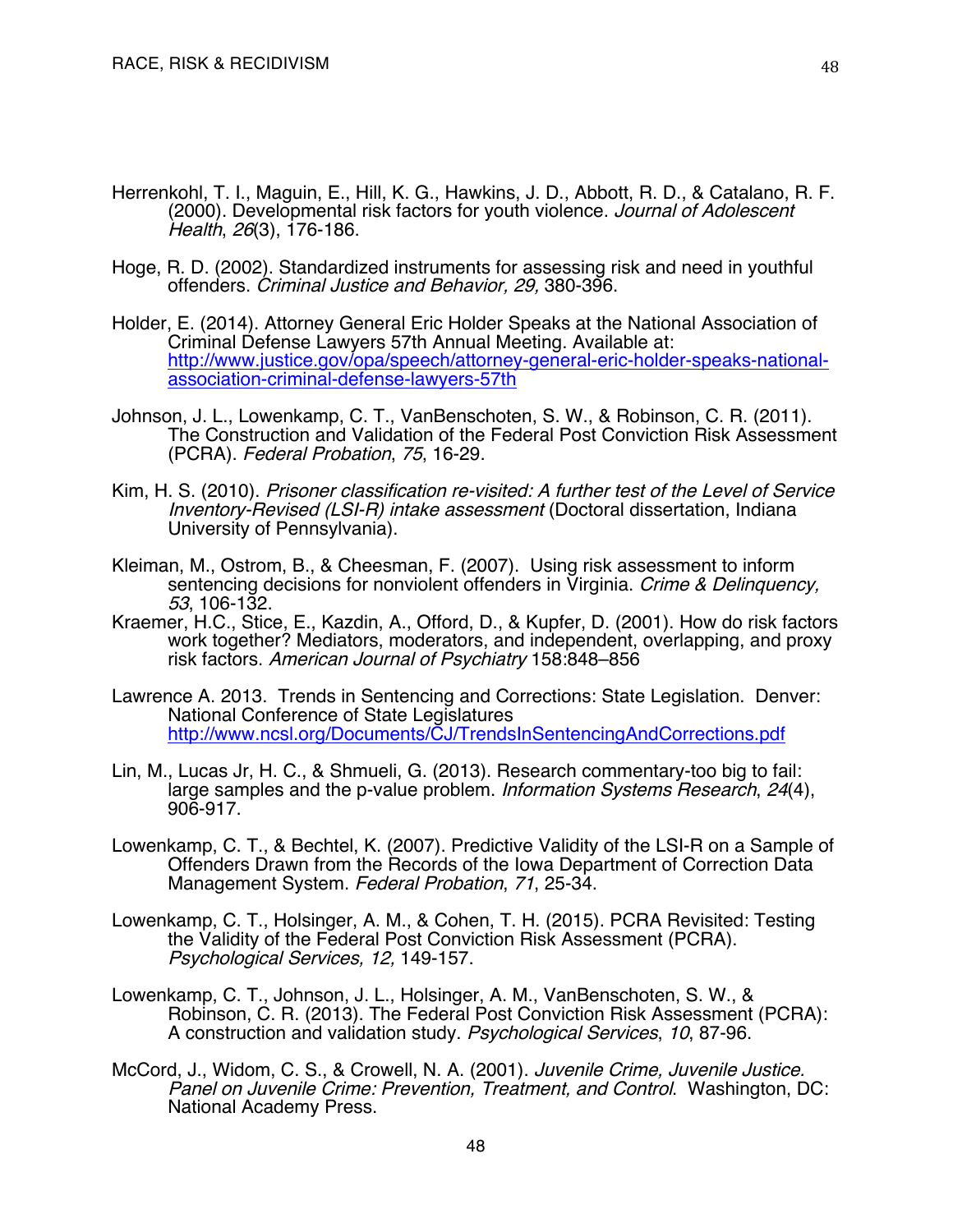- Monahan, J., & Skeem, J. (2014). Risk redux: The resurgence of risk assessment in criminal sentencing. Federal Sentencing Reporter, 26, 158-166.
- Monahan, J., & Skeem, J. (in press). Risk assessment in criminal sentencing. Annual Review of Clinical Psychology.
- Monahan, J., Steadman, H. J., Silver, E., Appelbaum, P. S., Robbins, P. C., Mulvey, E. P., Roth, L., Grisso, T. & Banks, S. (2001). Rethinking risk assessment. The MacArthur study of mental disorder and violence. New York: Oxford.
- Morris N. (1974). The Future of Imprisonment. Chicago: Univ. Chicago Press
- National Conference of State Legislatures (2015). State Sentencing and Corrections Legislation. Retrieved 10/10/15 from: http://www.ncsl.org/research/civil-andcriminal-justice/state-sentencing-and-corrections-legislation.aspx
- Olver, M. E., Stockdale, K. C., & Wormith, J. S. (2009). Risk Assessment With Young Offenders A Meta-Analysis of Three Assessment Measures. Criminal Justice and Behavior, 36(4), 329-353.
- Petersilia, J. & Turner, S. (1987). Guideline-Based Justice: The Implications for Racial Minorities. Los Angeles, CA: RAND Corporation. Available: http://www.rand.org/pubs/reports/R3306.html
- Piquero, A. R., & Brame, R. W. (2008). Assessing the Race-Crime and Ethnicity-Crime Relationship in a Sample of Serious Adolescent Delinquents. Crime & Delinquency, 54(3), 390-422.
- Reiser, B., & Faraggi, D. (1999). Confidence intervals for the overlapping coefficient: the normal equal variance case. Journal of the Royal Statistical Society, 48, 413-418.
- Reynolds, C. R. (2000). Methods for detecting and evaluating cultural bias in neuropsychological tests. In Handbook of Cross-Cultural Neuropsychology, ed. E Fletcher-Janzen, T Strickland, & CR Reynolds, pp. 249--85. New York: Springer.
- Reynolds, C.R. & Suzuki, L.A. (2012). Bias in psychological assessment: An empirical review and recommendations. In Handbook of Psychology Vol 10, Assessment Psychology, 2nd ed., B Weiner, JR Graham, & JA Naglieri (Eds), pp. 82-113. New York: Wiley.
- Rice ME, Harris GT. (2005). Comparing effect sizes in follow-up studies: ROC Area, Cohen's d, and r. Law & Human Behavior 29: 615-620.
- Rogers, WH (1993). Regression standard errors in clustered samples. Stata Technical Bulletin 13: 19–23.
- Roth, P. L., Bevier, C. A., Bobko, P., Switzer, F. S., & Tyler, P. (2001). Ethnic group differences in cognitive ability in employment and educational settings: a meta**‐** analysis. Personnel Psychology, 54, 297-330.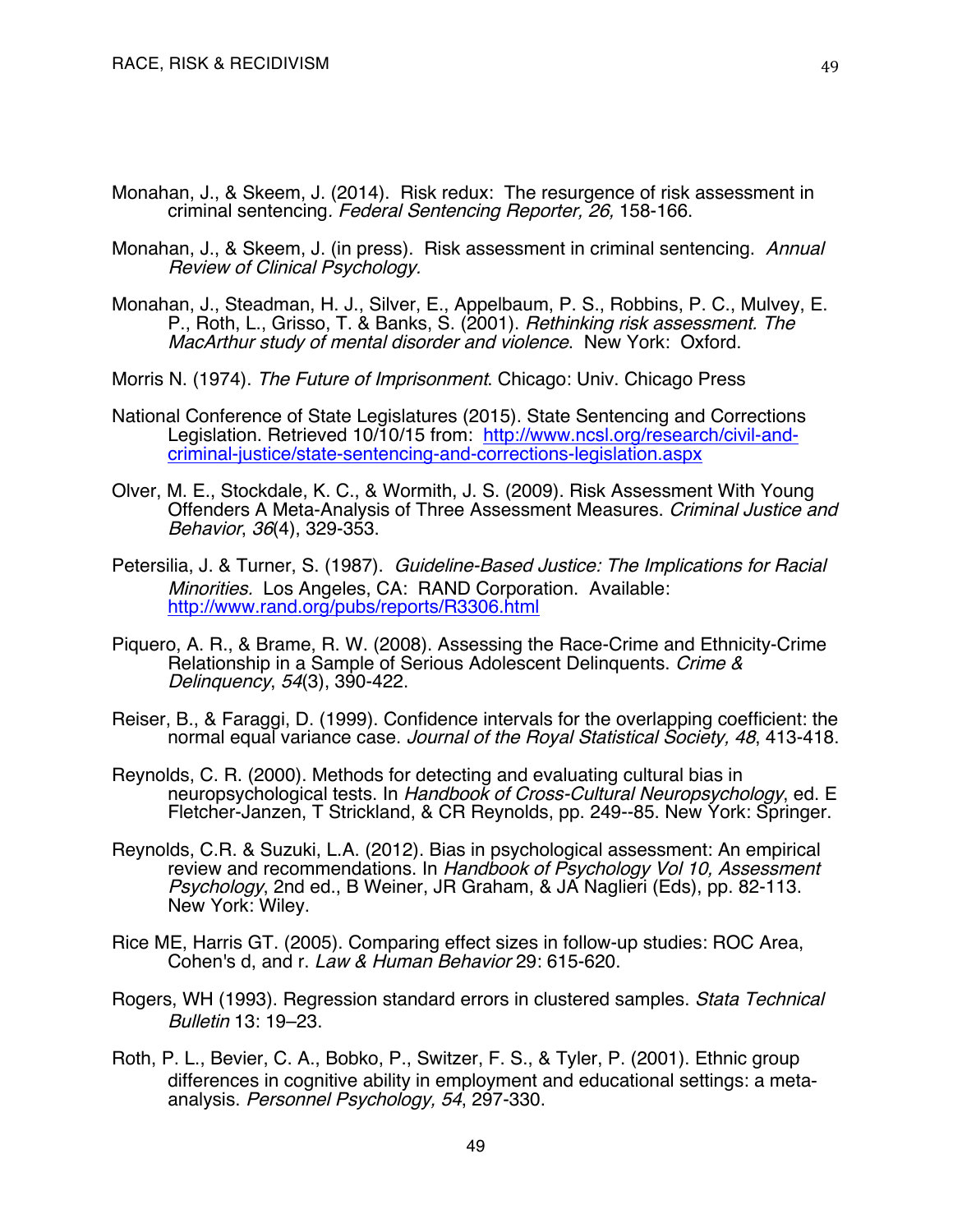- Ryan, A. M., & Ployhart, R. E. (2014). A century of selection. Annual review of psychology, 65, 693-717.
- Sackett, P.R., & Bobko, P. (July, 2015). Conceptual and Technical Issues in Conducting and Interpreting Differential Prediction Analyses. Industrial and Organizational Psychology, 3, 213-217.
- Sackett, P. R., Borneman, M. J., & Connelly, B. S. (2008). High stakes testing in higher education and employment: appraising the evidence for validity and fairness. American Psychologist, 63(4), 215-227
- Sackett, P. R., Schmitt, N., Ellingson, J. E., & Kabin, M. B. (2001). High-stakes testing in employment, credentialing, and higher education: Prospects in a post-affirmativeaction world. American Psychologist, 56, 302-318.
- Sentencing Project, The (2000). Reducing racial disparity in the criminal justice system: A Manual for practitioners and policymakers. Retrieved 10/10/15 from: http://www.sentencingproject.org/doc/publications/rd\_reducingracialdisparity.pdf
- Sentencing Project News (July, 2015). Risk Assessment or Race Assessment? Retrieved 9/16/15 from: http://www.sentencingproject.org/detail/news.cfm?news\_id=1955
- Silver, E., & Miller, L. L. (2002). A cautionary note on the use of actuarial risk assessment tools for social control. Crime & Delinquency, 48, 138-161.
- Silver, E., Smith, W. R., & Banks, S. (2000). Constructing Actuarial Devices for Predicting Recidivism A Comparison of Methods. Criminal Justice and Behavior, 27(6), 733-764.
- Singh, J. P., & Fazel, S. (2010). Forensic Risk Assessment: A Metareview. Criminal Justice and Behavior, 37(9), 965-988.
- Skeem, J., Barnoski, R., Latessa, E., Robinson, D., & Tjaden, C. (2013). Youth risk assessment approaches: Lessons learned and question raised by Baird et al.'s study. Rebuttal prepared for the National Council on Crime & Delinquency (NCCD) study funded by the Office of Juvenile Justice and Delinquency Prevention (OJJDP). Retrieved 10/10/15 from: http://riskresilience.berkeley.edu/sites/default/files/wpcontent/gallery/publications/BairdRebuttal2013\_FINALc1.pdf
- Skeem, J. L., Edens, J. F., Camp, J., & Colwell, L. H. (2004). Are there ethnic differences in levels of psychopathy? A meta-analysis. Law and Human Behavior, 28, 505-527.
- Society for Industrial and Organizational Psychology (2003). Principles for the Validation and Use of Personnel Selection Procedures, 4<sup>th</sup> ed. Downloaded 10/10/15 from: http://www.siop.org/\_principles/principles.pdf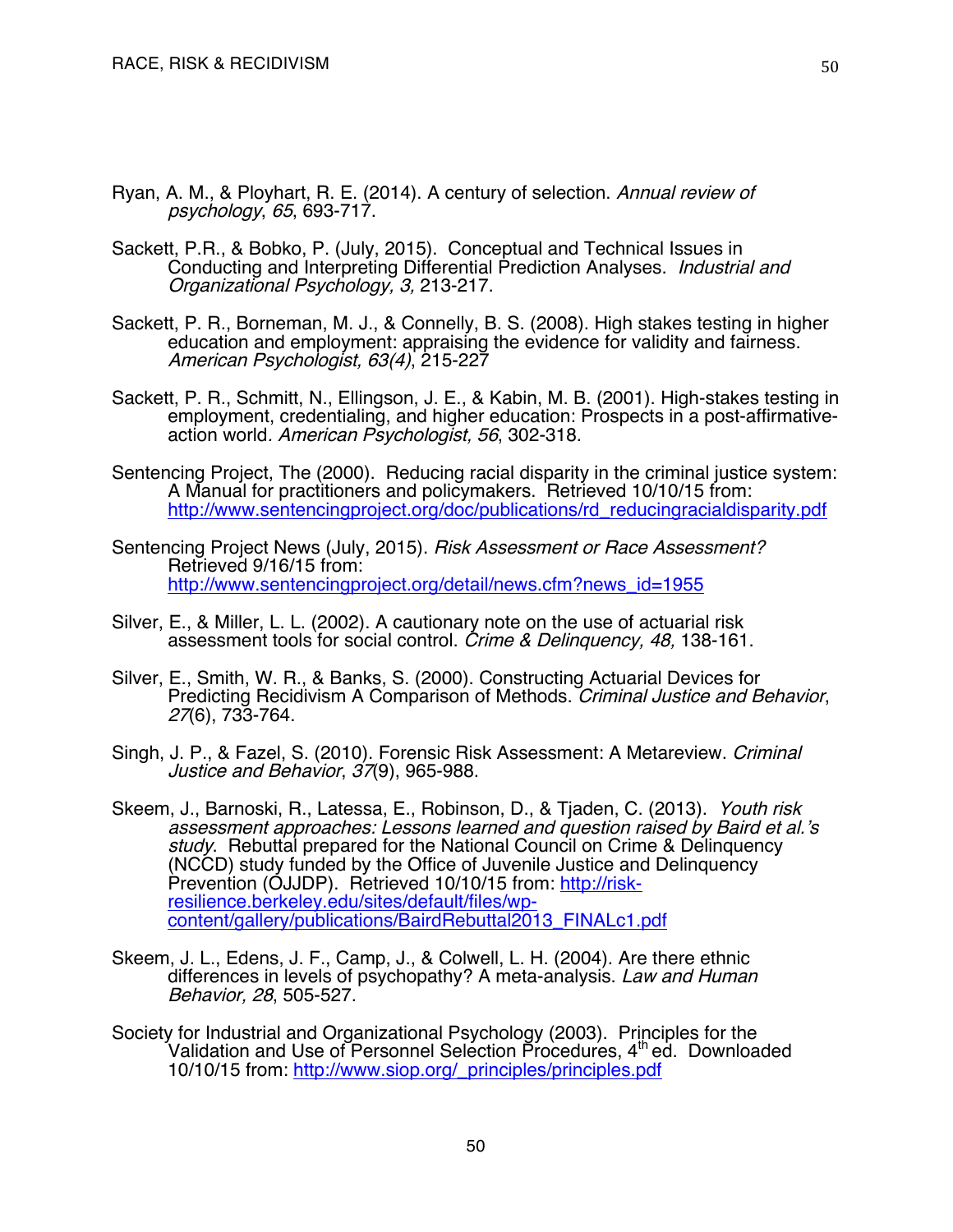- Starr, S.B. (2014). Evidence-based sentencing and the scientific rationalization of discrimination. Stanford Law Review, 66, 803-872.
- Starr, S.B. (2015). The new profiling: Why punishing based on poverty and identity is unconstitutional and wrong. Federal Sentencing Reporter, 27, 229-236.
- Steffensmeier, D., Ulmer, J., & Kramer, J. (1998). The interaction of race, gender, and age in criminal sentencing: The punishment cost of being young, Black, and male. Criminology, 36, 763-797.
- Subramanian, R., Moreno, R., & Broomhead, S. (2014(. Recalibrating Justice: A Review of 2013 State Sentencing and Corrections Trends. New York: Vera Institute of Justice http://www.vera.org/sites/default/files/resources/downloads/statesentencing-and-corrections-trends-2013-v2.pdf
- Swanson, J., Swartz, M., Van Dorn, R. A., Monahan, J., McGuire, T. G., Steadman, H. J., & Robbins, P. C. (2009). Racial disparities in involuntary outpatient commitment: Are they real? Health Affairs, 28, 816-826.
- Tonry, M. (2012). Race, ethnicity, and punishment. In K. Reitz & J. Petersilia (Eds.), Oxford Handbook of Sentencing and Corrections, pp. 53-81. New York: Oxford University Press.
- Tonry, M. (2014). Legal and ethical issues in the prediction of recidivism. Federal Sentencing Reporter 26: 167-176.
- Tonry, M., & Melewski, M. (2008). The malign effects of drug and crime control policies on Black Americans. Crime and Justice, 37, 1-44.
- Ulmer, J.T. (2012). Recent developments and new directions in sentencing research. Justice Quarterly 29: 1-40.
- Ulmer, J., Painter-Davis, N., & Tinik, L. (2014). Disproportional Imprisonment of Black and Hispanic Males: Sentencing Discretion, Processing Outcomes, and Policy Structures. *Justice Quarterly*, (ahead-of-print), 1-40.
- van de Vijver, F., & Tanzer, N. K. (2004). Bias and equivalence in cross-cultural assessment: An overview. Revue Européenne de Psychologie Appliquée/European Review of Applied Psychology, 54(2), 119-135.
- van Wingerden, S., van Wilsem, J., & Moerings, M. (2014). Pre-sentence reports and punishment: A quasi-experiment assessing the effects of risk-based presentence reports on sentencing. European Journal of Criminology, 11, 723-744.
- Walker, S., Spohn, C., & DeLone, M. (2011). The Color of Justice: Race, Ethnicity, and Crime in America,  $5<sup>th</sup>$  ed. Cengage Learning. Belmont, CA: Wadsworth.
- Walters, G. D. (2012). Psychopathy and crime: testing the incremental validity of PCL-<br>R-measured psychopathy as a predictor of general and violent recidivism. Law and human behavior, 36 404-412.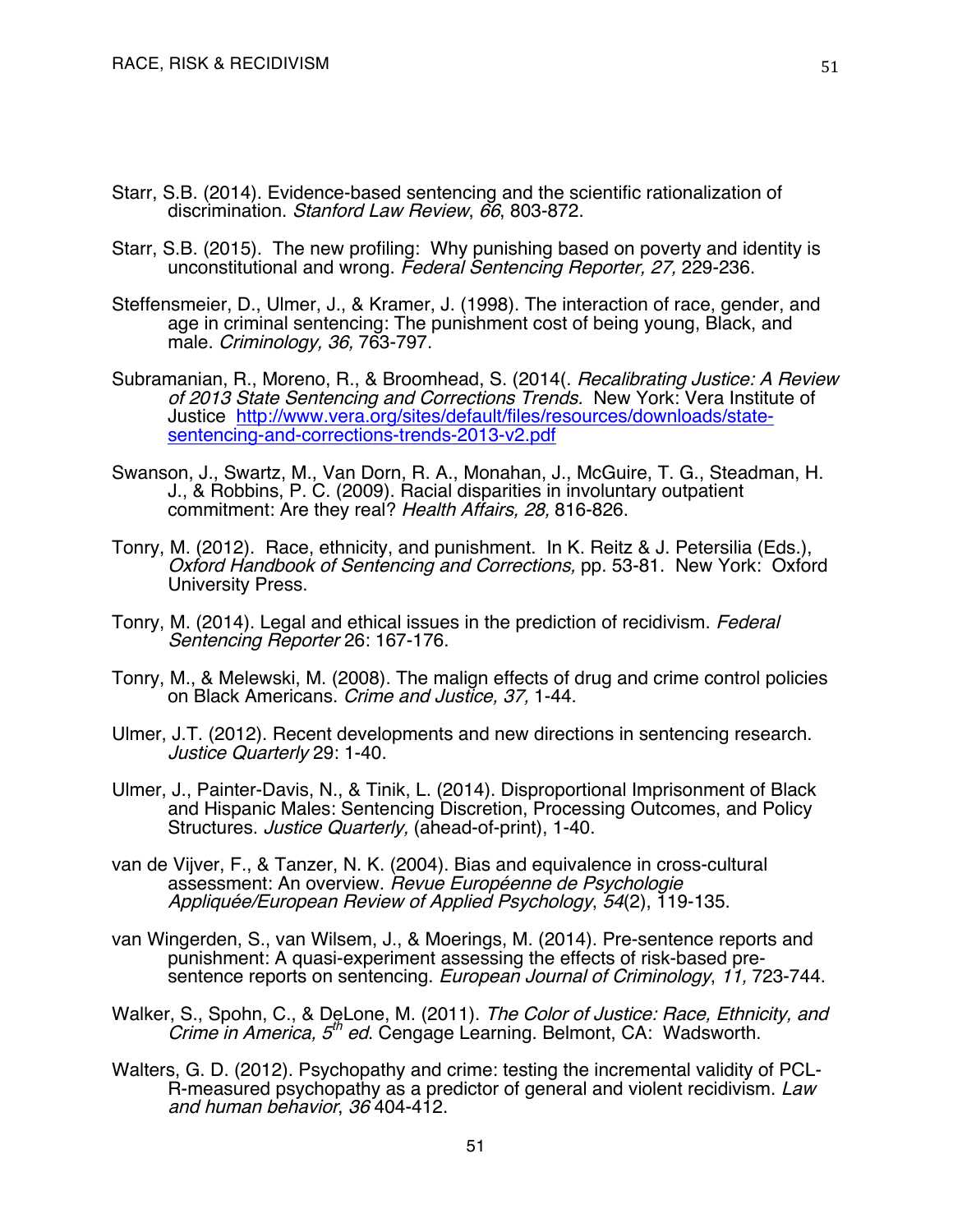- Walters, G. D., & Lowenkamp, C. T. (2015). Predicting Recidivism With the<br>Psychological Inventory of Criminal Thinking Styles (PICTS) in Community-Supervised Male and Female Federal Offenders. Psychological Assessment, online first, available: http://dx.doi.org/10.1037/pas0000210
- Wilson, H. A., & Gutierrez, L. (2014). Does One Size Fit All? A Meta-Analysis Examining the Predictive Ability of the Level of Service Inventory (LSI) With Aboriginal Offenders. Criminal Justice and Behavior, 41, 196-219.
- Wrobleswki, J. (2014). 2014 US Department of Justice Criminal Division Annual Letter to US Sentencing Commission http://www.justice.gov/sites/default/files/criminal/legacy/2014/08/01/2014annual-<br>letter-final-072814.pdf
- Yang, M, Wong, S.C., & Coid, J. (2010). The efficacy of violence prediction: A metaanalytic comparison of nine risk assessment tools. Psychological Bulletin 136: 740-767